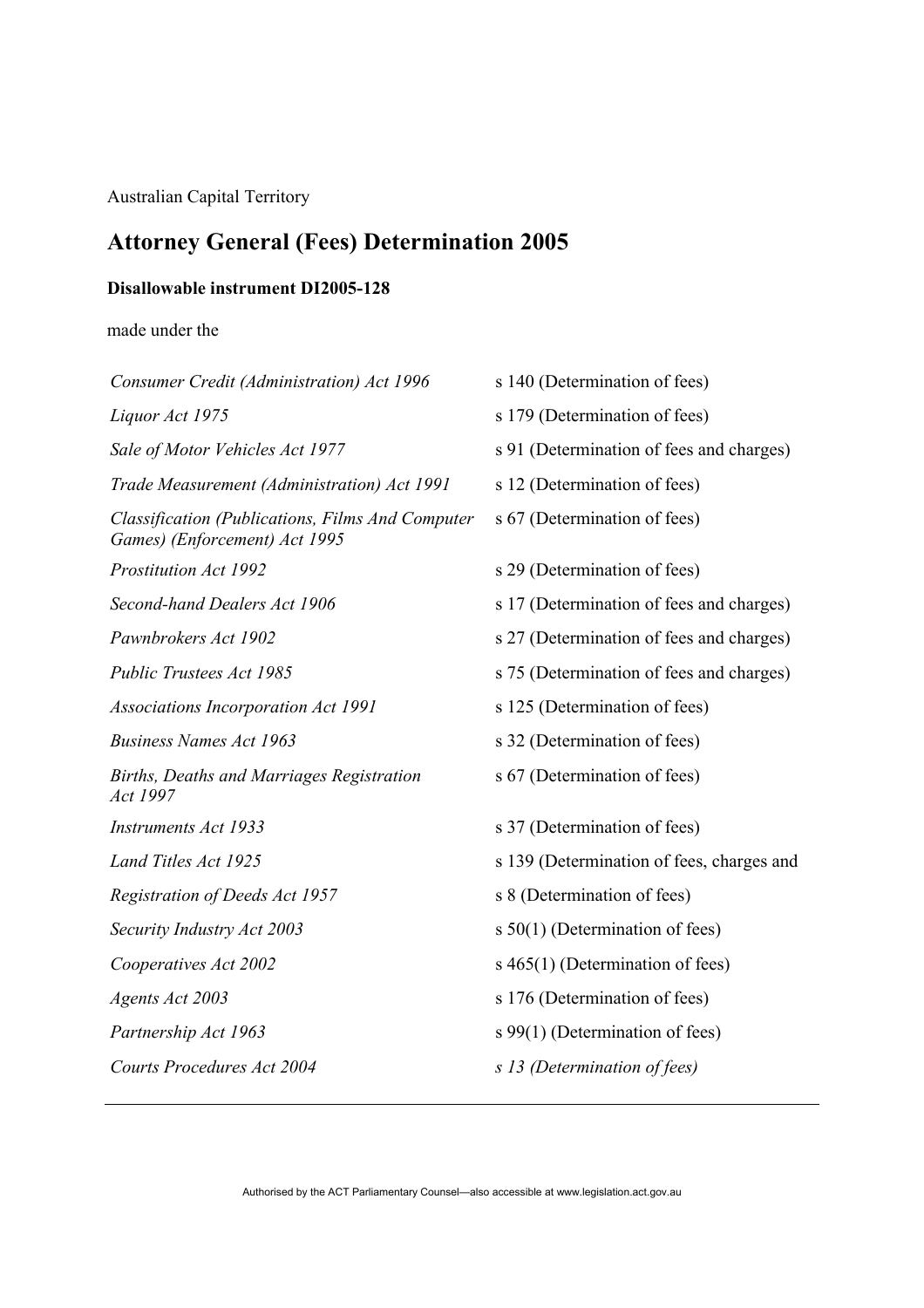- 1. This determination may be cited as *Attorney General (Fees) Determination 2005.*
- 2. (1) Sections 1, 2, 3 and 4 of this determination come into effect on 30 June 2005.

(2) The remaining sections of this determination come into effect on 1 July 2005.

- 3. Schedule 1 sets out the legislative authority under which each determination is made.
- 4. (1) I **DETERMINE** the fees payable by a person for a service identified in Schedule 2 items 247 to 252.
	- (2) The fee is payable to the Territory.
- 5. (1) I **DETERMINE** the fees payable by a person for a service identified in Schedule 2 items 6 to 63, 91 to 120 and 125 to 246.
	- (2) The fee is payable to the Territory.
- 6. (1) I **DETERMINE** the fees payable by a person for a service identified in Schedule 2 items 64 to 89.
	- (2) The fee is payable to the Public Trustee.
- 7. (1) I **DETERMINE** the fees payable by a person for a service identified in Schedule 2 items 122 to 123.
	- (2) The fee is payable to the Registrar General.
- 8. The payment of the fee may be deferred in accordance with Schedule 2 where applicable.
- 9. Explanatory notes (including the previous years fee) are included in the schedules in italic text. General explanatory notes are included at the end of schedule in italic text. Explanatory notes in italic text do not form part of the determination. (For example, the following twelve words, if included in a schedule, would not form part of the determination: *Explanatory Note: explanatory notes and general explanatory notes are in italic text*).

Jon Stanhope Attorney General 28 June 2005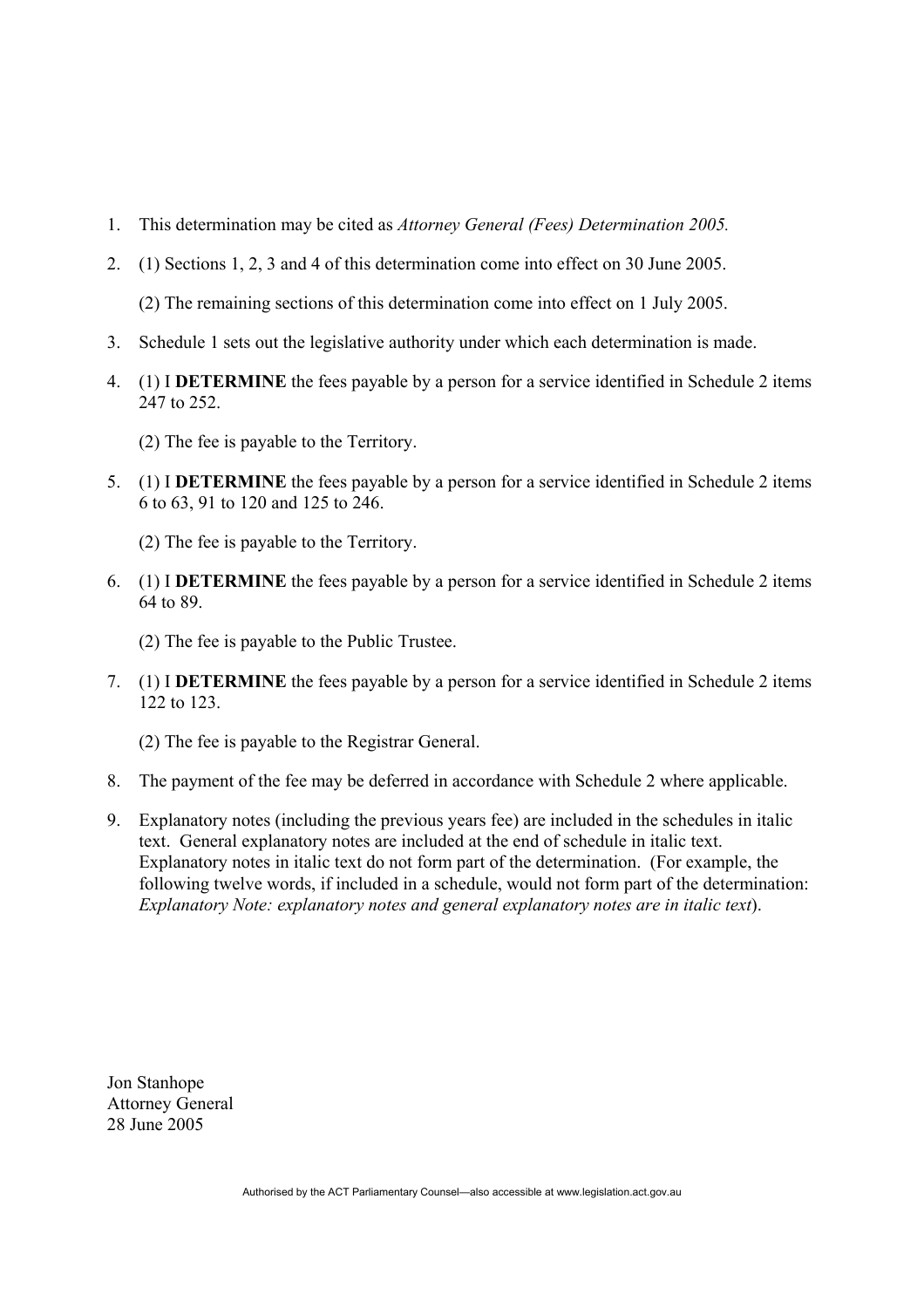#### THIS IS PAGE 1 OF SCHEDULE 1 TO DETERMINATION DI2005-128

| <b>Legislative Authority</b>                                                              | <b>Section</b>      | <b>Item(s) in Schedule 2</b> |
|-------------------------------------------------------------------------------------------|---------------------|------------------------------|
| Consumer Credit (Administration) Act 1996                                                 | Section 140         | $6 - 9$                      |
| Liquor Act 1975                                                                           | Section 179         | $10 - 14.2$                  |
| Sale of Motor Vehicles Act 1977                                                           | Section 91          | $15 - 17$                    |
| Trade Measurement (Administration) Act 1991                                               | Section 12          | $18 - 47$                    |
| <b>Classification (Publications, Films And Computer)</b><br>Games) (Enforcement) Act 1995 | Section 67          | $48 - 59$                    |
| Prostitution Act 1992                                                                     | Section 29          | $60 - 61$                    |
| Second-hand Dealers Act 1906                                                              | Section 17          | 62                           |
| Pawnbrokers Act 1902                                                                      | Section 27          | 63                           |
| Public Trustees Act 1985                                                                  | Section 75          | $64 - 89$                    |
| Associations Incorporation Act 1991                                                       | Section $125(1)$    | $91 - 105$                   |
| Business Names Act 1963                                                                   | Section 32          | $106 - 114$                  |
| Births, Deaths and Marriages Registration Act 1997                                        | Section $67(1)$     | $115 - 120$                  |
| <b>Instruments Act 1933</b>                                                               | Section $37(1)$     | 122-123                      |
| Land Titles Act 1925                                                                      | Section $139(1)$    | $125 - 172.1$                |
| Registration of Deeds Act 1957                                                            | Section $8(1)$      | $173 - 174$                  |
| <b>Court Procedures Act 2004</b>                                                          | Section $13(1)$     | 175-229.2                    |
| Security Industry Act 2003                                                                | Subsection $50(1)$  | 230 - 238                    |
| Cooperatives Act 2002                                                                     | Subsection $465(1)$ | $240 - 246$                  |
| Agents Act 2003                                                                           | Section 176         | 247 - 252                    |
| Partnership Act 1963                                                                      | Section $99(1)$     | 253                          |

# **SCHEDULE 1 – Legislative Authorities and Items**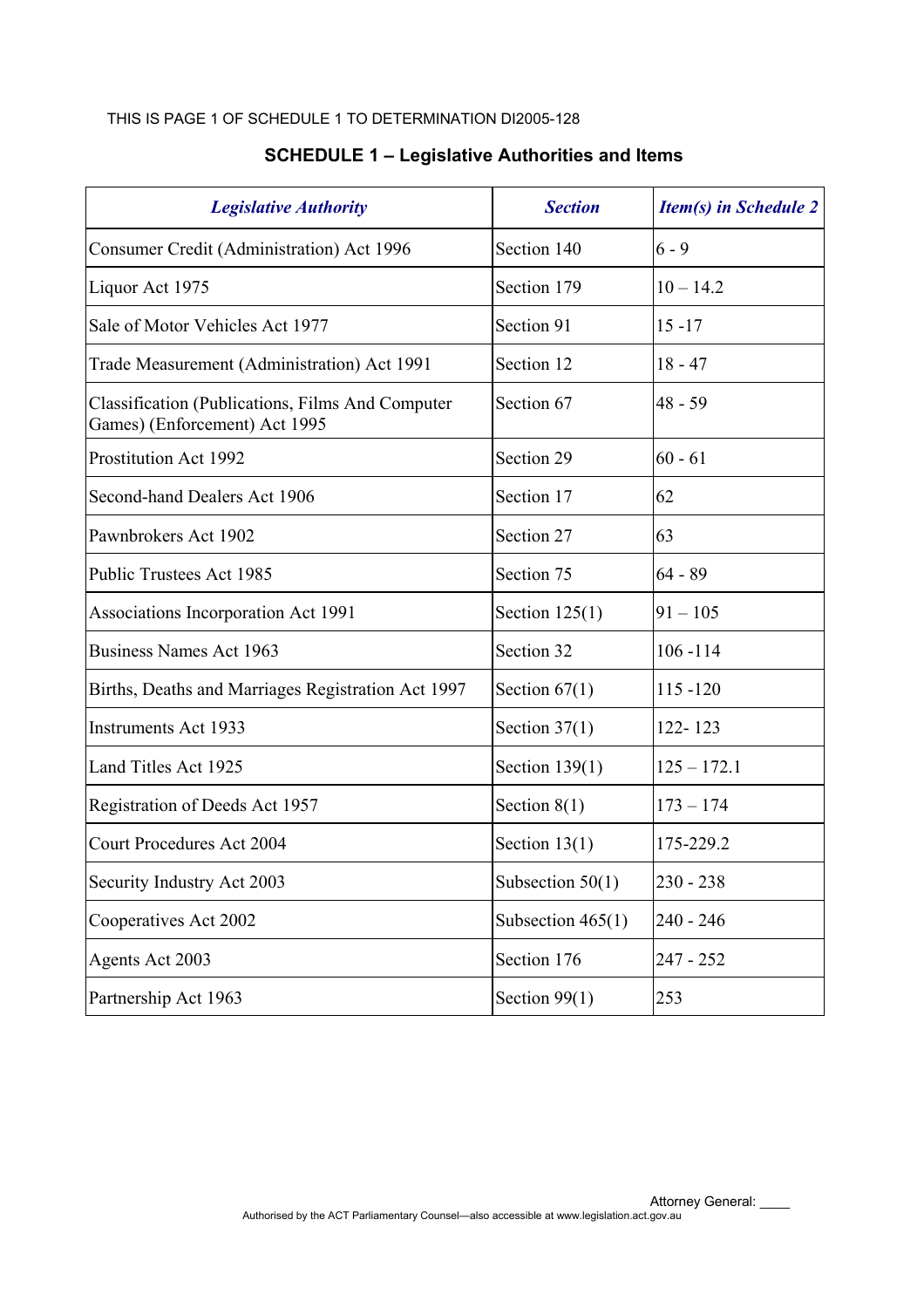THIS IS PAGE 1 OF SCHEDULE 2 TO DETERMINATION DI2005-128

| Item    | Matter in respect of which fee or charge is payable                                                                                            | <b>Amount Payable</b>                                                                                                                |
|---------|------------------------------------------------------------------------------------------------------------------------------------------------|--------------------------------------------------------------------------------------------------------------------------------------|
| $1 - 5$ | <b>BLANK</b>                                                                                                                                   | <b>BLANK</b>                                                                                                                         |
|         | <b>Legislative Authority</b><br><b>Consumer Credit (Administration) Act 1996</b>                                                               |                                                                                                                                      |
| 6       | Fee payable on application for registration as a credit provider under section 11 of the Credit<br>(Administration) Act 1996.                  | \$1,140.00 for principal place of<br>business (apportioned on a monthly or<br>part thereof basis if less than twelve<br>months) $\&$ |
|         |                                                                                                                                                | \$554.00 for each additional place of<br>business (apportioned on a monthly or<br>part thereof basis if less than twelve<br>months)  |
|         | Last Financial Year the fee was \$1,112.00 and \$540.00 respectively.<br><b>Explanatory Note:</b>                                              |                                                                                                                                      |
| 7       | The annual fee determined under section 140 of the Credit (Administration) Act 1996 for section 16<br>of the Credit (Administration) Act 1996. | \$1,140.00 for principal place of<br>business (apportioned on a monthly or<br>part thereof basis if less than twelve<br>months) $\&$ |
|         |                                                                                                                                                | \$554.00 for each additional place of<br>business (apportioned on a monthly or<br>part thereof basis if less than twelve<br>months)  |
|         | Last Financial Year the fee was \$1,112.00 and \$540.00 respectively.<br><b>Explanatory Note:</b>                                              |                                                                                                                                      |
| 8       | Fee payable on application for registration as a finance broker under section 42 of the Credit<br>(Administration) Act 1996.                   | \$1,140.00 for principal place of<br>business (apportioned on a monthly or<br>part thereof basis if less than twelve<br>months) $\&$ |
|         |                                                                                                                                                | \$554.00 for each additional place of<br>business (apportioned on a monthly or<br>part thereof basis if less than twelve<br>months)  |
|         | Last Financial Year the fee was \$1,112.00 and \$540.00 respectively.<br><b>Explanatory Note:</b>                                              |                                                                                                                                      |
| 9       | The annual fee determined under section 140 of the Credit (Administration) Act 1996 for section 47<br>of the Credit (Administration) Act 1996. | \$1,140.00 for principal place of<br>business (apportioned on a monthly or<br>part thereof basis if less than twelve<br>months) $\&$ |
|         |                                                                                                                                                | \$554.00 for each additional place of<br>business (apportioned on a monthly or<br>part thereof basis if less than twelve<br>months)  |
|         | Last Financial Year the fee was \$1,112.00 and \$540.00 respectively.<br><b>Explanatory Note:</b>                                              |                                                                                                                                      |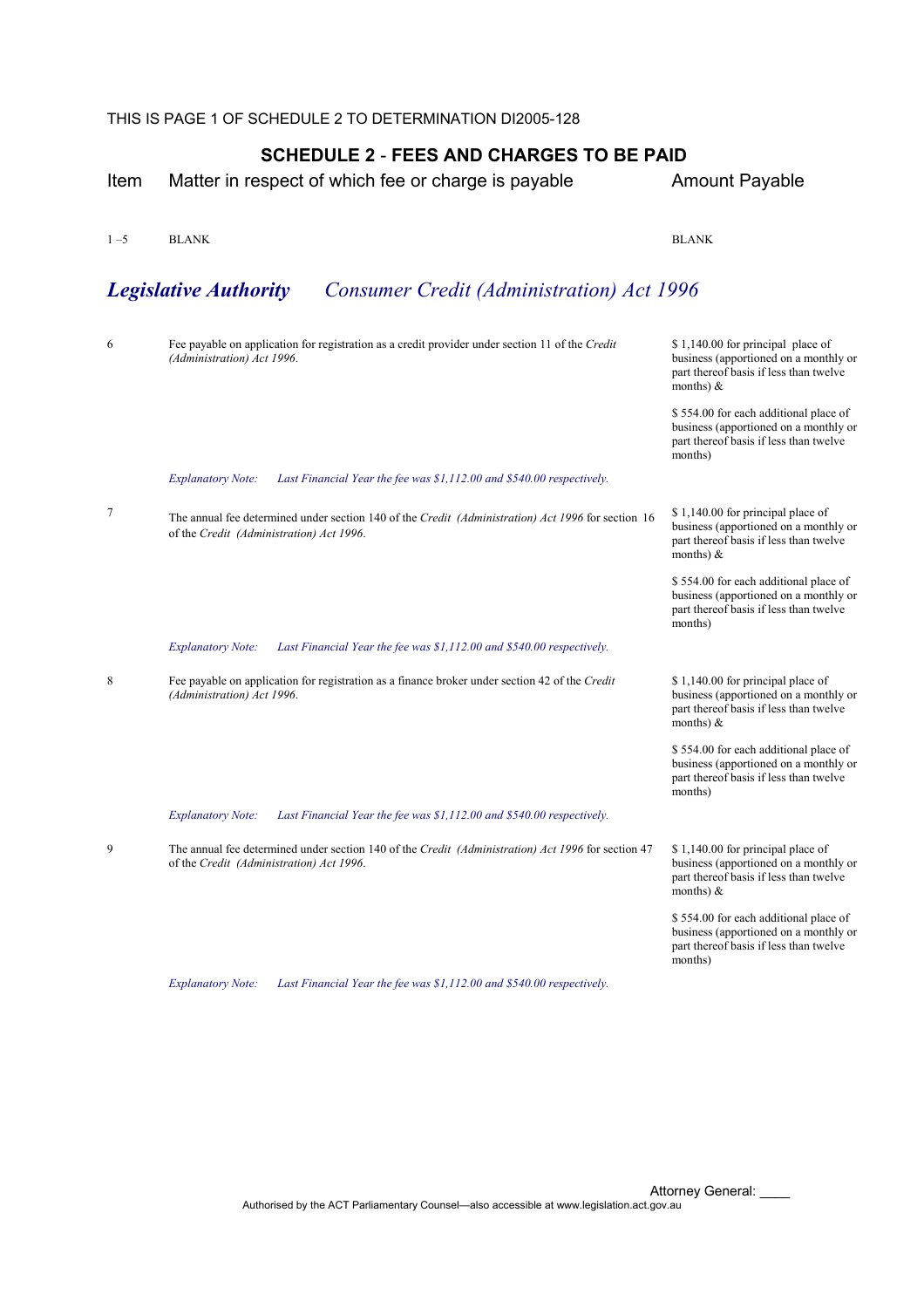| THIS IS PAGE 2 OF SCHEDULE 2 TO DETERMINATION DI2005-128 |
|----------------------------------------------------------|
|----------------------------------------------------------|

Item Matter in respect of which fee or charge is payable **Amount Payable** 

*Legislative Authority Liquor Act 1975* 

| 10   | Fee for the issue of a licence under section $57(1)$ of the Liquor Act 1975.                                                                                                                                                                                                                                                                                 | \$1,517.00 (On licence)                                                                                                                                                                |
|------|--------------------------------------------------------------------------------------------------------------------------------------------------------------------------------------------------------------------------------------------------------------------------------------------------------------------------------------------------------------|----------------------------------------------------------------------------------------------------------------------------------------------------------------------------------------|
|      |                                                                                                                                                                                                                                                                                                                                                              | \$1,517.00 (Off licence)                                                                                                                                                               |
|      |                                                                                                                                                                                                                                                                                                                                                              | \$1,517.00 (Club licence)                                                                                                                                                              |
|      |                                                                                                                                                                                                                                                                                                                                                              | \$2,277.00 (Special licence)                                                                                                                                                           |
|      |                                                                                                                                                                                                                                                                                                                                                              | \$1,867.00 (General licence)                                                                                                                                                           |
|      | Last Financial Year the Fees were \$1,480.00, \$1,480.00, \$1,480.00,<br><b>Explanatory Note:</b><br>\$2,221.00 and \$1,821.00 respectively.                                                                                                                                                                                                                 |                                                                                                                                                                                        |
| 11   | Fee for the renewal of a licence under section $59(1)$ of the Liquor Act 1975.                                                                                                                                                                                                                                                                               | An amount equal to: (a) \$2,627.00, or<br>(b) $$946.00$ if the value of alcohol<br>products held for sale during the<br>immediately preceding financial year<br>was \$100,000 or less. |
|      | <b>Explanatory Note:</b><br>Last Financial Year the Fees were \$2,563.00 and \$923.00 respectively.                                                                                                                                                                                                                                                          |                                                                                                                                                                                        |
| 12   | Fee for an application for the transfer of a licence under section 63 of the Liquor Act 1975.                                                                                                                                                                                                                                                                | \$1,139.00                                                                                                                                                                             |
|      | <b>Explanatory Note:</b><br>Last Financial Year the fee was \$1,111.00.                                                                                                                                                                                                                                                                                      |                                                                                                                                                                                        |
| 13.1 | Fee payable for the issue of a liquor permit or a non-profit organisation wine permit under Part 9 of<br>the Liquor Act 1975. Provided that if an applicant applies for a non-profit organisation wine permit<br>and a liquor permit for the same function or event there shall be no fee payable in respect of the non-<br>profit organisation wine permit. | An amount based on purchases of<br>alcohol products, equal to:<br>(a) $$35.00$ for purchases of $$2,000$ or<br>less; or $(b)$ \$ 114.00 for purchases over<br>\$2,000.                 |
|      | Last Financial Year the fee was \$34.00 and \$111.00 respectively.<br><b>Explanatory Note:</b>                                                                                                                                                                                                                                                               |                                                                                                                                                                                        |
| 13.2 | Fee payable for the issue of a tourism wine permit under Part 9 of the Liquor Act 1975. Provided<br>that if an applicant applies for a tourism wine permit and a liquor permit for the same function or<br>event there shall be no fee payable in respect of the tourism wine permit.                                                                        | An amount based on proposed sales of<br>wine equal to: (a) $$35.00$ for proposed<br>sales of \$2,000 or less; or (b) \$114.00<br>for proposed sales over \$2,000.                      |
|      | <b>Explanatory Note:</b><br>Last Financial Year the fee was \$34.00 and \$111.00 respectively.                                                                                                                                                                                                                                                               |                                                                                                                                                                                        |
| 14.1 | Fee payable for the issue of a proof of age card under section 175 of the Liquor Act 1975.                                                                                                                                                                                                                                                                   | \$5.00 for persons aged 18 years or over.                                                                                                                                              |
|      | Last Financial Year the fee was the same.<br><b>Explanatory Note:</b>                                                                                                                                                                                                                                                                                        |                                                                                                                                                                                        |
| 14.2 | Fee payable for the issue of a duplicate or replacement proof of age card under section 175 of the<br>Liquor Act 1975.                                                                                                                                                                                                                                       | \$27.00                                                                                                                                                                                |
|      | <b>Explanatory Note:</b><br>Last Financial Year the fee was \$26.00.                                                                                                                                                                                                                                                                                         |                                                                                                                                                                                        |
|      | <b>Legislative Authority</b><br>Sale of Motor Vehicles Act 1977                                                                                                                                                                                                                                                                                              |                                                                                                                                                                                        |
| 15   | Fee for the issue of a licence for a period of 12 months or less under section 14 of the Sale of Motor<br>Vehicle Act 1977.                                                                                                                                                                                                                                  | \$418.00 for 12 months per place of<br>business (apportioned or part thereof<br>basis if less than twelve months), with a<br>minimum fee of \$50.00.                                   |
|      | <b>Explanatory Note:</b><br>Last Financial Year the fee was \$408.00.                                                                                                                                                                                                                                                                                        |                                                                                                                                                                                        |

16 Fee for the renewal of a licence for a further period of 12 months under section 14D of the Sale of Motor Vehicle Act 1977.

*Explanatory Note: Last Financial Year the fee was \$408.00.*

| <b>Attorney General:</b> |  |
|--------------------------|--|
|--------------------------|--|

minimum fee of \$50.00.

\$418.00 for 12 months per place of business (apportioned or part thereof basis if less than twelve months), with a

Authorised by the ACT Parliamentary Counsel—also accessible at www.legislation.act.gov.au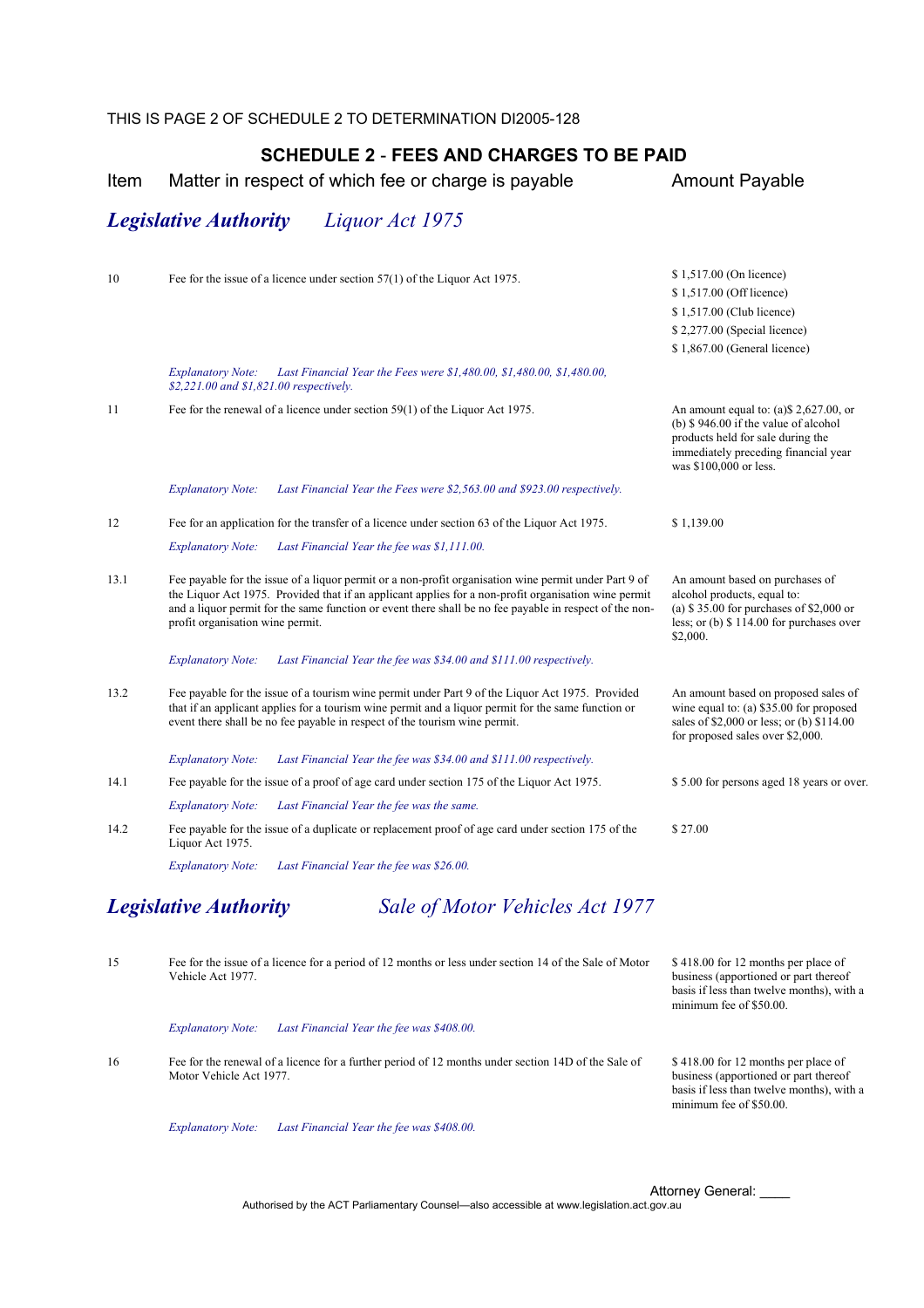\$ 362.00 for 12 months per place of business (apportioned or part thereof basis if less than twelve months), with a

minimum fee of \$50.00.

#### Item Matter in respect of which fee or charge is payable **Amount Payable**

17 The charge payable as contribution to the compensation fund under the *Sale of Motor Vehicle Act 1977* in relation to the issue of a licence to a dealer or the renewal of a licence held by a dealer.

*Explanatory Note: Last Financial Year the fee was \$353.00.*

# *Legislative Authority Trade Measurement (Administration) Act 1991*

| 18 | measurement legislation. | Inspection of masses (not associated with a particular weighing instrument) under the trade    | \$64.00 per half hour for each 5 masses<br>or part thereof                                 |
|----|--------------------------|------------------------------------------------------------------------------------------------|--------------------------------------------------------------------------------------------|
|    | <b>Explanatory Note:</b> | Last Financial Year the fee was \$62.00.                                                       |                                                                                            |
| 19 |                          | Inspection of volume measures under the trade measurement legislation.                         | \$64.00 per half hour for each 5 volume<br>measures or part thereof                        |
|    | <b>Explanatory Note:</b> | Last Financial Year the fee was \$62.00.                                                       |                                                                                            |
| 20 |                          | Inspection of beverage $\&$ oil measuring instruments under the trade measurement legislation. | $$64.00$ per half hour – for each 5<br>instruments or part thereof                         |
|    | <b>Explanatory Note:</b> | Last Financial Year the fee was \$62.00.                                                       |                                                                                            |
| 21 |                          | Inspection of length measuring instruments under the trade measurement legislation.            | $$64.00$ per half hour – for each 5<br>instruments or part thereof                         |
|    | <b>Explanatory Note:</b> | Last Financial Year the fee was \$62.00.                                                       |                                                                                            |
| 22 |                          | Inspection of weighing instruments under the trade measurement legislation.                    | \$64.00 each instrument not exceeding<br>30kg capacity including a set of masses           |
|    | <b>Explanatory Note:</b> | Last Financial Year the fee was \$62.00.                                                       |                                                                                            |
| 23 |                          | Inspection of weighing instruments under the trade measurement legislation.                    | \$98.00 each instrument exceeding 30kg<br>but not exceeding 200kg in capacity              |
|    | <b>Explanatory Note:</b> | Last Financial Year the fee was \$96.00.                                                       |                                                                                            |
| 24 |                          | Inspection of weighing instruments under the trade measurement legislation.                    | \$165.00 each instrument exceeding<br>200kg but not exceeding 1 tonne<br>capacity          |
|    | <b>Explanatory Note:</b> | Last Financial Year the fee was \$161.00.                                                      |                                                                                            |
| 25 |                          | Inspection of weighing instruments under the trade measurement legislation.                    | \$278.00 each instrument exceeding 1<br>tonne but not exceeding 3 tonnes in<br>capacity    |
|    | <b>Explanatory Note:</b> | Last Financial Year the fee was \$271.00.                                                      |                                                                                            |
| 26 |                          | Inspection of weighing instruments under the trade measurement legislation.                    | \$405.00 each instrument exceeding 3<br>tonnes but not exceeding 20 tonnes in<br>capacity  |
|    | <b>Explanatory Note:</b> | Last Financial Year the fee was \$395.00.                                                      |                                                                                            |
| 27 |                          | Inspection of weighing instruments under the trade measurement legislation.                    | \$578.00 each instrument exceeding 20<br>tonnes but not exceeding 90 tonnes in<br>capacity |
|    | <b>Explanatory Note:</b> | Last Financial Year the fee was \$564.00.                                                      |                                                                                            |

Attorney General: \_\_\_\_ Authorised by the ACT Parliamentary Counsel—also accessible at www.legislation.act.gov.au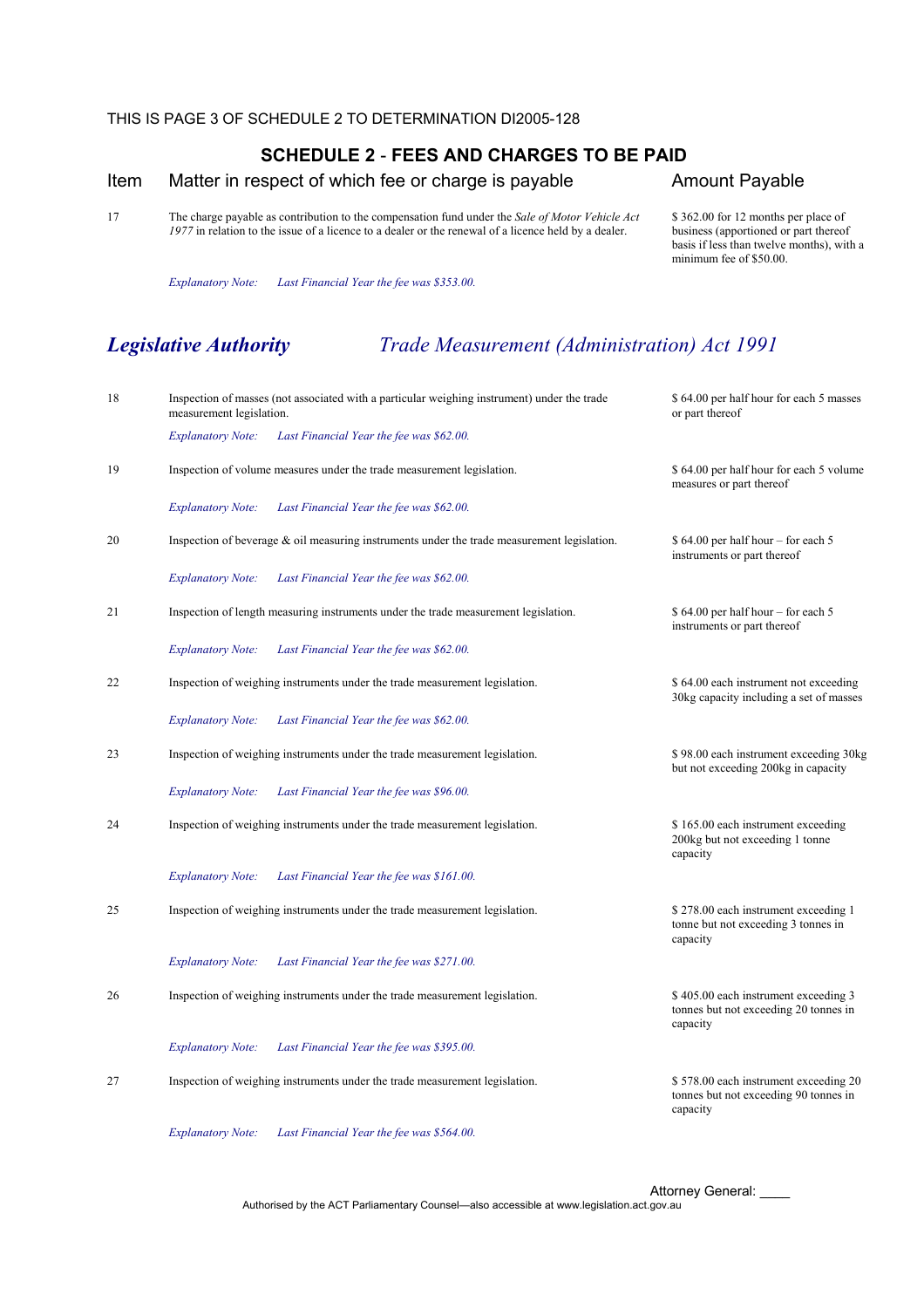| Item | Matter in respect of which fee or charge is payable                                                                                                                            | <b>Amount Payable</b>                                                                               |
|------|--------------------------------------------------------------------------------------------------------------------------------------------------------------------------------|-----------------------------------------------------------------------------------------------------|
| 28   | Inspection of wheel load weighers under the trade measurement legislation.<br>Last Financial Year the fee was \$62.00.<br><b>Explanatory Note:</b>                             | \$64.00 per half hour                                                                               |
| 29   | Inspection of flowmeters (excluding LPG Flowmeters) under the trade measurement legislation.                                                                                   | \$98.00 each instrument not exceeding<br>100 litres/min flow rate                                   |
|      | Last Financial Year the fee was \$96.00.<br><b>Explanatory Note:</b>                                                                                                           |                                                                                                     |
| 30   | Inspection of flowmeters (excluding LPG Flowmeters) under the trade measurement legislation.                                                                                   | \$330.00 each instrument exceeding 100<br>litres/min but not exceeding 1000<br>litres/min flow rate |
|      | Last Financial Year the fee was \$322.00.<br><b>Explanatory Note:</b>                                                                                                          |                                                                                                     |
| 31   | Inspection of flowmeters (excluding LPG Flowmeters) under the trade measurement legislation.                                                                                   | \$659.00 each instrument exceeding<br>1000 litres/min flow rate                                     |
|      | Last Financial Year the fee was \$643.00.<br><b>Explanatory Note:</b>                                                                                                          |                                                                                                     |
| 32   | Inspection of LPG flowmeters under the trade measurement legislation.                                                                                                          | \$188.00 each instrument not exceeding<br>100 litres/min flow rate                                  |
|      | <b>Explanatory Note:</b><br>Last Financial Year the fee was \$183.00.                                                                                                          |                                                                                                     |
| 33   | Inspection of LPG flowmeters under the trade measurement legislation.                                                                                                          | \$338.00 each instrument exceeding 100<br>litres/min flow rate.                                     |
|      | Last Financial Year the fee was \$330.00.<br><b>Explanatory Note:</b>                                                                                                          |                                                                                                     |
| 34   | Inspection of liquor dispensers under the trade measurement legislation.                                                                                                       | \$12.00 per dispenser                                                                               |
|      | Last Financial Year the fee was \$11.00.<br><b>Explanatory Note:</b>                                                                                                           |                                                                                                     |
| 35   | <b>BLANK</b>                                                                                                                                                                   | <b>BLANK</b>                                                                                        |
| 36   | An additional fee when the inspector must wait before the measuring instrument is available for<br>testing under the trade measurement legislation.                            | \$64.00 per half hour                                                                               |
|      | Last Financial Year the fee was \$62.00.<br><b>Explanatory Note:</b>                                                                                                           |                                                                                                     |
| 37   | An additional fee for measuring instrument with an approved device such as a console, ticket printer,<br>cash register or card reader under the trade measurement legislation. | \$64.00                                                                                             |
|      | <i>Explanatory Note:</i><br>Last Financial Year the fee was \$62.00.                                                                                                           |                                                                                                     |
| 38   | Where an inspection is carried out for which no fee or charge is specified under section 10 of the<br>Trade Measurement (Administration) Act 1991.                             | \$64.00 per half hour                                                                               |
|      | Last Financial Year the fee was \$62.00.<br><b>Explanatory Note:</b>                                                                                                           |                                                                                                     |
| 39   | Application for Servicing Licence or Public Weighbridge Licence under section 44(1) of the Trade<br>Measurement Act 1991.                                                      | \$73.00                                                                                             |
|      | <b>Explanatory Note:</b><br>Last Financial Year the fee was \$71.00.                                                                                                           |                                                                                                     |
| 40   | Fee for a licence (other than a public weighbridge licence) under section $52(1)$ of the Trade<br>Measurement Act 1991.                                                        | \$278.00 per annum for each business<br>premises                                                    |
|      | <b>Explanatory Note:</b><br>Last Financial Year the fee was \$271.00.                                                                                                          |                                                                                                     |
| 41   | Fee for an Annual Public Weighbridge Licence under section 52(1) of the Trade Measurement Act<br>1991.                                                                         | \$210.00 per annum for each public<br>weighbridge                                                   |
|      | <b>Explanatory Note:</b><br>Last Financial Year the fee was \$205.00.                                                                                                          |                                                                                                     |

Attorney General: \_\_\_\_ Authorised by the ACT Parliamentary Counsel—also accessible at www.legislation.act.gov.au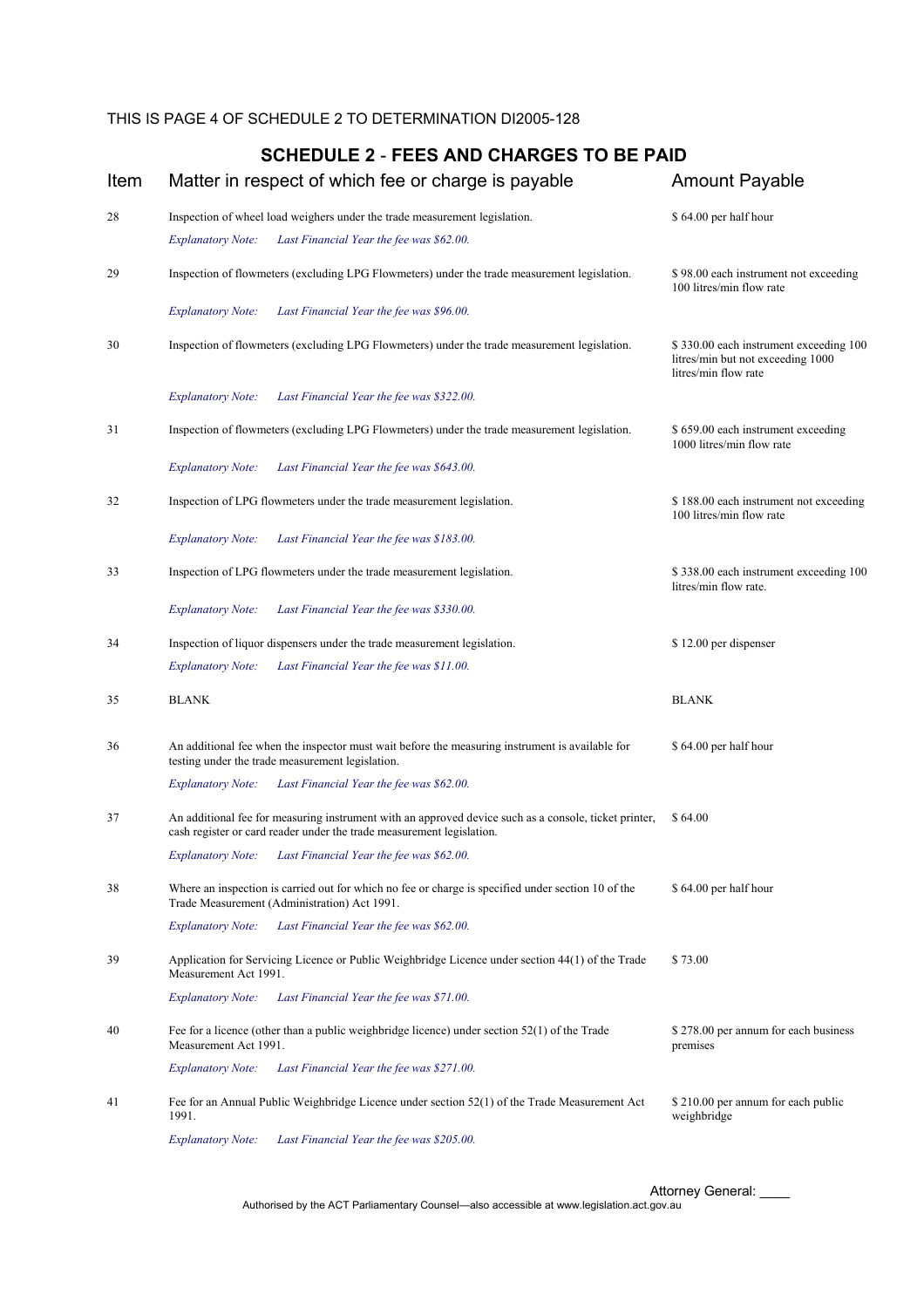#### Item Matter in respect of which fee or charge is payable Amount Payable 42 Application fee for a certificate of suitability for a weighbridge under section 15(1) of the Trade Measurement (Weighbridges) Regulation 1991. \$ 77.00 *Explanatory Note: Last Financial Year the fee was \$75.00.* 43 Issue of duplicate licence or certificate under section 17(1) of the Trade Measurement (Weighbridges) Regulation 1991. \$ 24.00 *Explanatory Note: Last Financial Year the fee was \$23.00.* 44 BLANK BLANK 45 Charges payable for hire of masses provided by the Commissioner for Fair Trading at the request of a licensed certifier or measuring instrument owner. \$ 62.00 (including 10% GST) per day or part thereof per 200kg or part thereof (of 10kg and 20kg masses) \$ 255.00 (including 10% GST) per day or part thereof per 10 tonne or part thereof (of 1 tonne masses) \$ 70.00 (including 10% GST) per 1/2 hour or part thereof (for delivery, pickup, loading, unloading, repairs/recalibration) *Explanatory Note: Last Financial Year the Fees were \$60.00, \$249.00, \$68.00 (including 10% GST) respectively.* 46 Charges Payable for hire of measuring instruments provided by the Commissioner for Fair Trading at the request of a licensed certifier or measuring instrument owner. \$ 69.00 (including 10% GST) per day or part thereof for each instrument *Explanatory Note: Last Financial Year the fee was \$67.00 (including 10% GST).* 47 Charges payable for supply of certifier's return.  $$36.00$ *Explanatory Note: Last Financial Year the fee was \$35.00.*

#### **SCHEDULE 2** - **FEES AND CHARGES TO BE PAID**

# *Legislative Authority Classification (Publications, Films and Computer Games) (Enforcement) Act 1995*

| 48 | For the purpose of S54C of the Classification (Publications, Films and Computer Games)<br>\$11,038.00<br>( <i>Enforcement</i> ) Act 1995 - In the case of a licence for a period of 12 months for each premises where<br>X films are sold                                                             |             |  |
|----|-------------------------------------------------------------------------------------------------------------------------------------------------------------------------------------------------------------------------------------------------------------------------------------------------------|-------------|--|
|    | Last Financial Year the fee was \$10,769.00.<br><b>Explanatory Note:</b>                                                                                                                                                                                                                              |             |  |
| 49 | For the purpose of S54C of the Classification (Publications, Films and Computer Games)<br>( <i>Enforcement</i> ) Act 1995 - In the case of a licence for a period of less than 12 months, for each<br>premises where X films are sold, for each month or part thereof for which the licence is issued | \$919.00    |  |
|    | Last Financial Year the fee was \$897.00.<br><i>Explanatory Note:</i>                                                                                                                                                                                                                                 |             |  |
| 50 | For the purpose of S54C of the Classification (Publications, Films and Computer Games)<br>( <i>Enforcement</i> ) Act 1995 - In the case of a licence for a period of 12 months for each premises where<br>X films are copied                                                                          | \$11,038.00 |  |
|    | <b>Explanatory Note:</b><br>Last Financial Year the fee was \$10,769.00.                                                                                                                                                                                                                              |             |  |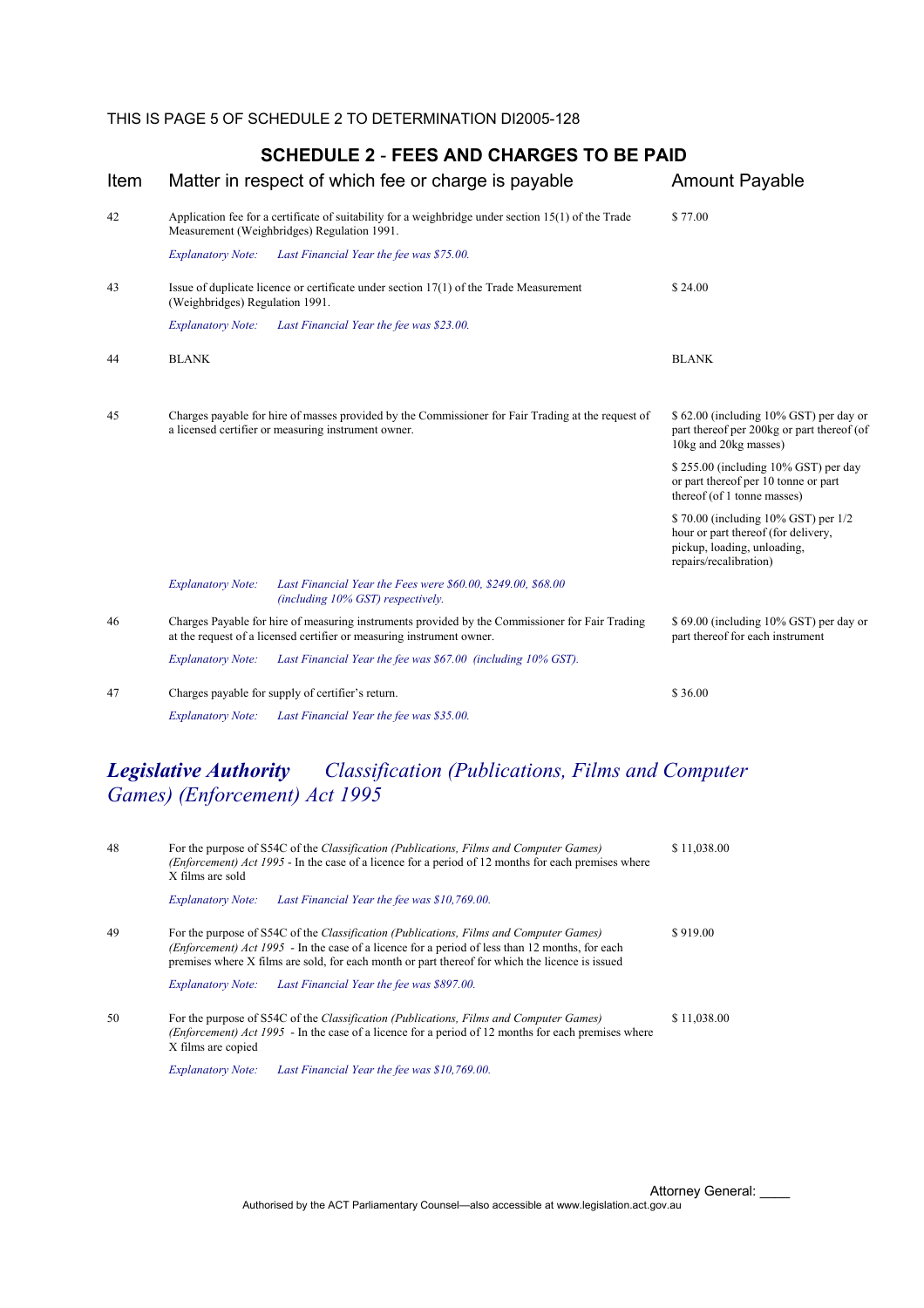| Item | Matter in respect of which fee or charge is payable                                                                                                                                                                                                                                                        | <b>Amount Payable</b> |
|------|------------------------------------------------------------------------------------------------------------------------------------------------------------------------------------------------------------------------------------------------------------------------------------------------------------|-----------------------|
| 51   | For the purpose of S54C of the Classification (Publications, Films and Computer Games)<br>( <i>Enforcement</i> ) Act 1995 - In the case of a licence for a period of less than 12 months, for each<br>premises where X films are copied, for each month or part thereof for which the licence is issued    | \$919.00              |
|      | <b>Explanatory Note:</b><br>Last Financial Year the fee was \$897.00.                                                                                                                                                                                                                                      |                       |
| 52   | For the purpose of S54C of the Classification (Publications, Films and Computer Games)<br>( <i>Enforcement</i> ) Act 1995 - In the case of a licence for a period of 12 months, for each premises<br>where X films are sold and copied                                                                     | \$22,076.00           |
|      | <b>Explanatory Note:</b><br>Last Financial Year the fee was \$21,538.00.                                                                                                                                                                                                                                   |                       |
| 53   | <b>BLANK</b>                                                                                                                                                                                                                                                                                               | <b>BLANK</b>          |
| 54   | For the purpose of S54C of the Classification (Publications, Films and Computer Games)<br>(Enforcement) Act 1995 - In the case of a licence for a period of less than 12 months, for each<br>premises where X films are sold and copied, for each month or part thereof for which the licence is<br>issued | \$1,840.00            |
|      | <b>Explanatory Note:</b><br>Last Financial Year the fee was \$1,795.00.                                                                                                                                                                                                                                    |                       |
| 55   | <b>BLANK</b>                                                                                                                                                                                                                                                                                               | <b>BLANK</b>          |
| 56   | For the purpose of S54H of the Classification (Publications, Films and Computer Games)<br>(Enforcement) Act 1995 - In the case of a licence for a period of 12 months for each premises where<br>X films are sold                                                                                          | \$11,038.00           |
|      | <b>Explanatory Note:</b><br>Last Financial Year the fee was \$10,769.00.                                                                                                                                                                                                                                   |                       |
| 57   | For the purpose of S54H of the <i>Classification (Publications, Films and Computer Games)</i><br>( <i>Enforcement</i> ) Act 1995 - In the case of a licence for a period of 12 months for each premises where<br>X films are copied                                                                        | \$11,038.00           |
|      | <b>Explanatory Note:</b><br>Last Financial Year the fee was \$10,769.00.                                                                                                                                                                                                                                   |                       |
| 58   | For the purpose of S54H of the Classification (Publications, Films and Computer Games)<br>( <i>Enforcement</i> ) Act 1995 - In the case of a licence for a period of 12 months, for each premises<br>where X films are sold and copied                                                                     | \$22,076.00           |
|      | <b>Explanatory Note:</b><br>Last Financial Year the fee was \$21,538.00.                                                                                                                                                                                                                                   |                       |
| 59   | <b>BLANK</b>                                                                                                                                                                                                                                                                                               | <b>BLANK</b>          |
|      |                                                                                                                                                                                                                                                                                                            |                       |

# *Legislative Authority Prostitution Act 1992*

| 60 | Give Registrar written notice within 7 days of commencing operations under subsection $12(1)$ |                                           | \$220.00 (apportioned on a monthly or<br>part thereof basis if less than twelve<br>months), with a minimum charge of<br>\$50.00 |  |
|----|-----------------------------------------------------------------------------------------------|-------------------------------------------|---------------------------------------------------------------------------------------------------------------------------------|--|
|    | <b>Explanatory Note:</b>                                                                      | Last Financial Year the fee was \$215.00. |                                                                                                                                 |  |
| 61 | Give Registrar written notice by the defined day under subsection 13(1)                       |                                           | \$112.00                                                                                                                        |  |
|    | <b>Explanatory Note:</b>                                                                      | Last Financial Year the fee was \$109.00. |                                                                                                                                 |  |

Attorney General: \_\_\_\_ Authorised by the ACT Parliamentary Counsel—also accessible at www.legislation.act.gov.au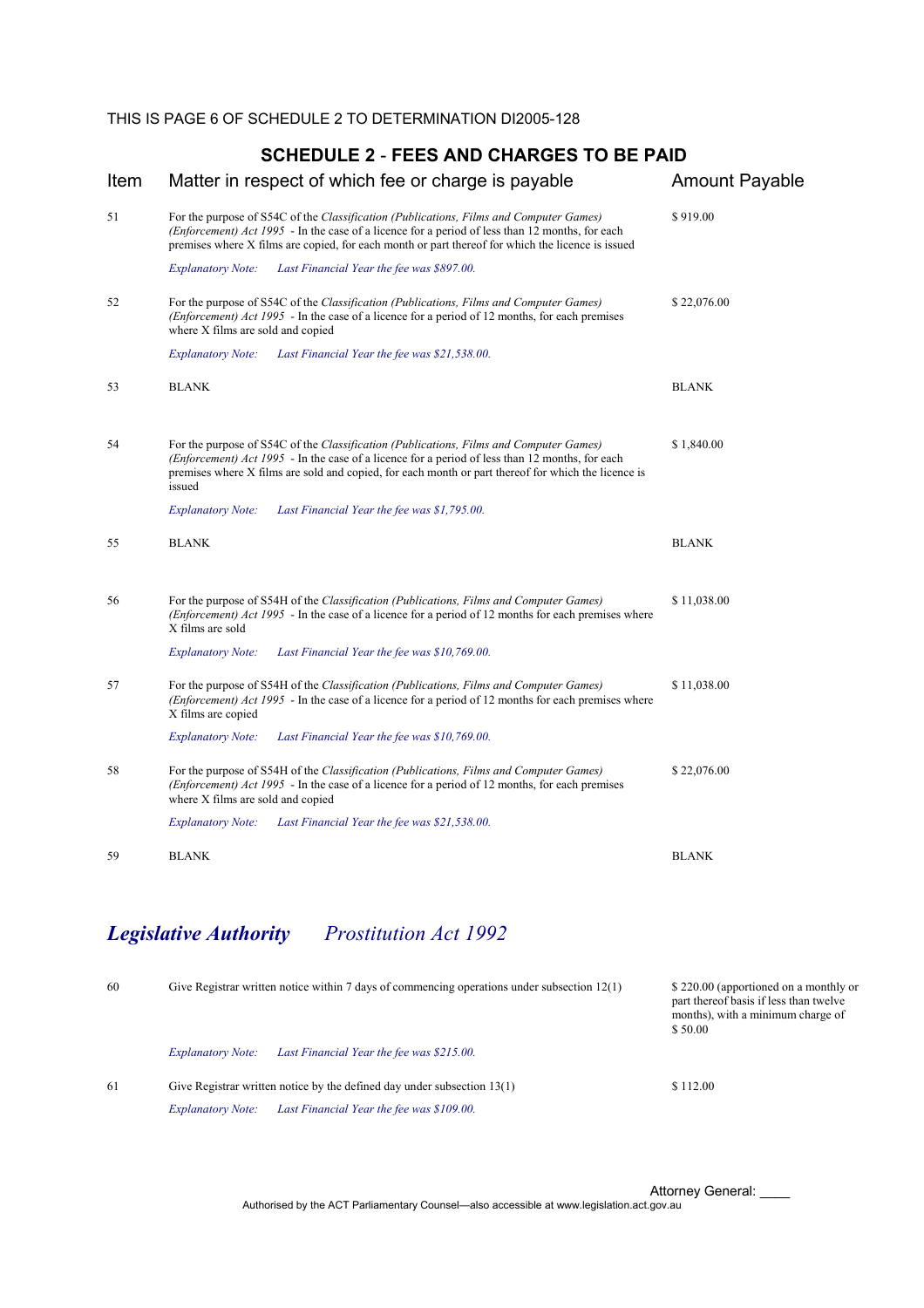THIS IS PAGE 7 OF SCHEDULE 2 TO DETERMINATION DI2005-128

#### **SCHEDULE 2** - **FEES AND CHARGES TO BE PAID**

Item Matter in respect of which fee or charge is payable Amount Payable

part thereof basis if less than twelve months), with a minimum charge of

part thereof basis if less than twelve months), with a minimum charge of

chargeable for estate administration (or such lesser fee as is agreed between the recipient of the service and the Public

\$ 50.00 (including 10% GST)

\$ 50.00

\$ 50.00

Trustee).

## *Legislative Authority Second-hand Dealers Act 1906*

62 Annual Licence fee \$ 100.00 (apportioned on a monthly or

*Explanatory Note: Last financial year the fee was \$98.00.*

## *Legislative Authority Pawnbrokers Act 1902*

63 Annual Licence fee \$ 100.00 (apportioned on a monthly or

*Explanatory Note: Last financial year the fee was \$98.00.*

# *Legislative Authority Public Trustee Act 1985*

#### *MISCELLANEOUS CHARGES*

64 For any service not dealt within any other Public Trustee items in this determination.

Where property is involved The standard fee as per the scale

Where property is not involved \$ 111.00 (including 10% GST) per hour

Where unclaimed money is administered

 Provided that, where unclaimed money is administered, the Public Trustee may exempt the payment of the fee by class or specific sum.

*Explanatory Note: Last Financial Year the Fees were the same and \$108.00 (including10% GST) respectively*

#### *ACTING AS AGENT OR ATTORNEY*

65 Examining and reporting any accounts in any matter not under the direct control of the Public Trustee when acting as an agent or attorney

*Explanatory Note: Last Financial Year the fee was \$108.00 (including 10% GST).*

66 Acting as an agent or attorney in administering or managing property 1.10 % of moneys received and/or the

standard fee as per the scale chargeable for estate administration, on non monetary assets

\$ 111.00 (including 10% GST) per hour

*Explanatory Note: Last Financial Year the fee was the same.*

Attorney General: Authorised by the ACT Parliamentary Counsel—also accessible at www.legislation.act.gov.au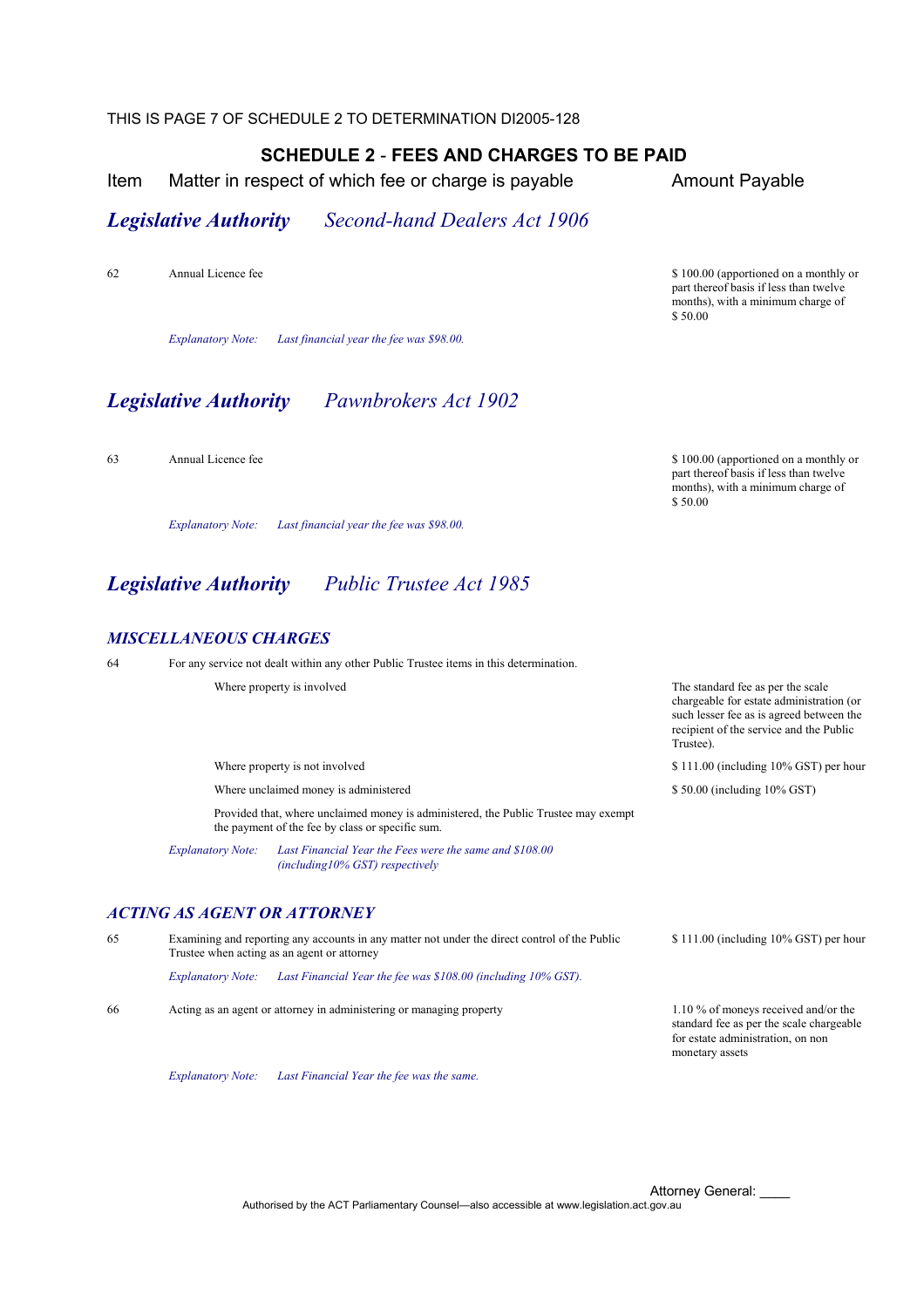Item Matter in respect of which fee or charge is payable Amount Payable

4.50 % of the first \$200,000; 4.00 % of the next \$200,000; 3.00 % of the next \$200,000; 2.00 % of the next \$200,000; 1.00 % thereafter; with a minimum of \$750.00 (fee calculated is GST

\$ 111.00 (including 10% GST) per hour

\$ 111.00 (including 10% GST) per hour

with a minimum of 1 hour

with a minimum of 1 hour

scale chargeable for estate administration for the Public Trustee, applied to the gross value of ACT property excluding the value of the matrimonial home (fee calculated is

(Resulting Fee is GST Inclusive)

GST inclusive)

inclusive)

#### *COLLECTION OF INCOME*

| Income commission on all gross income received by the Public Trustee acting in any capacity<br>67 |                                     |                                                                                                                     |        |  |
|---------------------------------------------------------------------------------------------------|-------------------------------------|---------------------------------------------------------------------------------------------------------------------|--------|--|
|                                                                                                   | charge                              | Where the Public Trustee receives income which is not subject to any agency                                         | 5.50 % |  |
|                                                                                                   |                                     | Where the Public Trustee receives income, eg property rent, which is subject to<br>any agency charge for collection | 2.75%  |  |
|                                                                                                   | <i>Explanatory Note:</i>            | Last Financial Year the fee was the same.                                                                           |        |  |
|                                                                                                   | <i><b>ESTATE ADMINISTRATION</b></i> |                                                                                                                     |        |  |

68 Obtaining a grant of representation and/or administering the estate of a deceased person. The fee is based on the gross capital value of the estate excluding the value of the matrimonial home (being the house and curtilage that was used as the principal matrimonial home by the deceased and his or her partner immediately before the death of the deceased)

*Explanatory Note: Last Financial Year the fee was the same.*

69 Transferring or conveying the matrimonial home (as defined in the first Public Trustee item above) and/or assets held as joint tenants to the surviving partner.

*Explanatory Note: Last Financial Year the fee was \$108.00 (including 10% GST).*

70 Where a fee is not payable under the first Public Trustee item above and where administration of an estate is commenced by the Public Trustee but completed by another executor or administrator or person other than at the initiative of the Public Trustee

*Explanatory Note: Last Financial Year the fee was \$108.00 (including 10% GST).*

- 71 For resealing a grant of probate or administration made outside the Territory. 50.00 % of the standard fee as per the
	- *Explanatory Note: Last Financial Year the fee was the same.*

72 Rate of Management fee for the administration of moneys held in the Common Funds. 1.10 % per annum of the gross value

*Explanatory Note: Last Financial Year the fee was the same.*

73 Rate of management fee for the administration of moneys held in the Common Fund Guarantee and Reserve Account 1.10 % per annum of the gross value (Resulting Fee is GST Inclusive)

*Explanatory Note: Last Financial Year the fee was the same.*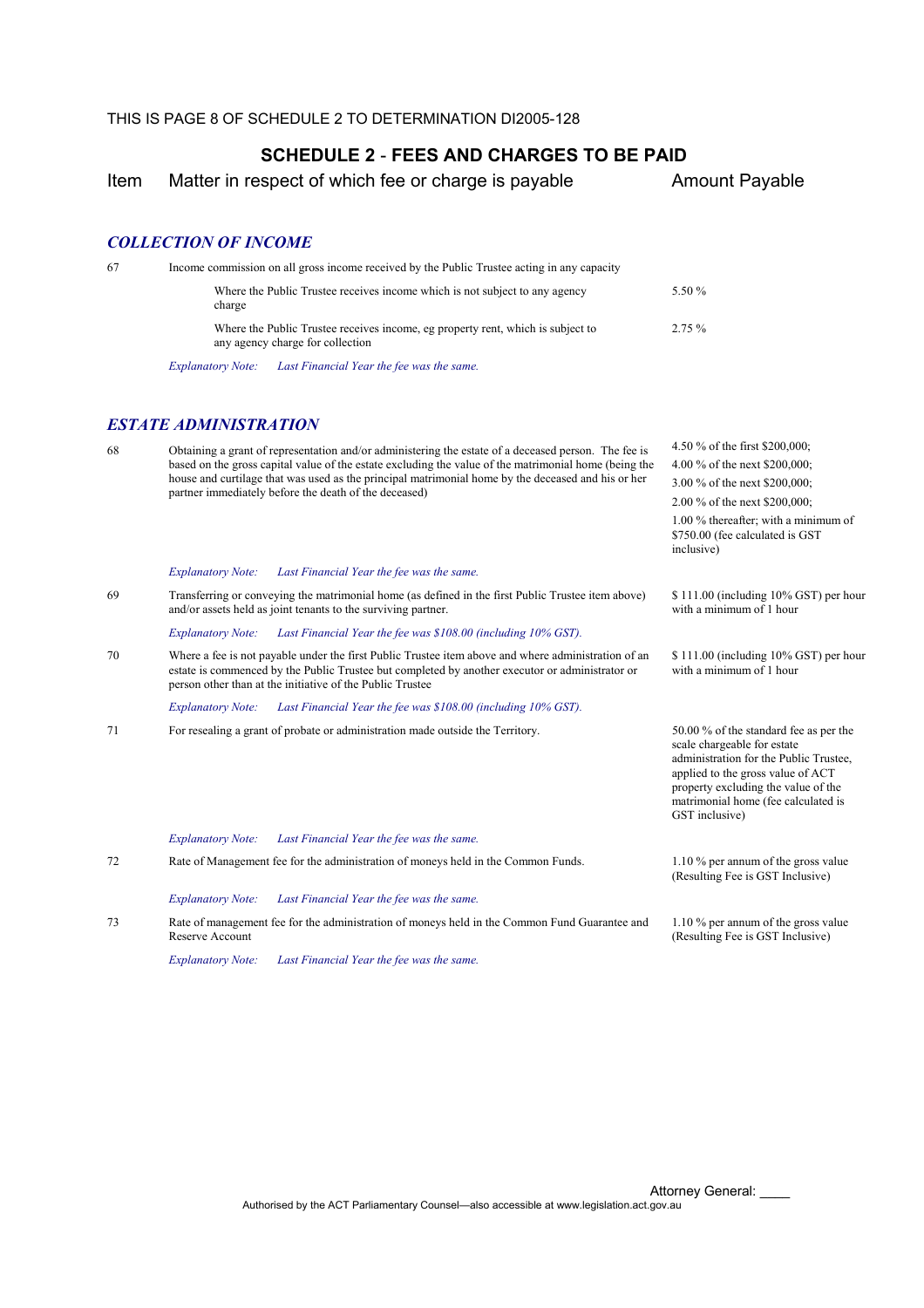Item Matter in respect of which fee or charge is payable **Amount Payable** 

#### *OTHER CHARGES (Charges are made for the following services, in addition to estate and trust)* 74 Accepting and holding documents in safe custody \$ 54.00 (including 10% GST) payable on acceptance *Explanatory Note: Last Financial Year the fee was \$53.00 (including 10% GST).* 75 Attendance by the Public Trustee or an officer of the Public Trustee or for any other purposes not being for normal administration purposes \$ 111.00 (including 10% GST) per hour or part thereof including travelling and waiting time *Explanatory Note: Last Financial Year the fee was \$108.00 (including 10% GST).* 76 Arranging the purchase, extension, alteration or modification of property (real or personal) for the use of any beneficiary or other person legally entitled 1.10 % of the gross value of the purchase, extension, alteration of modification *Explanatory Note: Last Financial Year the fee was the same.* 77 Managing assets invested outside the Public Trustee Common Funds, excluding principal residence 1.10 % per annum of the gross value Services charged on an hourly basis: \$ 111.00 (including 10% GST) per hour *Explanatory Note: Last Financial Year the Fee was 1.10% and \$108.00 (including 10% GST) respectively.* 78 Genealogy matters \$ 111.00 (including 10% GST) per hour *Explanatory Note: Last Financial Year the fee was \$108.00 (including 10% GST).* 79 Life assurance or superannuation claims (where proceeds are not paid to the estate) \$ 111.00 (including 10% GST) per hour *Explanatory Note: Last Financial Year the fee was \$108.00 (including 10% GST).* 80 Preparing deeds, renunciations and releases \$ 111.00 (including 10% GST) per hour *Explanatory Note: Last Financial Year the fee was \$108.00 (including 10% GST).* 81 Replacing lost title deeds \$ 111.00 (including 10% GST) per hour *Explanatory Note: Last Financial Year the fee was \$108.00 (including 10% GST).* 82 Conveyancing fees **S** 111.00 (including 10% GST) per hour *Explanatory Note: Last Financial Year the fee was \$108.00 (including 10% GST).* 83 Property inspections **S111.00** (including 10% GST) per hour *Explanatory Note: Last Financial Year the fee was \$108.00 (including 10% GST).* 84 Home visits **Example 10% GST)** per hour state state state state state state state state state state state state state state state state state state state state state state state state state state state state state state *Explanatory Note: Last Financial Year the fee was \$108.00 (including 10% GST).* 85 Storage and Warehousing Storage and Warehousing Storage and Warehousing Storage and Warehousing Storage and Warehousing Storage and Storage and Marchael Storage and Marchael Storage and Marchael Storage and Marchael Sto metre per month *Explanatory Note: Last Financial Year the fee was \$36.00 (including 10% GST). TAXATION SERVICES*

*Explanatory Note: Last Financial Year the Fees were \$108.00 (including 10% GST), with a minimum of \$62.00 (including 10% GST) respectively.*

86 All taxation services including assessment of tax status, advice and returns \$ 111.00 (including 10% GST) per hour with a minimum of \$ 64.00 (including 10% GST)

> Attorney General: \_ Authorised by the ACT Parliamentary Counsel—also accessible at www.legislation.act.gov.au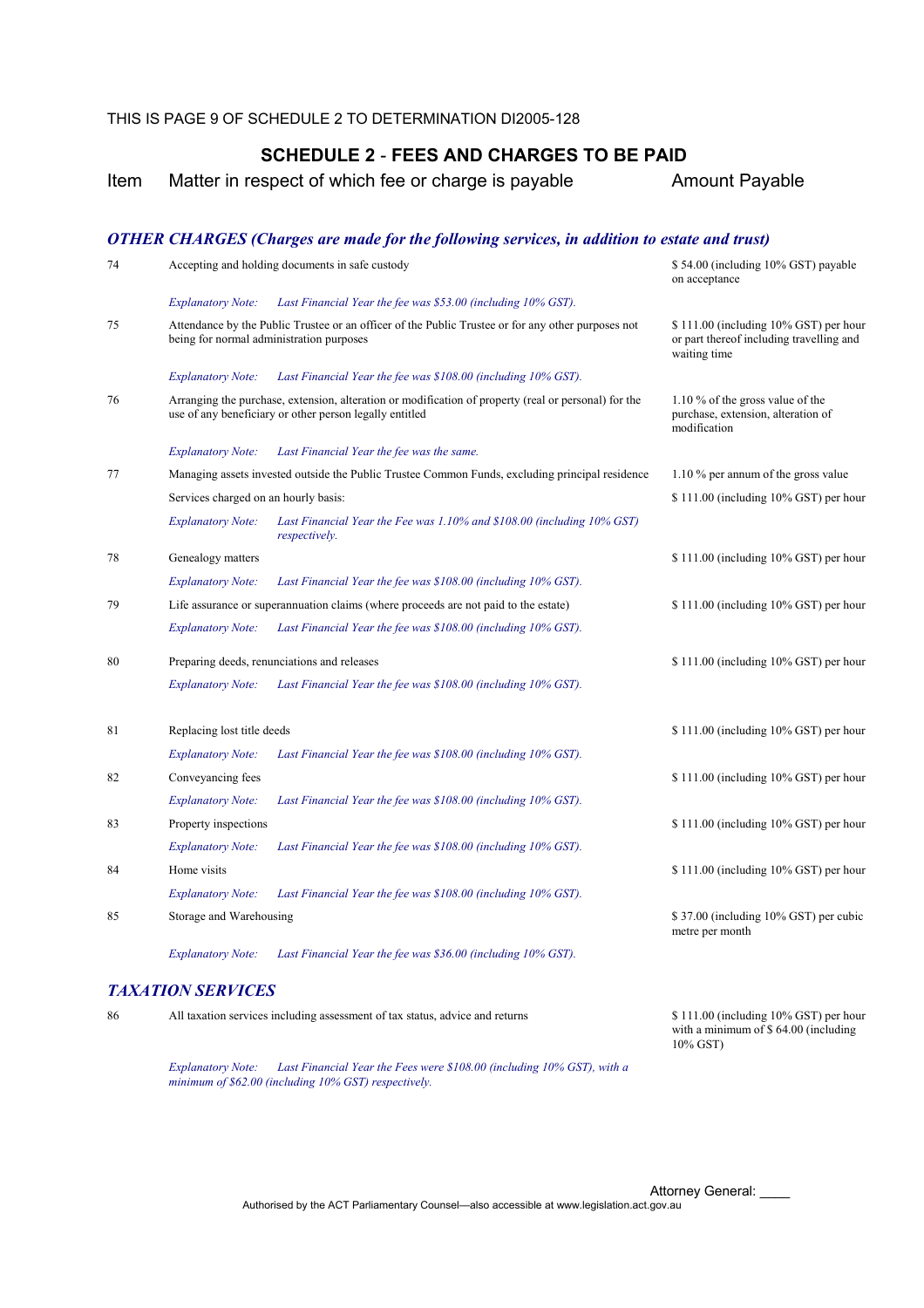Item Matter in respect of which fee or charge is payable **Amount Payable** 

*TRUST ADMINISTRATION* 

| 87 |                                          | Administration, as trustee, under Statute, Court award or other instrument | 1.10 % of moneys received and/or the<br>standard fee as per the scale chargeable<br>for estate administration, on non<br>monetary assets |
|----|------------------------------------------|----------------------------------------------------------------------------|------------------------------------------------------------------------------------------------------------------------------------------|
|    | <i>Explanatory Note:</i>                 | Last Financial Year the fee was the same.                                  |                                                                                                                                          |
| 88 | Administration fee for continuing trusts |                                                                            | $$44.00$ (including 10% GST) per<br>annum and upon completion                                                                            |
|    | <b>Explanatory Note:</b>                 | Last Financial Year the fee was \$43.00 (including 10% GST).               |                                                                                                                                          |
|    | <b>WILL PREPARATION</b>                  |                                                                            |                                                                                                                                          |
| 89 | Preparing wills                          |                                                                            | Maximum $$220.00$ (including $10\%$ )<br>GST)                                                                                            |
|    | <b>Explanatory Note:</b>                 | Last Financial Year the fee was $$215.00$ (including $10\%$ GST).          |                                                                                                                                          |
| 90 | <b>BLANK</b>                             |                                                                            | <b>BLANK</b>                                                                                                                             |

# *Legislative Authority Associations Incorporation Act 1991*

| 91 |                          | Section 19 of the <i>Associations Incorporation Act 1991</i> , Application to incorporate an association                                                                                                | \$123.00     |
|----|--------------------------|---------------------------------------------------------------------------------------------------------------------------------------------------------------------------------------------------------|--------------|
|    | <b>Explanatory Note:</b> | Last Financial Year the fee was \$120.00.                                                                                                                                                               |              |
| 92 |                          | Section 26 of the <i>Associations Incorporation Act 1991</i> , Application to amalgamate two associations                                                                                               | \$123.00     |
|    | <b>Explanatory Note:</b> | Last Financial Year the fee was \$120.00.                                                                                                                                                               |              |
| 93 |                          | Section 11 of the <i>Associations Incorporation Act 1991</i> , Inspection or search, including a production<br>or copy of a document held in the register (hard copy or electronic)                     | \$18.00      |
|    | <b>Explanatory Note:</b> | Last Financial Year the fee was the same.                                                                                                                                                               |              |
| 94 | <b>BLANK</b>             |                                                                                                                                                                                                         | <b>BLANK</b> |
|    |                          |                                                                                                                                                                                                         |              |
| 95 | <b>BLANK</b>             |                                                                                                                                                                                                         | <b>BLANK</b> |
|    |                          |                                                                                                                                                                                                         |              |
| 96 | association              | Section 37 of the <i>Associations Incorporation Act 1991</i> , Application to reserve a name for an                                                                                                     | \$29.00      |
|    | <b>Explanatory Note:</b> | Last Financial Year the fee was \$28.00.                                                                                                                                                                |              |
| 97 |                          | Section 59 of the Associations Incorporation Act 1991, Lodgement of a notice of appointment of a<br>public officer, or change of address of a public officer                                            | Nil          |
|    | <b>Explanatory Note:</b> | Last Financial Year the fee was same.                                                                                                                                                                   |              |
| 98 |                          | Section 62 of the Associations Incorporation Act 1991, Lodgement of a notice of a person becoming<br>a committee member, or an office becoming vacant or a change of committee members address          | Nil          |
|    | <b>Explanatory Note:</b> | Last Financial Year the fee was same.                                                                                                                                                                   |              |
| 99 |                          | Section 59 of the <i>Associations Incorporation Act 1991</i> , Lodgement of a notice of appointment of a<br>public officer, or change of address of a public officer, within one month after the change | \$29.00      |
|    | <b>Explanatory Note:</b> | Last Financial Year the fee was \$28.00.                                                                                                                                                                |              |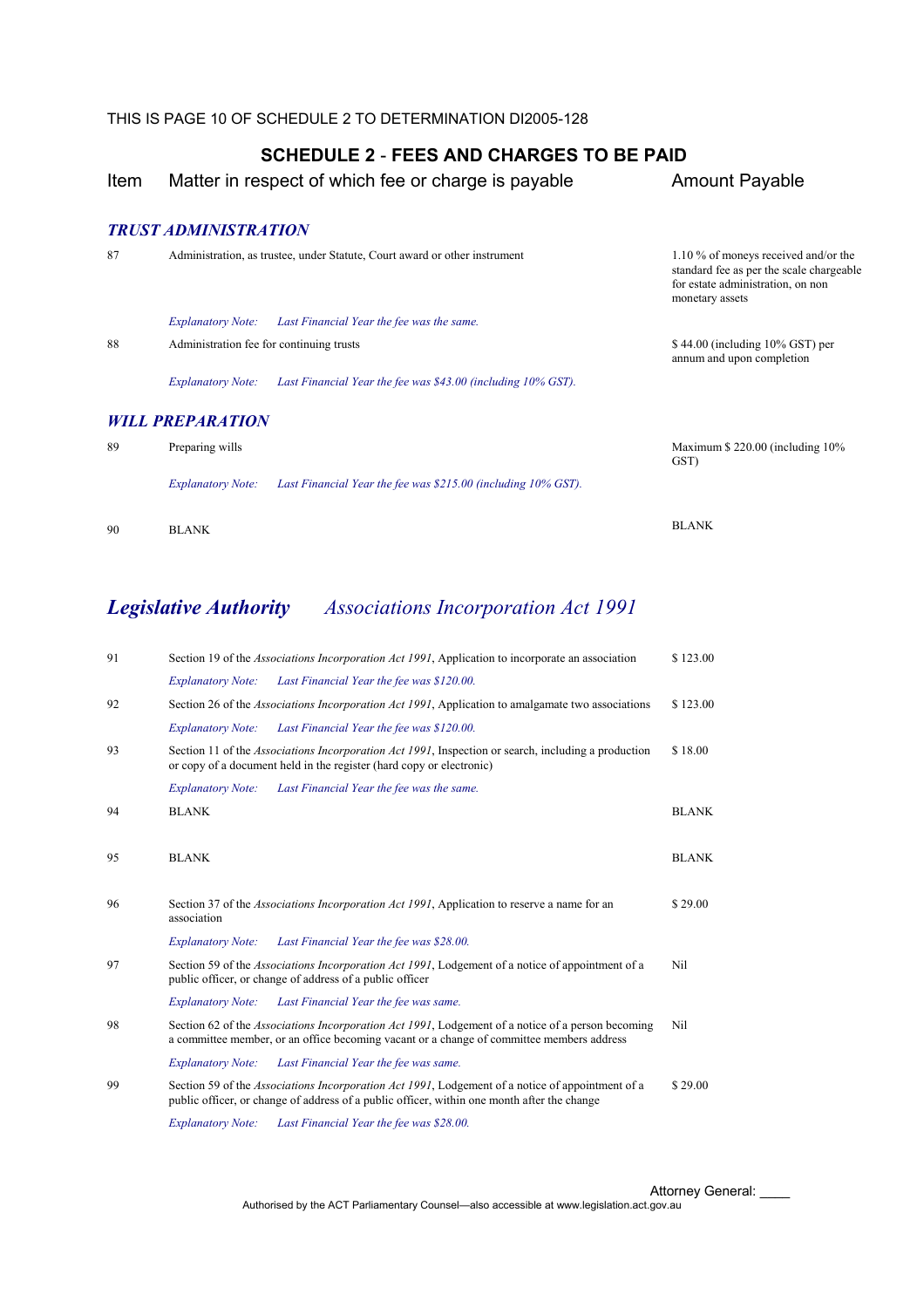| Item  | Matter in respect of which fee or charge is payable                                                                                                                                                                                    | <b>Amount Payable</b> |
|-------|----------------------------------------------------------------------------------------------------------------------------------------------------------------------------------------------------------------------------------------|-----------------------|
| 99.1  | Section 59, Lodgement of a notice of appointment of a public officer, or change of address of a<br>public officer, more than one month after the change                                                                                | \$55.00               |
|       | Explanatory Note: Last Financial Year the fee was \$54.00.                                                                                                                                                                             |                       |
| 100   | Section 62, Lodgement of a notice of a person becoming a committee member, or an office<br>becoming vacant or a change of committee members address within one month after the change                                                  | \$29.00               |
|       | Last Financial Year the fee was \$28.00.<br><b>Explanatory Note:</b>                                                                                                                                                                   |                       |
| 100.1 | Section 62 of the Associations Incorporation Act 1991, Lodgement of a notice of a person becoming<br>a committee member, or an office becoming vacant or a change of committee members address more<br>than one month after the change | \$55.00               |
|       | Explanatory Note: Last Financial Year the fee was \$54.00.                                                                                                                                                                             |                       |
| 101   | Section 79 of the <i>Associations Incorporation Act 1991</i> , Lodgement of an annual return                                                                                                                                           | \$29.00               |
|       | <b>Explanatory Note:</b><br>Last Financial Year the fee was \$28.00.                                                                                                                                                                   |                       |
| 102   | Section 79 of the <i>Associations Incorporation Act 1991</i> , Lodgement of an annual return after the<br>period of 6 months beginning at the end of the financial year of the association (late lodgement)                            | \$55.00               |
|       | Last Financial Year the fee was \$54.00.<br><b>Explanatory Note:</b>                                                                                                                                                                   |                       |
| 103   | Section 33 of the <i>Associations Incorporation Act 1991</i> , Lodgement of a special resolution                                                                                                                                       | \$29.00               |
|       | <b>Explanatory Note:</b><br>Last Financial Year the fee was \$28.00.                                                                                                                                                                   |                       |
| 104   | Section 33 of the <i>Associations Incorporation Act 1991</i> , Lodgement of a special resolution more than<br>one month after meeting                                                                                                  | \$55.00               |
|       | <b>Explanatory Note:</b><br>Last Financial Year the fee was \$54.00.                                                                                                                                                                   |                       |
| 105   | For any other approval given or act done by the Registrar-General for the purposes of the Act and<br>for which a fee is not elsewhere provided [paragraph $125(1)(e)$ of the <i>Associations Incorporation</i><br>Act 1991]            | \$29.00               |
|       | Last Financial Year the fee was \$28.00.<br><b>Explanatory Note:</b>                                                                                                                                                                   |                       |
|       |                                                                                                                                                                                                                                        |                       |

# *Legislative Authority Business Names Act 1963*

| 106 |                            | Section 7 of the <i>Business Names Act 1963</i> , Application for the registration of a business name                                                                  | \$123.00 |
|-----|----------------------------|------------------------------------------------------------------------------------------------------------------------------------------------------------------------|----------|
|     | <i>Explanatory Note:</i>   | Last Financial Year the fee was \$120.00.                                                                                                                              |          |
| 107 |                            | Section 9(2) of the <i>Business Names Act 1963</i> , Application for the consent by the minister, of a<br>business name, where considered undesirable                  | \$32.00  |
|     | <b>Explanatory Note:</b>   | Last Financial Year the fee was \$31.00.                                                                                                                               |          |
| 108 |                            | Section 11 of the <i>Business Names Act 1963</i> , Application to renew a business name registration                                                                   | \$103.00 |
|     | <i>Explanatory Note:</i>   | Last Financial Year the fee was \$100.00.                                                                                                                              |          |
| 109 |                            | Section 12 of the <i>Business Names Act 1963</i> , Notification of changes in particulars (including<br>address, proprietors etc) by way of a lodgement of a statement | \$6.00   |
|     | <i>Explanatory Note:</i>   | Last Financial Year the fee was the same.                                                                                                                              |          |
| 110 |                            | Section 22 of the Business Names Act 1963, A person may inspect any statement lodged and may<br>make a copy of the statement or take extracts from it                  | \$6.00   |
|     | <b>Explanatory Note:</b>   | Last Financial Year the fee was the same.                                                                                                                              |          |
| 111 | with the Registrar-General | Section 12 and 32 of the <i>Business Names Act 1963</i> the lodgement or late lodgement, of a statement                                                                |          |
|     | (i)                        | if lodged within 1 month after the prescribed time                                                                                                                     | \$18.00  |
|     | (ii)                       | if lodged more than 1 month after the prescribed time                                                                                                                  | \$38.00  |
|     | <b>Explanatory Note:</b>   | Last Financial Year the fees were the \$17.00 and \$37.00.                                                                                                             |          |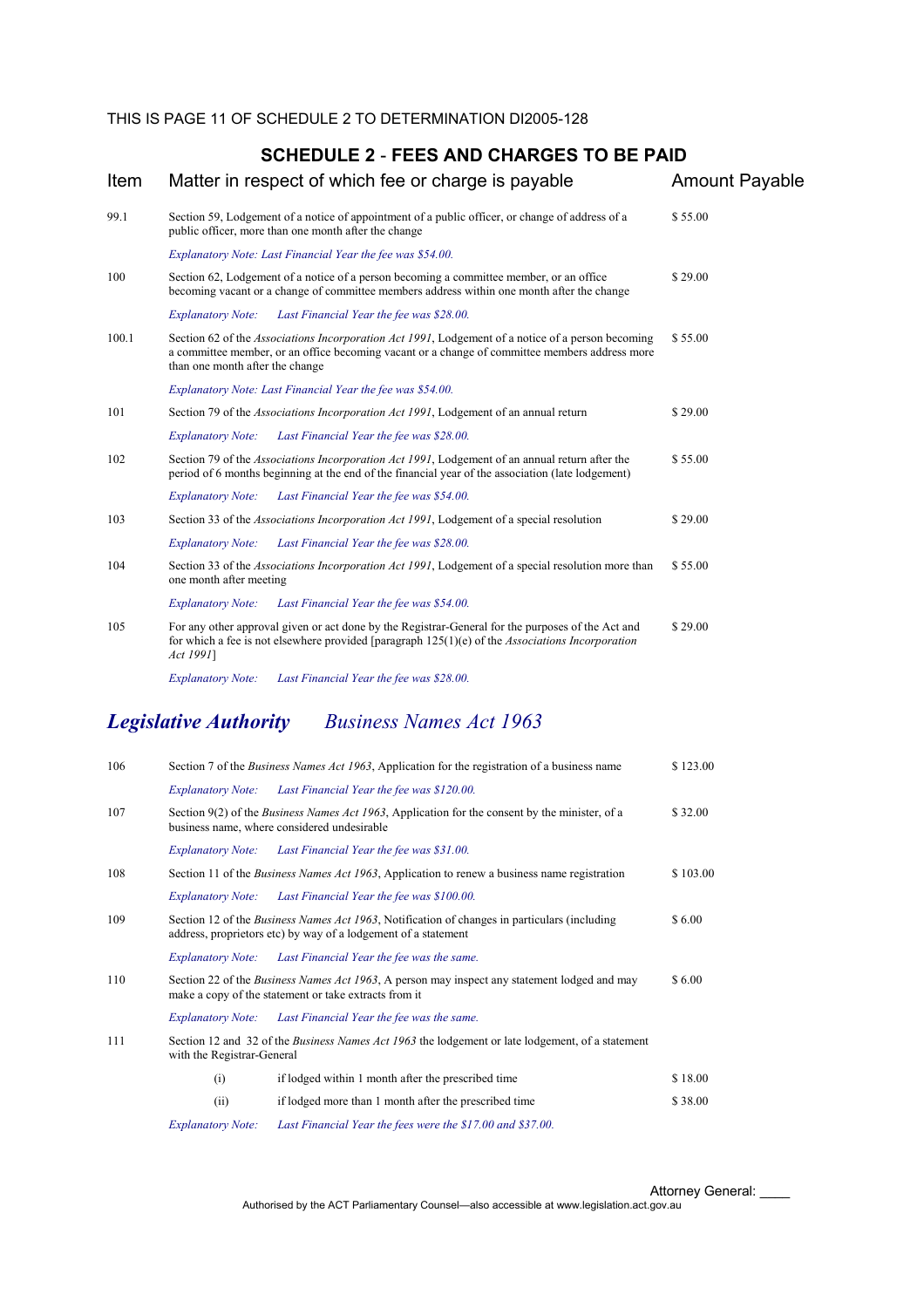| Item | Matter in respect of which fee or charge is payable                                                                                                                          | <b>Amount Payable</b> |
|------|------------------------------------------------------------------------------------------------------------------------------------------------------------------------------|-----------------------|
| 112  | The production by the Register-General of the register, a statement or other document kept by or in<br>the custody of the Registrar-General                                  | \$14.00               |
|      | Explanatory Note: Last Financial Year the fee was \$14.00                                                                                                                    |                       |
| 113  | The production by the Registrar-General of a statement or other document or a copy or extract of<br>that statement or document                                               | \$12.00               |
|      | Explanatory Note: Last Financial Year the fee was \$12.00                                                                                                                    |                       |
| 114  | Any approval given, or other act done, by the Registrar-General for the purposes of the <i>Business</i><br><i>Names Act 1963</i> for which a fee is not otherwise determined | \$6.00                |
|      |                                                                                                                                                                              |                       |

*Explanatory Note: Last Financial Year the fee was the same.* 

# *Legislative Authority Births, Deaths and Marriages Registration Act 1997*

| 115 | Change of an Adult's Name            | Section 18 of the Births, Deaths and Marriages Registration Act 1997, Application to Register a     | \$80.00      |
|-----|--------------------------------------|-----------------------------------------------------------------------------------------------------|--------------|
|     | <b>Explanatory Note:</b>             | Last Financial Year the fee was \$78.00.                                                            |              |
| 116 | Change of a Child's Name             | Section 19 of the Births, Deaths and Marriages Registration Act 1997, Application to Register a     | \$80.00      |
|     | <b>Explanatory Note:</b>             | Last Financial Year the fee was \$78.00.                                                            |              |
| 117 | to be noted in Birth Record          | Section 21 of the Births, Deaths and Marriages Registration Act 1997, Request for Change of Name    | \$33.00      |
|     | <b>Explanatory Note:</b>             | Last Financial Year the fee was \$32.00.                                                            |              |
| 118 | to record Change of Sex              | Section 24 of the Births, Deaths and Marriages Registration Act 1997, Application to alter register | \$33.00      |
|     | <b>Explanatory Note:</b>             | Last Financial Year the fee was \$32.00.                                                            |              |
| 119 |                                      | Section 42 of the Births, Deaths and Marriages Registration Act 1997, Access to the Register        | \$33.00      |
|     | <b>Explanatory Note:</b>             | Last Financial Year the fee was \$32.00.                                                            |              |
| 120 | including the issue of a Certificate | Section 43 of the Births, Deaths and Marriages Registration Act 1997, Search of the Register,       | \$33.00      |
|     | <b>Explanatory Note:</b>             | Last Financial Year the fee was \$32.00.                                                            |              |
| 121 | <b>BLANK</b>                         |                                                                                                     | <b>BLANK</b> |

# *Legislative Authority Instruments Act 1933*

| 122 | Registration of:                                                                                                                                              |                                                                                                                                                                         |         |  |  |
|-----|---------------------------------------------------------------------------------------------------------------------------------------------------------------|-------------------------------------------------------------------------------------------------------------------------------------------------------------------------|---------|--|--|
|     | ٠<br>transfer or discharge a bill of sale                                                                                                                     | Sections 9, 13 and 14 of the <i>Instruments Act 1933</i> , Application to register,                                                                                     | \$37.00 |  |  |
|     | Section 17, and 21 of the <i>Instruments Act 1933</i> , Application to register,<br>٠<br>transfer or discharge a lien on crops                                |                                                                                                                                                                         | \$37.00 |  |  |
|     | ٠                                                                                                                                                             | Sections 25, 27 and 29 of the <i>Instruments Act 1933</i> , Application to register a<br>mortgage, transfer or discharge/satisfaction on wool or stock                  | \$37.00 |  |  |
|     | <b>Explanatory Note:</b>                                                                                                                                      | Last Financial Year the Fees were \$36.00, \$36.00 and \$36.00 respectively.                                                                                            |         |  |  |
| 123 | Section 36(1) and 36(2) of the <i>Instruments Act 1933</i> , Search any book, index or register to produce a<br>copy or extract of any instrument or document |                                                                                                                                                                         |         |  |  |
|     |                                                                                                                                                               | $F_{1}$ , $I_{2}$ , $I_{3}$ , $I_{4}$ , $I_{5}$ , $I_{6}$ , $I_{7}$ , $I_{8}$ , $I_{1}$ , $I_{1}$ , $I_{2}$ , $I_{3}$ , $I_{4}$ , $I_{5}$ , $I_{6}$ , $I_{7}$ , $I_{8}$ |         |  |  |

*Explanatory Note: Last Financial Year the fee was \$ 10.00.* 

Attorney General: \_\_\_\_

Authorised by the ACT Parliamentary Counsel—also accessible at www.legislation.act.gov.au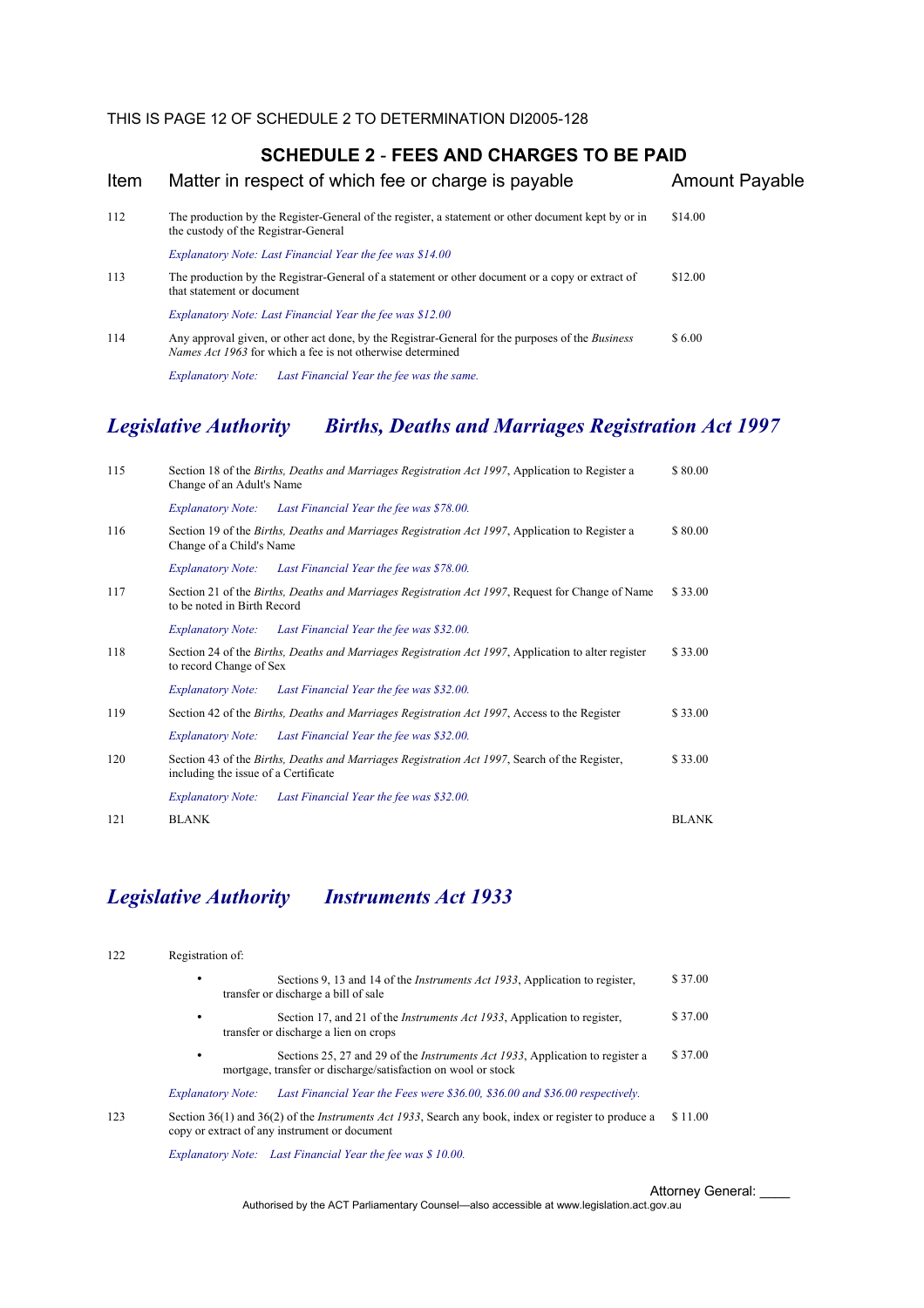| Item |                              | Matter in respect of which fee or charge is payable                                                                                        | <b>Amount Payable</b>                |
|------|------------------------------|--------------------------------------------------------------------------------------------------------------------------------------------|--------------------------------------|
| 124  |                              | Office copy or extract of any instrument or document under subsection 36(2).<br>Explanatory Note: Last Financial Year the fee was \$12.00. | \$12.00                              |
|      | <b>Legislative Authority</b> | <b>Land Titles Act 1925</b>                                                                                                                |                                      |
| 125  |                              | Section 17 of the <i>Land Titles Act 1925</i> , Application to register a crown lease.                                                     | \$84.00                              |
|      | <b>Explanatory Note:</b>     | Last Financial Year the fee was \$82.00.                                                                                                   |                                      |
| 126  |                              | Section 44 of the <i>Land Titles Act 1925</i> , Production of a certificate of title.                                                      | \$84.00                              |
|      | <b>Explanatory Note:</b>     | Last Financial Year the fee was \$82.00.                                                                                                   |                                      |
| 127  |                              | Section 62A of the <i>Land Titles Act 1925</i> , Application to produce a new certificate of title.                                        | \$84.00                              |
|      | <b>Explanatory Note:</b>     | Last Financial Year the fee was \$82.00.                                                                                                   |                                      |
| 128  |                              | Section 64(1) of the <i>Land Titles Act 1925</i> , Application to lodge a map or plan.                                                     | \$327.00                             |
|      | <b>Explanatory Note:</b>     | Last Financial Year the fee was \$319.00.                                                                                                  |                                      |
| 129  | <b>BLANK</b>                 |                                                                                                                                            | <b>BLANK</b>                         |
| 130  |                              | Section 65 of the <i>Land Titles Act 1925</i> , Application for a certified copy of the register.                                          | \$18.00 per page to a max of \$56.00 |
|      | <b>Explanatory Note:</b>     | Last Financial Year the fees were \$18.00 and \$55.00 respectively                                                                         |                                      |
| 131  |                              | Section 66 of the <i>Land Titles Act 1925</i> , Application to inspect the register.                                                       | \$18.00                              |
|      | <b>Explanatory Note:</b>     | Last Financial Year the fee was the same.                                                                                                  |                                      |
| 132  | register.                    | Section 67 of the <i>Land Titles Act 1925</i> , Application for a copy of information contained in the                                     | \$13.00                              |
|      | <b>Explanatory Note:</b>     | Last Financial Year the fee was \$12.00.                                                                                                   |                                      |
| 133  |                              | Section 73 of the <i>Land Titles Act 1925</i> , Application to register a memorandum of transfer.                                          | \$164.00                             |
|      | <b>Explanatory Note:</b>     | Last Financial Year the fee was \$160.00.                                                                                                  |                                      |
| 134  |                              | Section 82 of the <i>Land Titles Act 1925</i> , Application to register a lease.                                                           | \$84.00                              |
|      | <b>Explanatory Note:</b>     | Last Financial Year the fee was \$82.00.                                                                                                   |                                      |
| 135  |                              | Section 86 of the <i>Land Titles Act 1925</i> , Application to register a memorandum of surrender.                                         | \$84.00                              |
|      | <b>Explanatory Note:</b>     | Last Financial Year the fee was \$82.00.                                                                                                   |                                      |
| 136  | lease.                       | Section 87C of the <i>Land Titles Act 1925</i> , Application to register a memorandum to extend or vary a                                  | \$84.00                              |
|      | <b>Explanatory Note:</b>     | Last Financial Year the fee was \$82.00.                                                                                                   |                                      |
| 137  |                              | Section 88 of the <i>Land Titles Act 1925</i> , Application to register a sublease.                                                        | \$84.00                              |
|      | <b>Explanatory Note:</b>     | Last Financial Year the fee was \$82.00.                                                                                                   |                                      |
| 138  |                              | Section 92 of the <i>Land Titles Act 1925</i> , Application to register a mortgage or encumbrance.                                         | \$84.00                              |
|      | <b>Explanatory Note:</b>     | Last Financial Year the fee was \$82.00.                                                                                                   |                                      |
| 139  | <b>BLANK</b>                 |                                                                                                                                            | <b>BLANK</b>                         |
| 140  | encumbrance.                 | Section 92A of the Land Titles Act 1925, Application to register a postponement of a mortgage or                                           | \$84.00                              |
|      | <b>Explanatory Note:</b>     | Last Financial Year the fee was \$82.00.                                                                                                   |                                      |
| 141  | encumbrance.                 | Section 101 of the Land Titles Act 1925, Application to register a discharge of mortgage or                                                | \$84.00                              |
|      | <b>Explanatory Note:</b>     | Last Financial Year the fee was \$82.00.                                                                                                   |                                      |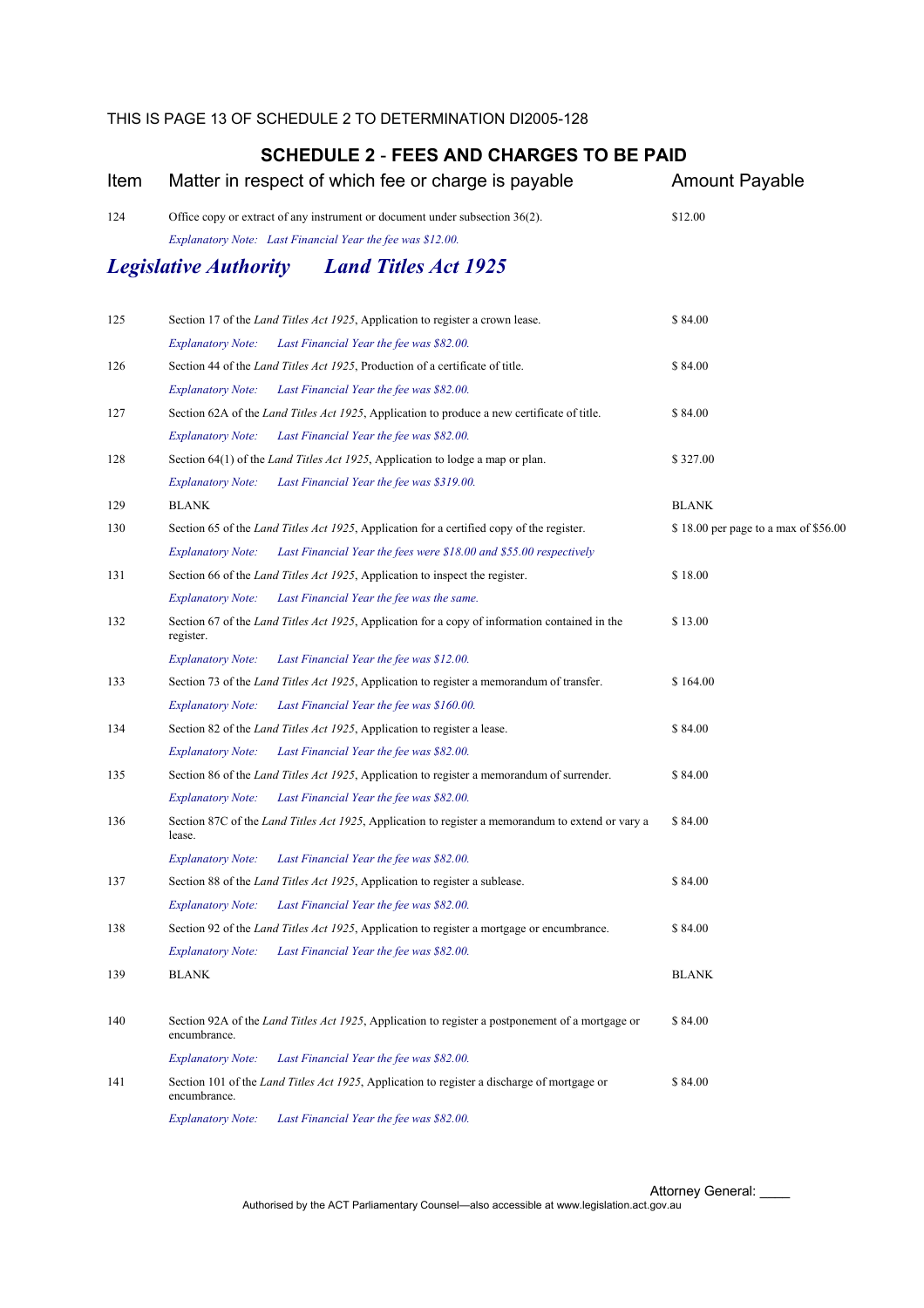| Item |                                        | Matter in respect of which fee or charge is payable                                                           | <b>Amount Payable</b> |
|------|----------------------------------------|---------------------------------------------------------------------------------------------------------------|-----------------------|
| 142  |                                        | Section 101A of the <i>Land Titles Act 1925</i> , Application to register a variation of mortgage.            | \$84.00               |
|      | <b>Explanatory Note:</b>               | Last Financial Year the fee was \$82.00.                                                                      |                       |
| 143  | court order.                           | Section 103 of the Land Titles Act 1925, Application to register a discharge of mortgage by way of a          | \$84.00               |
|      | <b>Explanatory Note:</b>               | Last Financial Year the fee was \$82.00.                                                                      |                       |
| 144  |                                        | Section 103A of the <i>Land Titles Act 1925</i> , Application to register a memorandum of provision           | \$84.00               |
|      | <b>Explanatory Note:</b>               | Last Financial Year the fee was \$82.00.                                                                      |                       |
| 145  |                                        | Section 103B of the <i>Land Titles Act 1925</i> , Application to register a memorandum of easement            | \$84.00               |
|      | <b>Explanatory Note:</b>               | Last Financial Year the fee was \$84.00.                                                                      |                       |
| 146  | extinguish and easement in gross.      | Section 103C of the Land Titles Act 1925, Application to register an easement in gross, transfer or           | \$84.00               |
|      | <b>Explanatory Note:</b>               | Last Financial Year the fee was \$82.00.                                                                      |                       |
| 147  | relation to a specific public utility. | Section 103C of the Land Titles Act 1925, Application to register, transfer an easement in gross in           | \$84.00               |
|      | <b>Explanatory Note:</b>               | Last Financial Year the fee was \$82.00.                                                                      |                       |
| 148  | of easement.                           | Section 103E of the <i>Land Titles Act 1925</i> , Application to register a memorandum of extinguishment      | \$84.00               |
|      | <b>Explanatory Note:</b>               | Last Financial Year the fee was \$82.00.                                                                      |                       |
| 149  | easement.                              | Section 103F of the Land Titles Act 1925, Application to register a memorandum of a variation of              | \$84.00               |
|      | <b>Explanatory Note:</b>               | Last Financial Year the fee was \$82.00.                                                                      |                       |
| 150  | right.                                 | Section 103G of the <i>Land Titles Act 1925</i> , Application to register a memorandum of incorporeal         | \$84.00               |
|      | <b>Explanatory Note:</b>               | Last Financial Year the fee was \$82.00.                                                                      |                       |
| 151  | of incorporeal right.                  | Section 103H of the <i>Land Titles Act 1925</i> , Application to register a memorandum of extinguishment      | \$84.00               |
|      | <b>Explanatory Note:</b>               | Last Financial Year the fee was \$82.00.                                                                      |                       |
| 152  |                                        | Section 104A of the <i>Land Titles Act 1925</i> , Application to register a caveat.                           | \$164.00              |
|      | <b>Explanatory Note:</b>               | Last Financial Year the fee was \$160.00                                                                      |                       |
| 153  |                                        | Section 107(1) of the <i>Land Titles Act 1925</i> , Application to register a removal of a caveat.            | \$84.00               |
|      | <b>Explanatory Note:</b>               | Last Financial Year the fee was \$82.00.                                                                      |                       |
| 154  |                                        | Section 131 of the <i>Land Titles Act 1925</i> , Application to register a revocation of a power of attorney. | \$84.00               |
|      | <b>Explanatory Note:</b>               | Last Financial Year the fee was \$82.00.                                                                      |                       |
| 155  | solvency.                              | Section 132 of the Land Titles Act 1925, Application to register a transmission on bankruptcy or              | \$84.00               |
|      | <b>Explanatory Note:</b>               | Last Financial Year the fee was \$82.00.                                                                      |                       |
| 156  | proprietor.                            | Section 135 of the <i>Land Titles Act 1925</i> , Application to register a transmission on the death of a     | \$84.00               |
|      | <b>Explanatory Note:</b>               | Last Financial Year the fee was \$82.00.                                                                      |                       |
| 157  |                                        | Section 138B of the <i>Land Titles Act 1925</i> , Application to register a declaration by an executor.       | \$84.00               |
|      | <b>Explanatory Note:</b>               | Last Financial Year the fee was \$82.00.                                                                      |                       |
| 158  |                                        | Section 164A of the <i>Land Titles Act 1925</i> , Application to hold a duplicate of a registered instrument. | \$15.00               |
|      | <b>Explanatory Note:</b>               | Last Financial Year the fee was \$14.00.                                                                      |                       |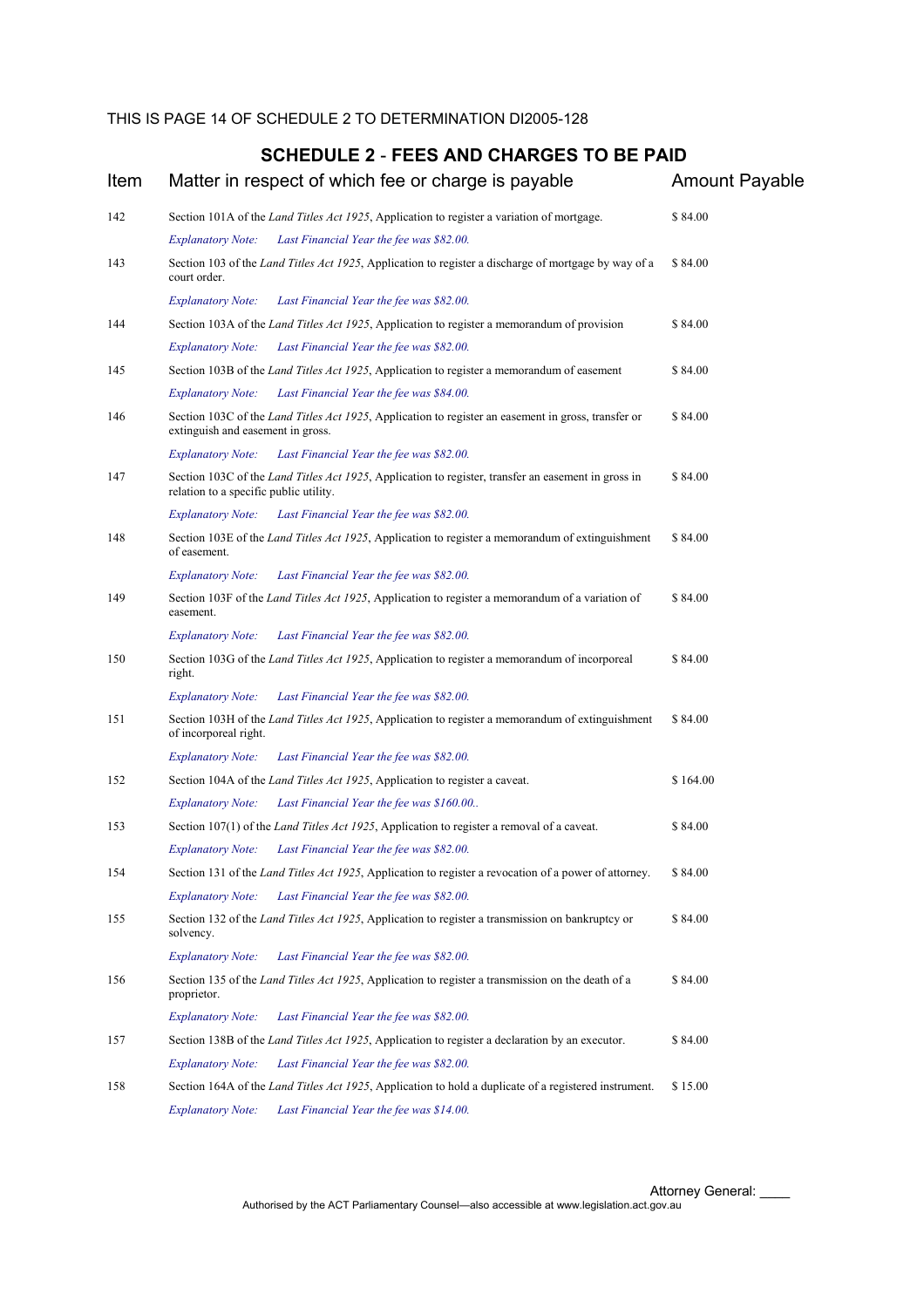| Item  | Matter in respect of which fee or charge is payable                                                                                                                                            | <b>Amount Payable</b> |
|-------|------------------------------------------------------------------------------------------------------------------------------------------------------------------------------------------------|-----------------------|
| 159   | Section 132 of the <i>Land Titles Act 1925</i> , Application for an approval form with RG seal.<br>Last Financial Year the fee was \$82.00.<br><b>Explanatory Note:</b>                        | \$84.00               |
| 160   | Section 132 of the <i>Land Titles Act 1925</i> , Application for an approval form without the RG seal.                                                                                         | \$84.00               |
|       | <b>Explanatory Note:</b><br>Last Financial Year the fee was \$82.00.                                                                                                                           |                       |
| 161   | Section 132 of the Land Titles Act 1925, Application to register any document affecting land, or any<br>other document, whether or not expressly provided for in any Act.                      | \$84.00               |
|       | <b>Explanatory Note:</b><br>Last Financial Year the fee was \$82.00.                                                                                                                           |                       |
| 162   | <b>BLANK</b>                                                                                                                                                                                   | <b>BLANK</b>          |
| 163   | Section 139 of the Land Titles Act 1925, Lodgement of request to register a community title scheme<br>under Section 16(1) Community Title Act 2001                                             | \$84.00               |
|       | <b>Explanatory Note:</b><br>Last Financial Year the fee was \$82.00.                                                                                                                           |                       |
| 164   | Section 139 of the Land Titles Act 1925, Lodgement of Management Statement under Sections 16(2)<br>and $82(3)(b)$ Community Title Act 2001                                                     | \$84.00               |
|       | <b>Explanatory Note:</b><br>Last Financial Year the fee was \$82.00.                                                                                                                           |                       |
| 165   | Section 139 of the Land Titles Act 1925, Lodgement for registration of a Master Plan under Section<br>16(2) Community Title Act 2001                                                           | \$327.00              |
|       | <b>Explanatory Note:</b><br>Last Financial Year the fee was \$319.00.                                                                                                                          |                       |
| 166   | Section 139 of the Land Titles Act 1925, Lodgement of a request for registration of an amendment of<br>a community title scheme under Section 25 Community Title Act 2001                      | \$84.00               |
|       | <b>Explanatory Note:</b><br>Last Financial Year the fee was \$82.00.                                                                                                                           |                       |
| 167   | Section 139 of the <i>Land Titles Act 1925</i> , Lodgement for registration of an order of the Supreme<br>Court for amendment of a community plan under Section 27(9) Community Title Act 2001 | \$84.00               |
|       | <b>Explanatory Note:</b><br>Last Financial Year the fee was \$82.00.                                                                                                                           |                       |
| 168   | Section 139 of the <i>Land Titles Act 1925</i> , Lodgement for registration of a by-law under Section 50(1)<br>Community Title Act 2001                                                        | \$84.00               |
|       | <b>Explanatory Note:</b><br>Last Financial Year the fee was \$82.00.                                                                                                                           |                       |
| 169   | Section 139 of the Land Titles Act 1925, Lodgement of an application for registration of a change of<br>address for service of the body corporate under Section 59(2) Community Title Act 2001 | \$84.00               |
|       | Last Financial Year the fee was \$84.00.<br><b>Explanatory Note:</b>                                                                                                                           |                       |
| 170   | Section 139 of the Land Titles Act 1925, Lodgement of notice of the appointment, removal or<br>replacement of an administrator under Section 61(7) Community Title Act 2001                    | \$84.00               |
|       | <b>Explanatory Note:</b><br>Last Financial Year the fee was \$82.00.                                                                                                                           |                       |
| 171   | Section 139 of the <i>Land Titles Act 1925</i> , Lodgement of a request to record the amalgamation of<br>community title schemes under Section 82(1) Community Title Act 2001                  | \$84.00               |
|       | <b>Explanatory Note:</b><br>Last Financial Year the fee was \$82.00.                                                                                                                           |                       |
| 172   | Section 139 of the <i>Land Titles Act 1925</i> , Lodgement of a request to record the termination of a<br>community title scheme under Section 90(1) Community Title Act 2001                  | \$84.00               |
|       | Last Financial Year the fee was \$82.00.<br><b>Explanatory Note:</b>                                                                                                                           |                       |
| 172.1 | Section 68 of the <i>Land Titles Act 1925</i> , Application to register a proprietor by statute of law or<br>defeasance of estate.                                                             | \$84.00               |
|       | Explanatory Note: Last Financial Year the fee was \$82.00.                                                                                                                                     |                       |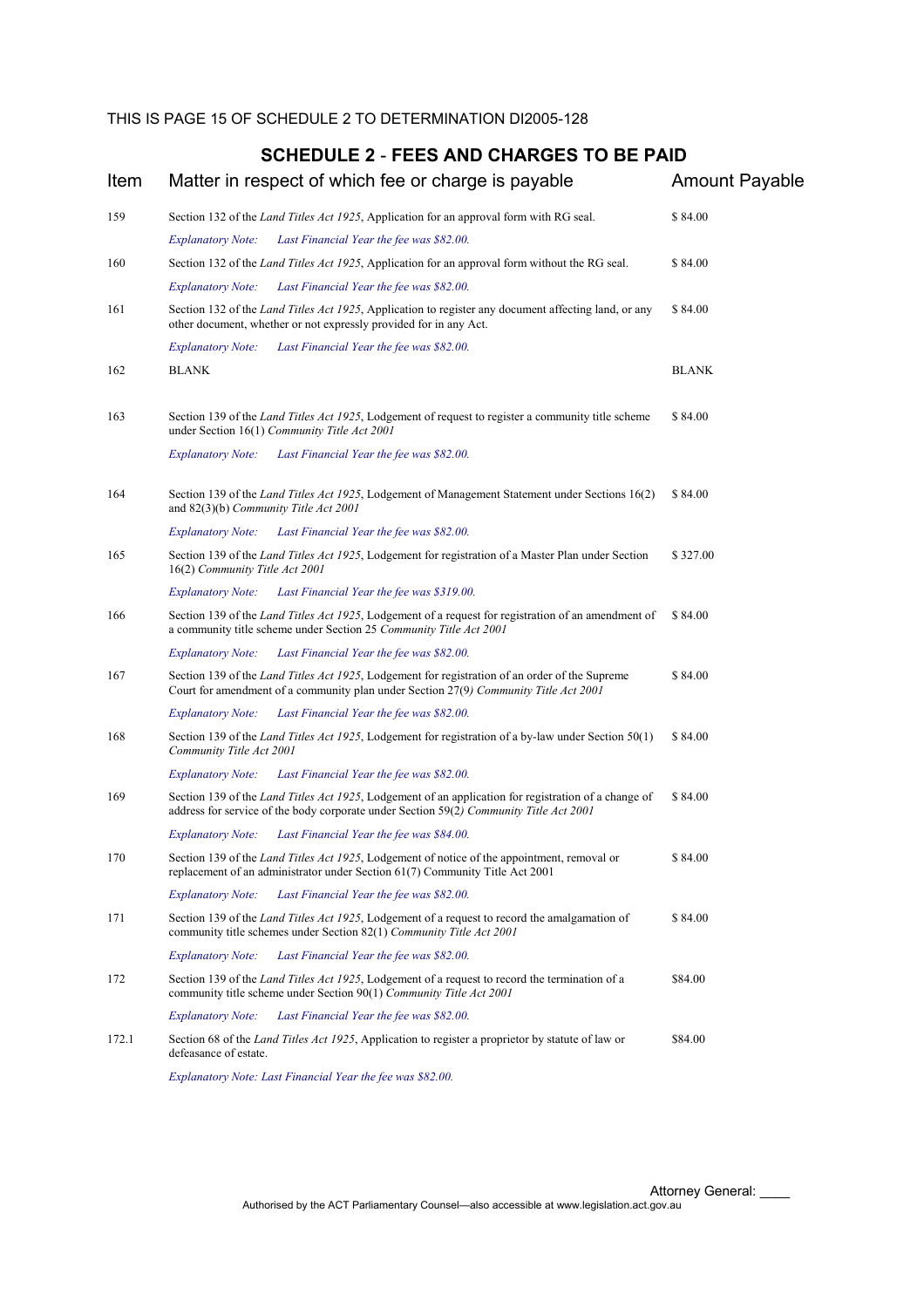| Item |                                                                    | Matter in respect of which fee or charge is payable                                                                                                                                                                                                                                                                                                                                                                                                                                                                                                                                                                                   | <b>Amount Payable</b>                                                  |  |
|------|--------------------------------------------------------------------|---------------------------------------------------------------------------------------------------------------------------------------------------------------------------------------------------------------------------------------------------------------------------------------------------------------------------------------------------------------------------------------------------------------------------------------------------------------------------------------------------------------------------------------------------------------------------------------------------------------------------------------|------------------------------------------------------------------------|--|
|      | <b>Legislative Authority</b>                                       | <b>Registration of Deeds Act 1957</b>                                                                                                                                                                                                                                                                                                                                                                                                                                                                                                                                                                                                 |                                                                        |  |
| 173  |                                                                    | Section 4(1) of the Registration of Deeds Act 1957, Registration of a Deed                                                                                                                                                                                                                                                                                                                                                                                                                                                                                                                                                            | \$80.00                                                                |  |
|      | <b>Explanatory Note:</b>                                           | Last Financial Year the fee was \$78.00.                                                                                                                                                                                                                                                                                                                                                                                                                                                                                                                                                                                              |                                                                        |  |
| 174  |                                                                    | Section 7 of the <i>Registration of Deeds Act 1957</i> , Search any book, index or register to produce a<br>copy or extract of any deed in the register                                                                                                                                                                                                                                                                                                                                                                                                                                                                               | \$18.00 per page to a max of \$56.00                                   |  |
|      | <b>Explanatory Note:</b><br><b>Legislative Authority</b>           | Last Financial Year the fee was \$18.00 and \$55.00 respectively.<br><b>Court Procedures Act 2004</b>                                                                                                                                                                                                                                                                                                                                                                                                                                                                                                                                 |                                                                        |  |
|      | <b>Proceedings in a Tribunal</b>                                   |                                                                                                                                                                                                                                                                                                                                                                                                                                                                                                                                                                                                                                       |                                                                        |  |
| 175  | under:                                                             | On lodging an application for the review of a decision with the Administrative Appeals Tribunal                                                                                                                                                                                                                                                                                                                                                                                                                                                                                                                                       |                                                                        |  |
|      | (i)                                                                | section 12 of the Housing Assistance Act 1987;                                                                                                                                                                                                                                                                                                                                                                                                                                                                                                                                                                                        | Nil                                                                    |  |
|      | (ii)                                                               | the Rates and Land Rent (Relief) Act 1970;                                                                                                                                                                                                                                                                                                                                                                                                                                                                                                                                                                                            | Nil                                                                    |  |
|      | (iii)                                                              | section 60 of the Freedom of Information Act 1989, being a decision<br>made in relation to a document that relates to a decision specified in<br>$(i)$ or $(ii)$ ;                                                                                                                                                                                                                                                                                                                                                                                                                                                                    | Nil                                                                    |  |
|      | (iv)                                                               | the Land (Planning and Environment) Act 1991;                                                                                                                                                                                                                                                                                                                                                                                                                                                                                                                                                                                         | \$153.00                                                               |  |
|      | (v)                                                                | any other enactment other than the review of a decision                                                                                                                                                                                                                                                                                                                                                                                                                                                                                                                                                                               | \$220.00                                                               |  |
|      | Appeals Tribunal Act 1989.                                         | On making an application in accordance with subsection 28 (2), (3) or (4) of the <i>Administrative</i>                                                                                                                                                                                                                                                                                                                                                                                                                                                                                                                                | The same fee payable on application for<br>the review of the decision. |  |
|      | <b>Explanatory Note:</b>                                           | This item determines the fee payable on the lodging with the Administrative<br>Appeals Tribunal of an application for the review of a decision. Last<br>Financial Year the Fees were Nil, Nil, Nil, \$149.00 and \$215.00<br>respectively. The provision has been amended to make it clear that the fee<br>also applies to application by the person in accordance with subsection 28<br>$(2)$ , $(3)$ or $(4)$ of the Administrative Appeals Tribunal Act 1989.                                                                                                                                                                      |                                                                        |  |
| 176  |                                                                    | On lodging of an application with the Credit Tribunal.                                                                                                                                                                                                                                                                                                                                                                                                                                                                                                                                                                                | \$220.00                                                               |  |
|      | <b>Explanatory Note:</b>                                           | This item determines the fee payable on the lodging an application with the<br>Credit Tribunal. Last Financial Year the fee was \$215.00.                                                                                                                                                                                                                                                                                                                                                                                                                                                                                             |                                                                        |  |
| 177  | On lodging an application with the Residential Tenancies Tribunal: |                                                                                                                                                                                                                                                                                                                                                                                                                                                                                                                                                                                                                                       |                                                                        |  |
|      | (i)                                                                | where the amount in dispute is more than \$1000 or for a termination<br>and possession order pursuant to Part IV of the Residential Tenancy<br>Act 1997 where a bond has been deposited with the Territory in<br>relation to the tenancy;                                                                                                                                                                                                                                                                                                                                                                                             | \$100.00                                                               |  |
|      | (ii)                                                               | for a termination and possession order pursuant to Part IV of the<br>Residential Tenancy Act 1997 where a bond has not been deposited<br>with the Territory in relation to the tenancy;                                                                                                                                                                                                                                                                                                                                                                                                                                               | \$192.00                                                               |  |
|      | (iii)                                                              | for endorsement of a tenancy agreement by the Tribunal under s10 of<br>the Residential Tenancies Act 1997                                                                                                                                                                                                                                                                                                                                                                                                                                                                                                                             | Nil                                                                    |  |
|      | (iv)                                                               | where the amount in dispute is \$1000 or less or in any other case.                                                                                                                                                                                                                                                                                                                                                                                                                                                                                                                                                                   | \$50.00                                                                |  |
|      | the fees.                                                          | Where the application involves more than one of the above matters, the fee payable is the higher of                                                                                                                                                                                                                                                                                                                                                                                                                                                                                                                                   |                                                                        |  |
|      | <b>Explanatory Note:</b>                                           | The determination sets out the amount of various fees in the Residential<br>Tenancy Tribunal. The application fee for a termination and possession<br>order is higher in respect of a property where no bond has been provided.<br>As the scheme is funded by interest from bond revenue and the retention of<br>fees, the imposition of a higher fee in respect of such a class partially<br>addresses a funding inequity that might otherwise exist. Note that a fee was<br>not previously set in relation to application for endorsement by the Tribunal<br>under s10 of the Residential Tenancies Act 1997 (see item (iii) above) |                                                                        |  |

Attorney General: \_\_\_\_ Authorised by the ACT Parliamentary Counsel—also accessible at www.legislation.act.gov.au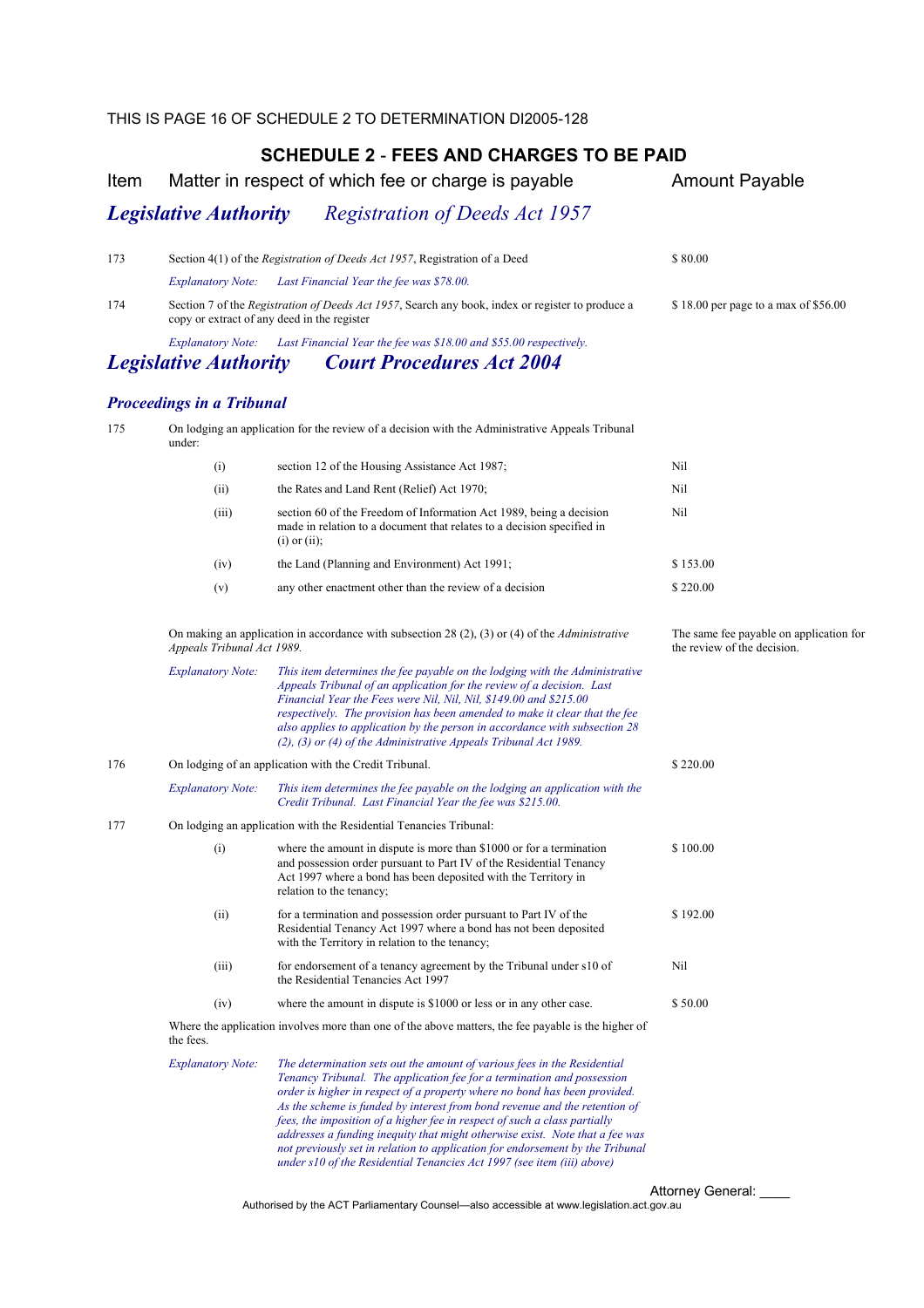Item Matter in respect of which fee or charge is payable Amount Payable

 *because the former fee setting power did not extend to applications which did not involve a dispute for the purposes of s73 of that Act. Note that no fee is set by this determination but that if a fee is set in a future year, only one fee would be payable in relation to a series of applications made at the same time and raising the same issue, say, by the lessor and all the tenants in a co-operative for an endorsement. Last Financial Year the Fees were \$98.00, \$187.00, Ni and, \$49.00 respectively.*

178 On making an application under section 17 of the Consumer and Trader Tribunal Act 2003. The amount payable is A/2 where A is

equal to the fee that would be payable for the license or registration (the subject of the application to the Tribunal) at the time of the application to the Tribunal.

 *Example: A person applies unsuccessfully for a Security Master Licence. At the time of applying to the Tribunal for a review of the decision the licence fee is \$513, accordingly, the application fee to the Tribunal is \$513/2 or \$256.50.* 

*Explanatory Note: This fee structure has applied since the commencement of the Consumer and Trader Tribunal on 9 October 2003.* 

#### *Proceedings in the Magistrates Court*

#### *PART A: Commencement of Proceedings in a lower court or tribunal*

| 179 | On laying an information for an offence. |                                                                                                                                                                                                                                                                                                                                                                   | \$55.00                  |
|-----|------------------------------------------|-------------------------------------------------------------------------------------------------------------------------------------------------------------------------------------------------------------------------------------------------------------------------------------------------------------------------------------------------------------------|--------------------------|
|     | <b>Explanatory Note:</b>                 | An information may be laid before a Magistrate where a<br>person has committed, or is suspected of having committed, certain offences.<br>Last Financial Year the fee was \$54.00                                                                                                                                                                                 |                          |
| 180 |                                          | On institution of proceedings under the <i>Magistrates</i> Court Act 1930:                                                                                                                                                                                                                                                                                        |                          |
|     | (i)                                      | where the amount in dispute is more than \$10,000;                                                                                                                                                                                                                                                                                                                | \$350.00                 |
|     | (ii)                                     | where the amount in dispute is $$10,000$ or less or for a determination<br>under the <i>Common Boundaries Act 1981</i> or where no amount is in                                                                                                                                                                                                                   | \$100.00                 |
|     | dispute;                                 |                                                                                                                                                                                                                                                                                                                                                                   |                          |
|     | (iii)<br>where no amount is in dispute.  | where the amount in dispute in the Small Claims Court is \$2,000 or less or                                                                                                                                                                                                                                                                                       | \$40.00                  |
|     | <b>Explanatory Note:</b>                 | This item sets the fees for instituting a proceeding before the Magistrates<br>Court (including small claims). Last Financial Year<br>the Fees were \$341.00, \$98.00, and \$39.00 respectively.                                                                                                                                                                  |                          |
| 181 |                                          | On lodging for enforcement a judgment obtained in another court.                                                                                                                                                                                                                                                                                                  | \$55.00                  |
|     | <b>Explanatory Note:</b>                 | Last Financial Year the fee was \$54.00.                                                                                                                                                                                                                                                                                                                          |                          |
| 182 | proceedings in the Small Claims Court.   | On an application for the review of an order, direction or other act of the Registrar of the Magistrates<br>Court other than the review of an order, direction or other act of the Registrar in relation to                                                                                                                                                       | \$100.00                 |
|     | <b>Explanatory Note:</b>                 | This fee applies when the Magistrates Court, on application from a party to<br>proceedings, reviews an order, direction or other act of the Registrar of that<br>Court. No fee is payable for a review of an order, direction or other act of<br>the Registrar in relation to small claims proceedings or a Tribunal. Last<br>Financial Year the fee was \$98.00. |                          |
| 183 | than in the Small Claims Court).         | On filing for taxation a bill of costs as between party and party that, as filed, exceeds \$2,000 (other                                                                                                                                                                                                                                                          | \$264.00                 |
|     | <b>Explanatory Note:</b>                 | This item determines the fee payable for a party/party taxation. No fee is<br>payable in respect of small claims proceedings. Last Financial Year the fee<br>was \$258.00.                                                                                                                                                                                        |                          |
|     |                                          |                                                                                                                                                                                                                                                                                                                                                                   | <b>Attorney General:</b> |

Authorised by the ACT Parliamentary Counsel—also accessible at www.legislation.act.gov.au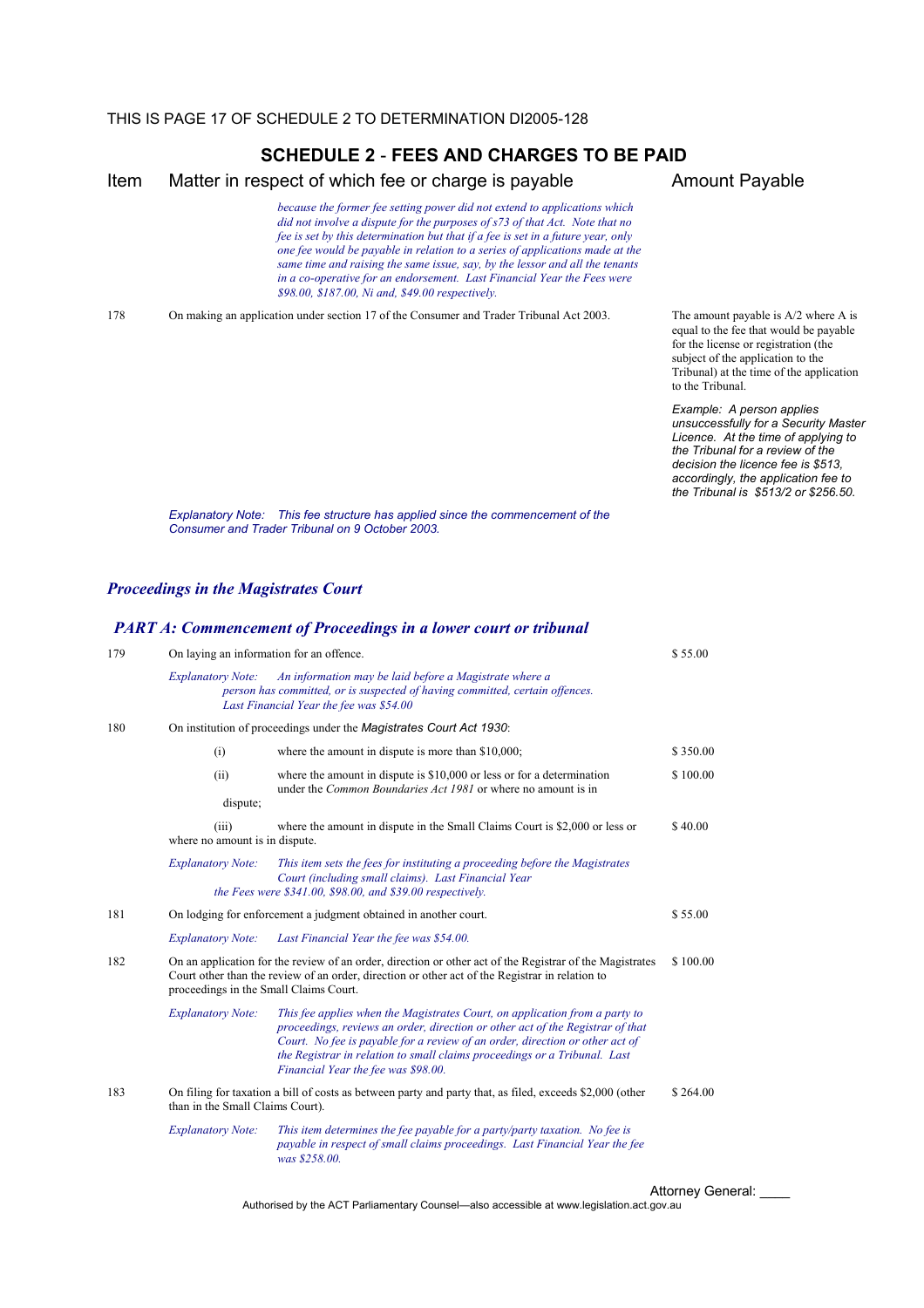| (i)<br>(ii)<br>(iii)     | For a cross-claim or counter-claim under the Magistrates Court Act 1930:<br>where the amount is more than \$10,000;<br>where the amount is \$10,000 or less;                                                                                                                                                                                                                                                                                                                                                                                                                                                                                                                                       | \$350.00                                                                                                                                                                                                                                                                                                                                                                                                                                                                                                                                                                                                                                                                                                                                                                                                                                           |
|--------------------------|----------------------------------------------------------------------------------------------------------------------------------------------------------------------------------------------------------------------------------------------------------------------------------------------------------------------------------------------------------------------------------------------------------------------------------------------------------------------------------------------------------------------------------------------------------------------------------------------------------------------------------------------------------------------------------------------------|----------------------------------------------------------------------------------------------------------------------------------------------------------------------------------------------------------------------------------------------------------------------------------------------------------------------------------------------------------------------------------------------------------------------------------------------------------------------------------------------------------------------------------------------------------------------------------------------------------------------------------------------------------------------------------------------------------------------------------------------------------------------------------------------------------------------------------------------------|
|                          |                                                                                                                                                                                                                                                                                                                                                                                                                                                                                                                                                                                                                                                                                                    |                                                                                                                                                                                                                                                                                                                                                                                                                                                                                                                                                                                                                                                                                                                                                                                                                                                    |
|                          |                                                                                                                                                                                                                                                                                                                                                                                                                                                                                                                                                                                                                                                                                                    |                                                                                                                                                                                                                                                                                                                                                                                                                                                                                                                                                                                                                                                                                                                                                                                                                                                    |
|                          |                                                                                                                                                                                                                                                                                                                                                                                                                                                                                                                                                                                                                                                                                                    | \$100.00                                                                                                                                                                                                                                                                                                                                                                                                                                                                                                                                                                                                                                                                                                                                                                                                                                           |
|                          | Where the amount in dispute is \$2,000 or less or                                                                                                                                                                                                                                                                                                                                                                                                                                                                                                                                                                                                                                                  | \$40.00                                                                                                                                                                                                                                                                                                                                                                                                                                                                                                                                                                                                                                                                                                                                                                                                                                            |
|                          | This item sets the fees for instituting a proceeding before the Magistrates<br>Court (including small claims proceedings). Last Financial Year                                                                                                                                                                                                                                                                                                                                                                                                                                                                                                                                                     |                                                                                                                                                                                                                                                                                                                                                                                                                                                                                                                                                                                                                                                                                                                                                                                                                                                    |
|                          |                                                                                                                                                                                                                                                                                                                                                                                                                                                                                                                                                                                                                                                                                                    | \$69.00                                                                                                                                                                                                                                                                                                                                                                                                                                                                                                                                                                                                                                                                                                                                                                                                                                            |
| <b>Explanatory Note:</b> | Last Financial Year the fee was \$67.00.                                                                                                                                                                                                                                                                                                                                                                                                                                                                                                                                                                                                                                                           |                                                                                                                                                                                                                                                                                                                                                                                                                                                                                                                                                                                                                                                                                                                                                                                                                                                    |
|                          |                                                                                                                                                                                                                                                                                                                                                                                                                                                                                                                                                                                                                                                                                                    |                                                                                                                                                                                                                                                                                                                                                                                                                                                                                                                                                                                                                                                                                                                                                                                                                                                    |
|                          |                                                                                                                                                                                                                                                                                                                                                                                                                                                                                                                                                                                                                                                                                                    | \$30.00                                                                                                                                                                                                                                                                                                                                                                                                                                                                                                                                                                                                                                                                                                                                                                                                                                            |
| <b>Explanatory Note:</b> | Last Financial Year the fee was \$29.00.                                                                                                                                                                                                                                                                                                                                                                                                                                                                                                                                                                                                                                                           |                                                                                                                                                                                                                                                                                                                                                                                                                                                                                                                                                                                                                                                                                                                                                                                                                                                    |
| of the document.         |                                                                                                                                                                                                                                                                                                                                                                                                                                                                                                                                                                                                                                                                                                    | \$30.00 minimum fee plus:<br>\$10.90 same day<br>\$10.20 per page next day<br>\$9.50 per page 2-3 days<br>\$9.40 per page 3-5 days<br>\$ 8.90 per page within 20 days                                                                                                                                                                                                                                                                                                                                                                                                                                                                                                                                                                                                                                                                              |
| <b>Explanatory Note:</b> | The contract price may only be varied in accordance with increases to the<br>consumer price index during the Contract period. It is the responsibility of<br>the Contractor to request price variations. The Contractor must justify all<br>requests for price variations in writing to the Territory. The Territory is not<br>obligated to accept any price variations requested by the Contractor or<br>make any price variation where the Contractor does not submit a request.<br>Last Financial Year the Fees were \$10.60, \$9.90, \$9.30, \$9.20 & \$8.70<br>respectively. A minimum fee has been introduced to better recover the<br>actual costs of transcript production and management. |                                                                                                                                                                                                                                                                                                                                                                                                                                                                                                                                                                                                                                                                                                                                                                                                                                                    |
| photocopy:               |                                                                                                                                                                                                                                                                                                                                                                                                                                                                                                                                                                                                                                                                                                    |                                                                                                                                                                                                                                                                                                                                                                                                                                                                                                                                                                                                                                                                                                                                                                                                                                                    |
| (i)                      | in respect of the application for a copy;                                                                                                                                                                                                                                                                                                                                                                                                                                                                                                                                                                                                                                                          | \$2.00                                                                                                                                                                                                                                                                                                                                                                                                                                                                                                                                                                                                                                                                                                                                                                                                                                             |
| (ii)                     | for each page of copy provided.                                                                                                                                                                                                                                                                                                                                                                                                                                                                                                                                                                                                                                                                    | \$1.00                                                                                                                                                                                                                                                                                                                                                                                                                                                                                                                                                                                                                                                                                                                                                                                                                                             |
| <b>Explanatory Note:</b> | This item determines the fees payable for the provision of a copy of a<br>document, where all that is required in order to provide the copy is to<br>photocopy an existing document (eg, such as a transcript, certificate or a<br>certified copy of a judgement or order or a document filed in proceedings).<br>Last Financial Year the Fees were the same                                                                                                                                                                                                                                                                                                                                       |                                                                                                                                                                                                                                                                                                                                                                                                                                                                                                                                                                                                                                                                                                                                                                                                                                                    |
|                          |                                                                                                                                                                                                                                                                                                                                                                                                                                                                                                                                                                                                                                                                                                    |                                                                                                                                                                                                                                                                                                                                                                                                                                                                                                                                                                                                                                                                                                                                                                                                                                                    |
| (i)                      | a record of the Magistrates Court that contains particulars of a<br>judgment that has been entered;                                                                                                                                                                                                                                                                                                                                                                                                                                                                                                                                                                                                | \$15.00 per item or \$119.00 per hour of<br>search time carried out by registry staff<br>on behalf of the applicant                                                                                                                                                                                                                                                                                                                                                                                                                                                                                                                                                                                                                                                                                                                                |
| (ii)                     | a record of the Magistrates Court that contains particulars of the<br>setting aside of such a judgment 2;                                                                                                                                                                                                                                                                                                                                                                                                                                                                                                                                                                                          | \$15.00 per item or \$119.00 per hour of<br>search time carried out by registry staff<br>on behalf of the applicant                                                                                                                                                                                                                                                                                                                                                                                                                                                                                                                                                                                                                                                                                                                                |
|                          | <b>Explanatory Note:</b>                                                                                                                                                                                                                                                                                                                                                                                                                                                                                                                                                                                                                                                                           | where no amount is in dispute.<br>the Fees were $$341.00, $98.00, $39.00$ respectively<br>For the purposes of paragraph $150(1)(a)$ of the Magistrates Court Act 1930.<br><b>PART B: Certificates, copies, inspections and transcripts</b><br>Provision of a document or a copy of a document under subsection 143(1) of the Magistrates Court<br>Act 1930 or paragraphs $144(1)(a)$ , (c) or (d) of the Magistrates Court Act 1930 where the request for<br>the document or copy requires the preparation of the document.<br>Provision of a transcript of proceedings where the request for the transcript requires the preparation<br>Provision of a copy of a document where a copy or a certified copy can be provided by<br>photocopying another document already in existence and, where necessary, certifying the<br>For an inspection of: |

Attorney General: \_\_\_\_ Authorised by the ACT Parliamentary Counsel—also accessible at www.legislation.act.gov.au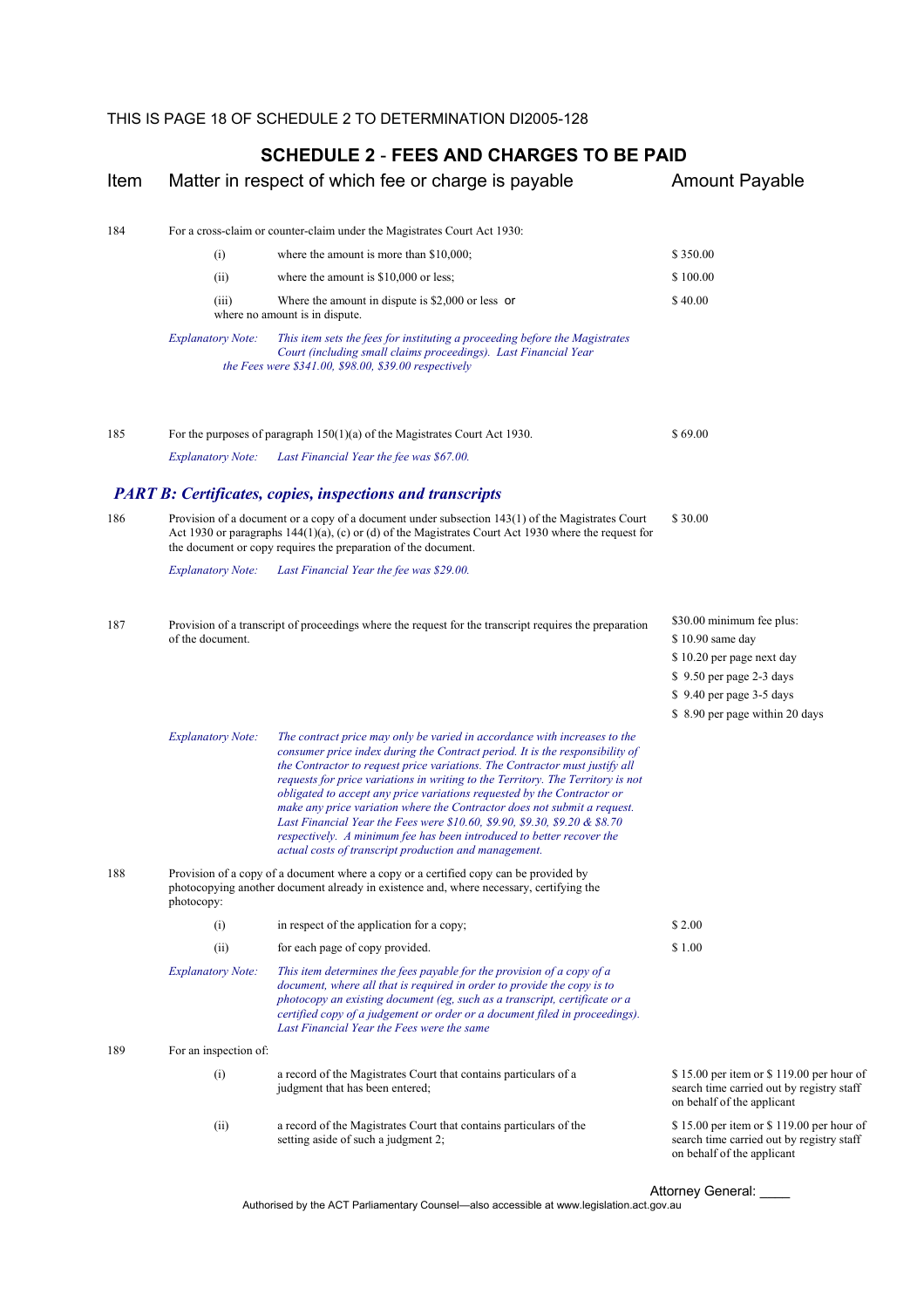#### Item Matter in respect of which fee or charge is payable **Amount Payable**  (iii) a record of the Magistrates Court that contains particulars of a Default Judgment entered in the Small Claims Court or a Restoration Order setting aside such a judgment; or \$ 15.00 per item or \$ 119.00 per hour of search time carried out by registry staff on behalf of the applicant (iv) any other record of the Magistrates Court by a person, not being a party to those proceedings, provided that the Registrar is satisfied that the applicant has a good reason for carrying out such search. \$ 15.00 per item or \$ 119.00 per hour of search time carried out by registry staff on behalf of the applicant *Explanatory Note: Any person may inspect a record of the Magistrates Court, including in relation to small claims proceedings, containing particulars of judgments entered in default or special claims or where such judgment has been set aside. This item sets the fee for inspection on a per item or hourly basis. Last Financial Year the Fees were \$15.00, \$113.00, \$15.00, \$113.00, \$15.00, \$113.00, \$15.00 & \$113.00 respectively.*  190 For the supply of a duplicate audio tape recording of a proceeding or of part of a proceeding or of a matter incidental to a proceeding. \$ 40.00 (per cassette) *Explanatory Note: Last Financial Year the fee was \$39.00. Note that tapes are 90 minutes long.* 191 For the supply of a duplicate video tape recording of a proceeding or of part of a proceeding or of a matter incidental to a proceeding. \$ 50.00 (per tape) *Explanatory Note: Last Financial Year the fee was \$49.00.* 192 For the supply of a computer disk containing a record of a proceeding or of part of a proceeding or of a matter incidental to a proceeding. \$ 15.00 (per disk) \$ 30.00 (per CD-Rom) *Explanatory Note: Last Financial Year the Fees were \$15.00 & \$30.00 respectively* 193 For each page of copy of a document or documents copied by a person, other than an officer of the Magistrates Court, using a Court photocopier \$ 0.20 *Explanatory Note: Last Financial Year the fee was the same. PART C: Service, execution and examinations* 194 For serving, and for each attempt to serve, by post, originating process. (This item does not apply to the service of an application in the Small Claims Court). \$ 15.00 *Explanatory Note: A plaintiff in proceedings may apply for postal service of an originating process. The Registrar may serve the process by post on the defendant. This item determines a fee for the purposes of that provision. The fee does not apply to small claims proceedings . Last Financial Year*

195 For up to 3 attempts to serve at the same address, otherwise than by post, an originating process, a summons, a notice or other civil process, whether or not the service is successful. (This item does not apply to the service of an application in the Small Claims Court). \$ 69.00 *Explanatory Note: Where the Magistrates Court arranges service of an originating process,* 

 *the fee was the same.*

 *etc, for a plaintiff, other than by post, the fee set out above is payable for that service. The fee covers up to three attempts at service at the same*  address. No fee is payable in relation to small claims proceedings under  *Part XXII of the Magistrates Court (Civil Jurisdiction) Act 1982. Last Financial Year the fee was \$67.00.* 196 For up to 3 attempts to execute process at the same address, whether or not the execution is

successful: (i) other than the execution of process in relation to proceedings in the Small \$ 226.00

 Claims Court; (ii) in relation to proceedings in the Small Claims Court.  $$69.00$ *Explanatory Note: This item relates to the enforcement of the Court's judgements. The fees in this item relate to the administrative expenses of officers of the Court* 

Attorney General:

Authorised by the ACT Parliamentary Counsel—also accessible at www.legislation.act.gov.au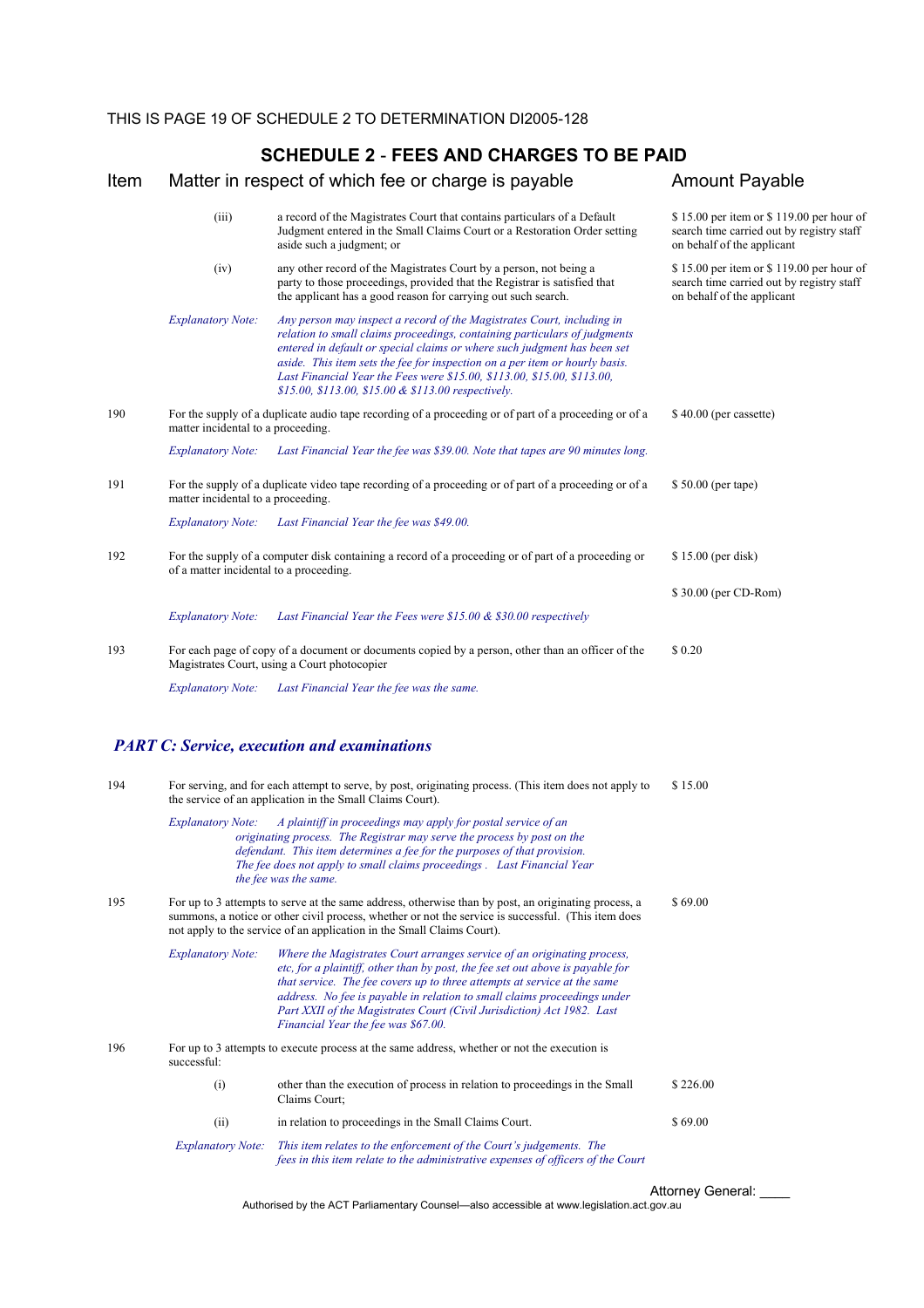| Item |                              | Matter in respect of which fee or charge is payable                                                                                                                                                                                                                                                                                                                                                                      | <b>Amount Payable</b> |
|------|------------------------------|--------------------------------------------------------------------------------------------------------------------------------------------------------------------------------------------------------------------------------------------------------------------------------------------------------------------------------------------------------------------------------------------------------------------------|-----------------------|
|      |                              | involved in the execution and are additional to those in the Act. The fee for<br>execution of process covers up to three attempts at<br>execution at the same address. Last Financial Year the Fees<br>were \$215.00 and \$65.00 respectively.                                                                                                                                                                           |                       |
| 197  |                              | Subject to the paragraph below, for the issue of a summons in any civil proceedings or under section<br>40 of the Administrative Appeals Tribunal Act 1989:                                                                                                                                                                                                                                                              |                       |
|      | (i)                          | to give evidence;                                                                                                                                                                                                                                                                                                                                                                                                        | \$15.00               |
|      | (ii)                         | for production and to give evidence;                                                                                                                                                                                                                                                                                                                                                                                     | \$30.00               |
|      | (iii)                        | for production.                                                                                                                                                                                                                                                                                                                                                                                                          | \$30.00               |
|      | is payable.                  | No fee is payable under this item if no fee for filing a document in the proceeding                                                                                                                                                                                                                                                                                                                                      |                       |
|      | <b>Explanatory Note:</b>     | This item relates to the fees for the issue of summonses to give evidence and<br>produce documents or things in proceedings under the Magistrates Court<br>Act 1930. No fee is payable if no fee for the filing of a<br>document in the proceeding is payable. Last Financial Year the Fees were<br>\$15.00, \$29.00 & \$29.00, respectively.                                                                            |                       |
| 198  |                              | For the court undertaking the oral examination of a debtor.                                                                                                                                                                                                                                                                                                                                                              | \$55.00               |
|      | <b>Explanatory Note:</b>     | Last Financial Year the fee was \$54.00.                                                                                                                                                                                                                                                                                                                                                                                 |                       |
|      | <b>PART D: Miscellaneous</b> |                                                                                                                                                                                                                                                                                                                                                                                                                          |                       |
| 199  |                              | No fee for filing a document or fee for the service or execution of process is payable by any person<br>in relation to proceedings under the Birth (Equality of Status) Act 1988.                                                                                                                                                                                                                                        | Nil                   |
|      | <b>Explanatory Note:</b>     | Last Financial Year this exemption was the same.                                                                                                                                                                                                                                                                                                                                                                         |                       |
| 200  | making of the request.       | The Registrar of a court or tribunal may defer liability for the payment of a fee or charge for the<br>performance of a function or the provision of a facility or service, in whole or in part, for a period<br>not in excess of 14 days if, in the Registrar's opinion, payment cannot be made at the time of the<br>request for the function, facility or service, but payment could be made within 14 days after the | Nil                   |
|      | <b>Explanatory Note:</b>     | This power remains similar to that in previous determinations. Note that<br>general exemptions from the payment of fees are set out in subsection<br>248C(2) of the Magistrates Court Act 1930. A copy of subsection 248C(2) is<br>included in the general explanatory notes at the end of this determination.                                                                                                           |                       |
| 201  |                              | In relation to an application made to a Tribunal, a single application fee is payable in respect of 2 or<br>more applications which relate to the same applicant (or where one of the applicants is the same) and<br>which, in the opinion of the Registrar, may be conveniently heard together by the Tribunal. Where                                                                                                   | Nil                   |

an application fee in respect of each or some of those applications has been paid, the Registrar may refund all but the first of those application fees.

*Explanatory Note: This provision now applies beneficially to all tribunal applicants.*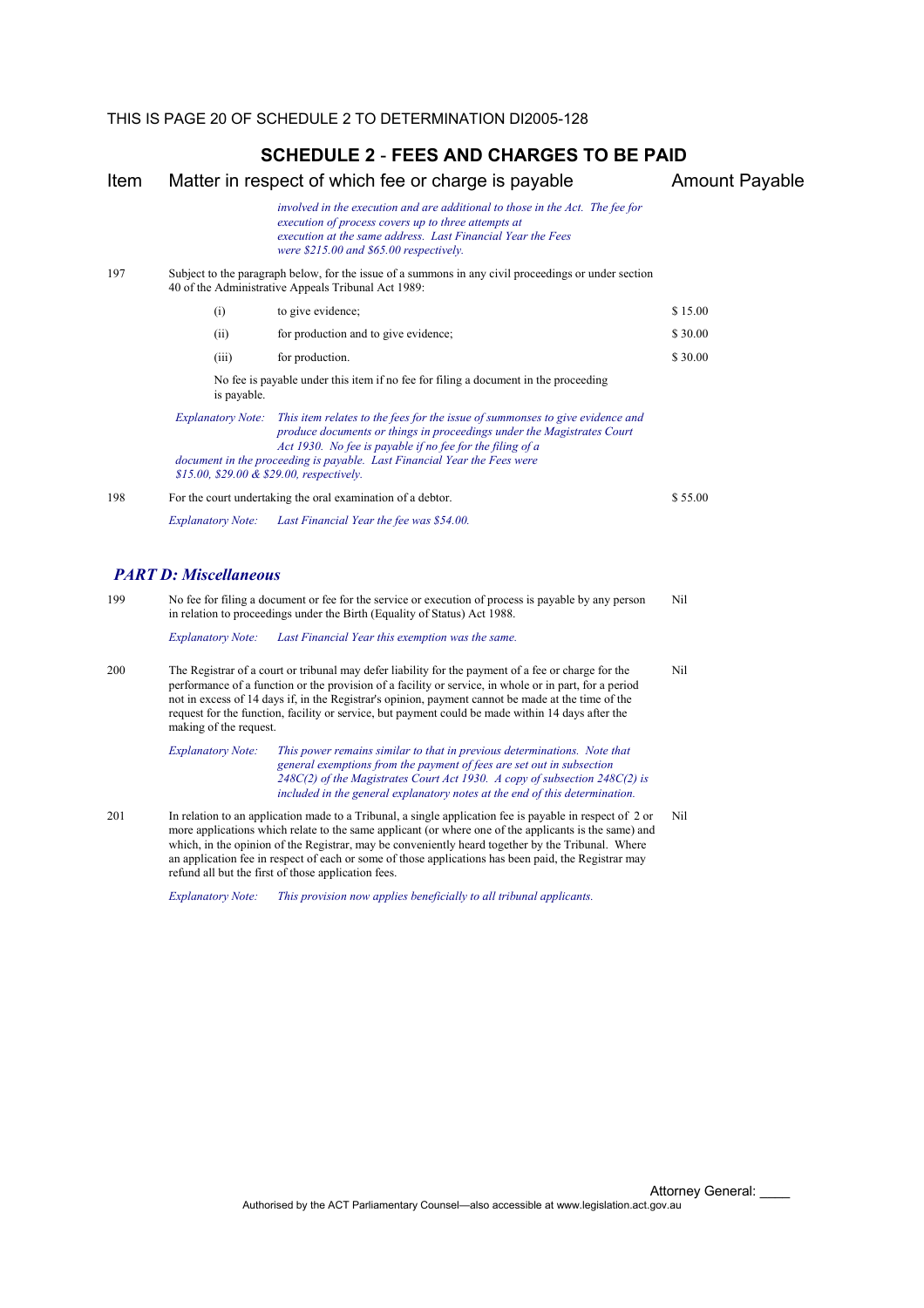Item Matter in respect of which fee or charge is payable **Amount Payable** 

#### *Proceedings in the Supreme Court*

#### *PART A: Proceedings*

| 202   | On lodging for filing a document to commence a proceeding in the Court, including an application<br>for probate, other than: |                                                                                                                                                                                                                                                                                                                                                                                                                                                                                                                            |          |  |
|-------|------------------------------------------------------------------------------------------------------------------------------|----------------------------------------------------------------------------------------------------------------------------------------------------------------------------------------------------------------------------------------------------------------------------------------------------------------------------------------------------------------------------------------------------------------------------------------------------------------------------------------------------------------------------|----------|--|
|       | (a)                                                                                                                          | In respect of a matter referred to in item 202, 203, 204, 205, 206, 207<br>$208$ ; or                                                                                                                                                                                                                                                                                                                                                                                                                                      |          |  |
|       | (b)                                                                                                                          | an interlocutory or incidental proceeding in the course of, or in<br>connection with, a proceeding.                                                                                                                                                                                                                                                                                                                                                                                                                        |          |  |
|       | <b>Explanatory Note:</b>                                                                                                     | Last Financial Year the Fees was \$589.00.                                                                                                                                                                                                                                                                                                                                                                                                                                                                                 |          |  |
| 203   | proceeding):                                                                                                                 | On the fixing of a date for the hearing of a proceeding (other than an interlocutory or incidental                                                                                                                                                                                                                                                                                                                                                                                                                         |          |  |
|       | (a)                                                                                                                          | in a proceeding under the Criminal Injuries Compensation Act 1983;                                                                                                                                                                                                                                                                                                                                                                                                                                                         | \$100.00 |  |
|       | (b)                                                                                                                          | in any other proceeding.                                                                                                                                                                                                                                                                                                                                                                                                                                                                                                   | \$638.00 |  |
|       |                                                                                                                              | The person liable to pay the fee is the plaintiff, the appellant or such other party to<br>the application as is ordered by the Court (which for the purposes of this determination<br>includes the Registrar and the Deputy Registrar) in such proportion ordered. Where the<br>filing fee in respect of the proceedings has been waived or the person commencing the<br>proceedings is exempt from payments of a filing fee(other than in respect of a proceeding<br>under the Criminal Injuries Compensation Act 1983). |          |  |
|       | <b>Explanatory Note:</b>                                                                                                     | Last Financial Year the Fees were \$98.00 and \$622.00 respectively.                                                                                                                                                                                                                                                                                                                                                                                                                                                       |          |  |
| 204   |                                                                                                                              | On filing a cross claim counter claim or cross appeal in any proceeding.                                                                                                                                                                                                                                                                                                                                                                                                                                                   | \$604.00 |  |
|       | <b>Explanatory Note:</b>                                                                                                     | Last Financial Year the fee was \$589.00.                                                                                                                                                                                                                                                                                                                                                                                                                                                                                  |          |  |
| 205   | On lodging for filing a document to commence an appeal from the Master or the Registrar in an<br>interlocutory proceeding.   |                                                                                                                                                                                                                                                                                                                                                                                                                                                                                                                            | \$135.00 |  |
|       | <b>Explanatory Note:</b>                                                                                                     | Last Financial Year the fee was \$132.00.                                                                                                                                                                                                                                                                                                                                                                                                                                                                                  |          |  |
| 206   | than an interlocutory proceeding.                                                                                            | On lodging for filing a document to commence an appeal from the Registrar in a proceeding other                                                                                                                                                                                                                                                                                                                                                                                                                            | \$604.00 |  |
|       | <b>Explanatory Note:</b>                                                                                                     | Last Financial Year the fee was \$589.00.                                                                                                                                                                                                                                                                                                                                                                                                                                                                                  |          |  |
| 207   |                                                                                                                              | On lodging for taxation a bill of costs as between party and party that, as lodged, exceeds \$2,000.                                                                                                                                                                                                                                                                                                                                                                                                                       | \$264.00 |  |
|       | <b>Explanatory Note:</b>                                                                                                     | Last Financial Year the fee was \$258.00.                                                                                                                                                                                                                                                                                                                                                                                                                                                                                  |          |  |
| 208.1 | On lodging:                                                                                                                  |                                                                                                                                                                                                                                                                                                                                                                                                                                                                                                                            | \$270.00 |  |
|       | (a)                                                                                                                          | an application for admission to practice or for enrolment under the<br>Legal Practitioners Act 1970; or                                                                                                                                                                                                                                                                                                                                                                                                                    |          |  |
|       | (b)                                                                                                                          | a notice seeking registration in an occupation under the Mutual<br>Recognition Scheme.                                                                                                                                                                                                                                                                                                                                                                                                                                     |          |  |
|       | <b>Explanatory Note:</b>                                                                                                     | Note that registration in an occupation under the Mutual Recognition<br>Scheme would include registration as a notary public under that scheme.<br>Last Financial Year the Fees were \$263.00.                                                                                                                                                                                                                                                                                                                             |          |  |
| 208.2 | On lodging an application or notice under 208.1.                                                                             |                                                                                                                                                                                                                                                                                                                                                                                                                                                                                                                            |          |  |
|       | <i>Explanatory Note:</i><br>Supreme Court Library.                                                                           | This is a charge for a co-contribution scheme towards the costs of the                                                                                                                                                                                                                                                                                                                                                                                                                                                     | \$128.00 |  |
| 209.1 |                                                                                                                              | On lodging for the entry of judgment or consent order under order 42 of the Supreme Court Rules.                                                                                                                                                                                                                                                                                                                                                                                                                           | \$55.00  |  |
|       | <b>Explanatory Note:</b>                                                                                                     | Last Financial Year the fee was \$54.00                                                                                                                                                                                                                                                                                                                                                                                                                                                                                    |          |  |

Attorney General: \_\_\_\_ Authorised by the ACT Parliamentary Counsel—also accessible at www.legislation.act.gov.au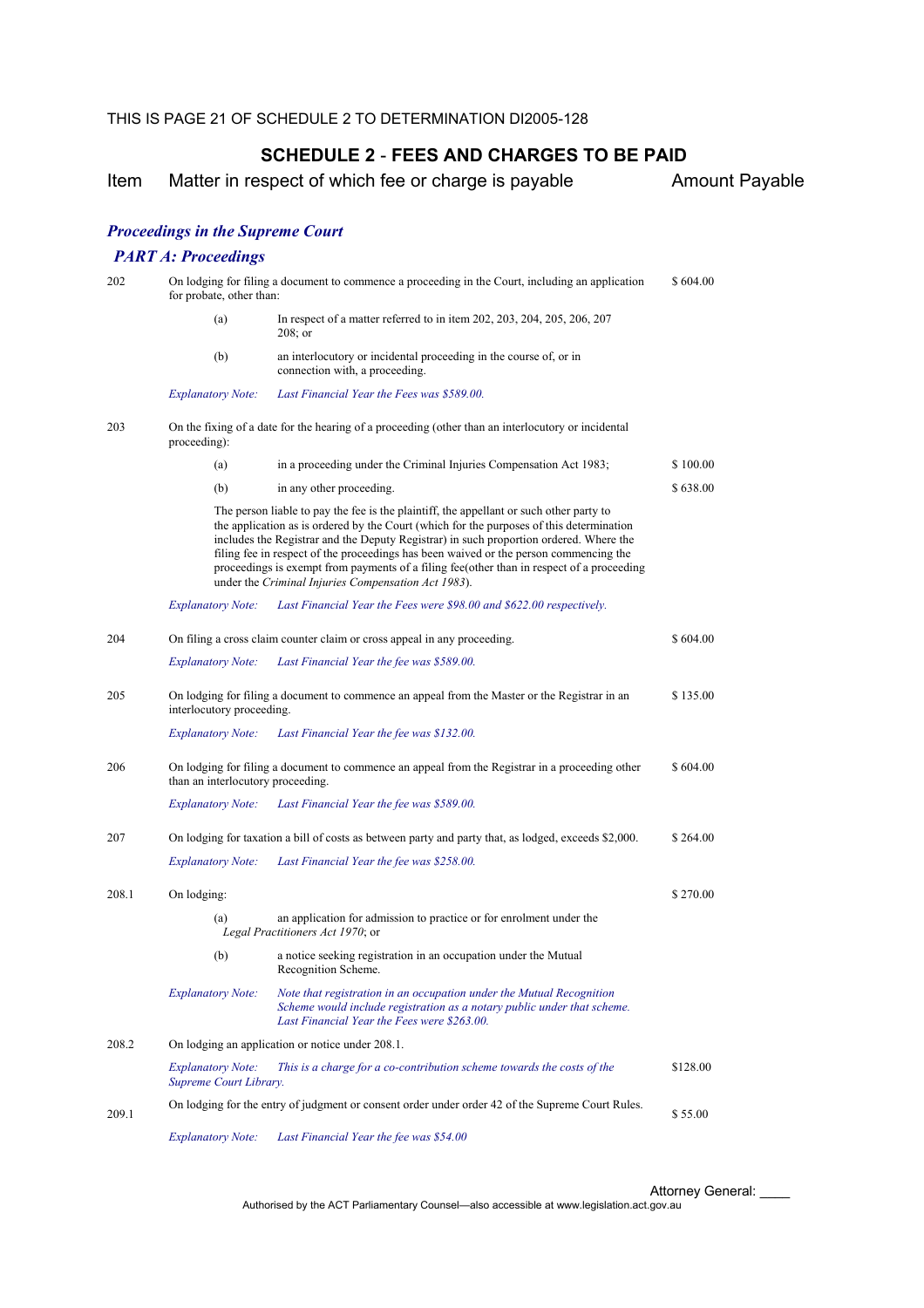| Item  |                                          | Matter in respect of which fee or charge is payable                                                                                                                                                                                                                                                                                                  | <b>Amount Payable</b>                                                                                                                                                 |
|-------|------------------------------------------|------------------------------------------------------------------------------------------------------------------------------------------------------------------------------------------------------------------------------------------------------------------------------------------------------------------------------------------------------|-----------------------------------------------------------------------------------------------------------------------------------------------------------------------|
| 209.2 |                                          | On making an application for the removal or transfer to the Supreme Court of proceedings<br>commenced in the Magistrates Court. No fee is payable in the Supreme Court where no filing fee<br>was payable for the commencement of the proceedings in the Magistrates Court.                                                                          | \$304.00                                                                                                                                                              |
|       | <i>Explanatory Note:</i>                 | Last Financial Year the fee was \$297.00.                                                                                                                                                                                                                                                                                                            |                                                                                                                                                                       |
|       |                                          | <b>PART B: Certificates, copies, searches and transcripts</b>                                                                                                                                                                                                                                                                                        |                                                                                                                                                                       |
| 210   |                                          | For the certification of (or the provision of certified copy of):                                                                                                                                                                                                                                                                                    |                                                                                                                                                                       |
|       | (a)                                      | a judgment, certificate of enrolment or registration; or                                                                                                                                                                                                                                                                                             | \$45.00                                                                                                                                                               |
|       | (b)                                      | other documents.                                                                                                                                                                                                                                                                                                                                     | \$24.00                                                                                                                                                               |
|       | <b>Explanatory Note:</b>                 | Last Financial Year the Fees were $$44.00 \& $23.00$ respectively                                                                                                                                                                                                                                                                                    |                                                                                                                                                                       |
| 211   | documents to which the request relates). | For each request for a copy or copies of a document or documents (regardless of the number of                                                                                                                                                                                                                                                        | \$2.00                                                                                                                                                                |
|       | <b>Explanatory Note:</b>                 | Last Financial Year the fee was the same.                                                                                                                                                                                                                                                                                                            |                                                                                                                                                                       |
| 212   |                                          | For a copy provided in accordance with a request referred to in the previous item.                                                                                                                                                                                                                                                                   | $$1.00$ (per page)                                                                                                                                                    |
|       | <b>Explanatory Note:</b>                 | Last Financial Year the fee was the same.                                                                                                                                                                                                                                                                                                            |                                                                                                                                                                       |
| 213   | relates).                                | For undertaking a registry search (other than by a party to the proceedings to which the search                                                                                                                                                                                                                                                      | \$24.00                                                                                                                                                               |
|       | <i>Explanatory Note:</i>                 | Last Financial Year the fee was \$23.00.                                                                                                                                                                                                                                                                                                             |                                                                                                                                                                       |
| 214   | of the document.                         | Provision of a transcript of proceedings where the request for the transcript requires the preparation                                                                                                                                                                                                                                               | \$30.00 minimum fee plus:<br>\$10.90 same day<br>\$10.20 per page next day<br>\$9.50 per page 2-3 days<br>\$9.40 per page 3-5 days<br>\$ 8.90 per page within 20 days |
|       | <b>Explanatory Note:</b>                 | The provision of transcripts is now made through the Magistrates Court<br>Registry. Copies are provided under the following items. Last Financial<br>Year the Fees were - \$10.60, \$9.90, \$9.30, \$9.20 & \$8.70 respectively. A<br>minimum fee has been introduced to better recover the actual costs of<br>transcript production and management. |                                                                                                                                                                       |
| 215   | matter incidental to a proceeding.       | For the supply of a duplicate audio tape recording of a proceeding or of part of a proceeding or of a                                                                                                                                                                                                                                                | \$40.00 (per cassette)                                                                                                                                                |
|       | <b>Explanatory Note:</b>                 | Last Financial Year the fee was \$39.00.                                                                                                                                                                                                                                                                                                             |                                                                                                                                                                       |
| 216   | matter incidental to a proceeding.       | For the supply of a duplicate video tape recording of a proceeding or of part of a proceeding or of a                                                                                                                                                                                                                                                | \$50.00 (per tape)                                                                                                                                                    |
|       | <b>Explanatory Note:</b>                 | Last Financial Year the fee was \$49.00.                                                                                                                                                                                                                                                                                                             |                                                                                                                                                                       |
| 217   | of a matter incidental to a proceeding.  | For the supply of a computer disk containing a record of a proceeding or of part of a proceeding or                                                                                                                                                                                                                                                  |                                                                                                                                                                       |
|       | on Floppy Disk                           |                                                                                                                                                                                                                                                                                                                                                      | \$15.00 (per disk)                                                                                                                                                    |
|       | on CD Rom                                |                                                                                                                                                                                                                                                                                                                                                      | \$30.00 (per CD-Rom)                                                                                                                                                  |
|       | <b>Explanatory Note:</b>                 | Last Financial Year the Fees were $$15.00 \& $29.00$ respectively                                                                                                                                                                                                                                                                                    |                                                                                                                                                                       |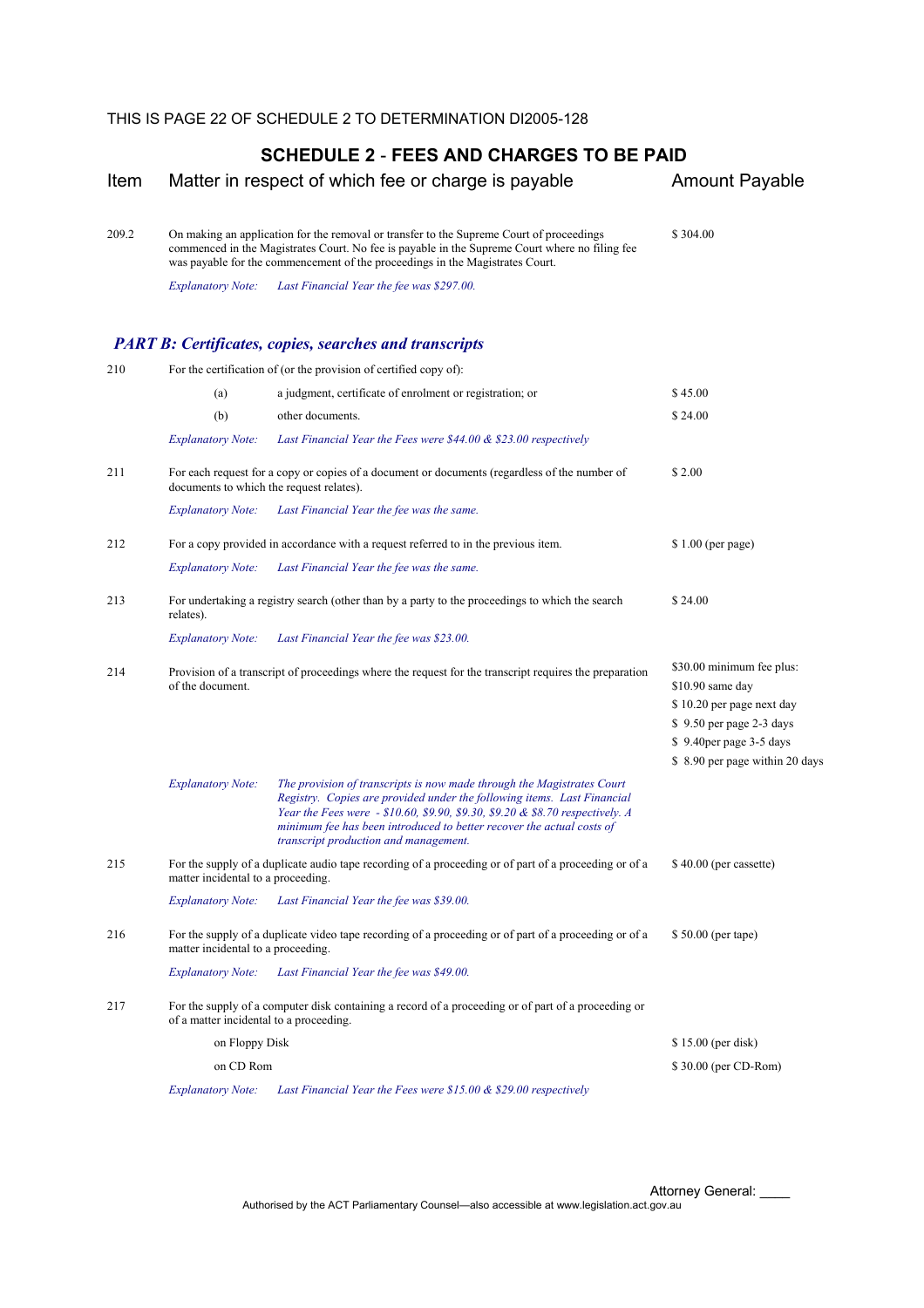| Item |                                     | Matter in respect of which fee or charge is payable                                                                                                                | <b>Amount Payable</b>       |
|------|-------------------------------------|--------------------------------------------------------------------------------------------------------------------------------------------------------------------|-----------------------------|
| 218  |                                     | For each page of copy of a document or documents copied by a person, other than an officer of the<br>Supreme Court, using a Court photocopier                      | \$0.20                      |
|      | <b>Explanatory Note:</b>            | Last Financial Year the fee was the same.                                                                                                                          |                             |
|      |                                     | <b>PART C: Subpoenas, service, and execution</b>                                                                                                                   |                             |
| 219  |                                     | For the issue under Rules of a subpoena in a civil proceeding:                                                                                                     |                             |
|      | (a)                                 | to give evidence;                                                                                                                                                  | \$30.00                     |
|      | (b)                                 | for production and to give evidence;                                                                                                                               | \$55.00                     |
|      | (c)                                 | for production.                                                                                                                                                    | \$55.00                     |
|      | proceeding is payable.              | No fee is payable under this item if no fee for filing a document in relation to the                                                                               |                             |
|      | <b>Explanatory Note:</b>            | Last Financial Year the Fees were \$29.00, \$54.00, \$54.00, respectively.                                                                                         |                             |
| 220  |                                     | For up to 3 attempts to serve process at the same address, whether or not the service is successful.                                                               | \$69.00                     |
|      | <b>Explanatory Note:</b>            | Last Financial Year the fee was \$67.00.                                                                                                                           |                             |
| 221  | successful.                         | For up to 3 attempts to execute process at the same address, whether or not the execution is                                                                       | \$226.00                    |
|      | <b>Explanatory Note:</b>            | Last Financial Year the fee was \$220.00.                                                                                                                          |                             |
| 222  |                                     | For expenses reasonably incurred by the Court in the execution of process or attempted execution of<br>process for which a fee is payable under the previous item. | The amount of the expenses. |
|      | <b>Explanatory Note:</b>            | Last Financial Year the fee was the same.                                                                                                                          |                             |
| 223  | For non-party production the Rules. |                                                                                                                                                                    | \$31.00                     |
|      | <b>Explanatory Note:</b>            | Last Financial Year the fee was \$30.00.                                                                                                                           |                             |
|      |                                     |                                                                                                                                                                    |                             |

## *PART D: Exemption and deferrals*

224 No fee for lodging for filing a document or fee for the service or execution of process is payable by any person in relation to proceedings under the *Birth (Equality of Status) Act 1988*.

> *Explanatory Note: See section 37B of the Supreme Court Act 1933 in relation to waivers, and exemptions. This exemption is the same as previously provided.*

225 The Registrar of the Supreme Court may defer liability for the payment of a fee or charge for the performance of a function or the provision of a facility or service, in whole or in part, for a period not in excess of 14 days if, in the Registrar's opinion, payment cannot be made at the time of the request for the function, facility or service but payment could be made within 14 days after the making of the request.

> *Explanatory Note: See section 37B of the Supreme Court Act 1933 in relation to waivers, and exemptions. This deferral is the same as previously provided.*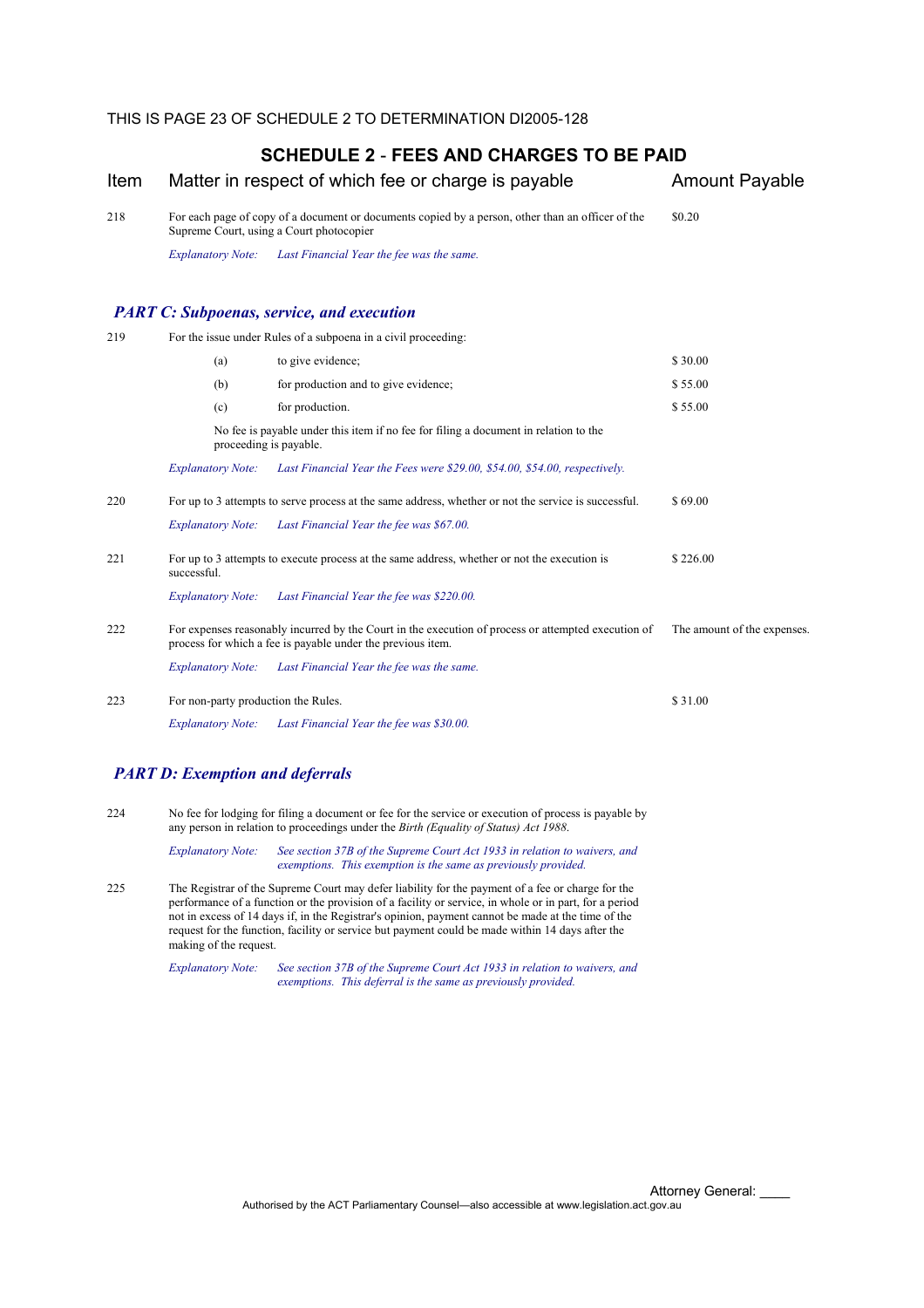Item Matter in respect of which fee or charge is payable **Amount Payable** 

#### *PART E: Opening the Court*

| 226 |  |  | For opening the offices of the Court - |
|-----|--|--|----------------------------------------|
|-----|--|--|----------------------------------------|

|                          | (a)              | between 9.00 am and 9.15 am or between 4.15 pm and 5.00 pm on a<br>day other than a Saturday, Sunday or public holiday; | \$69.00  |
|--------------------------|------------------|-------------------------------------------------------------------------------------------------------------------------|----------|
| (b)                      | at any time -    |                                                                                                                         | \$140.00 |
|                          | $\left(1\right)$ | on a Saturday, Sunday or public holiday; or                                                                             |          |
|                          | (11)             | outside the hours of 9.00 am to 5.00 pm on a day of the<br>week other than a day referred to in subparagraph $(b)(i)$ . |          |
| <b>Explanatory Note:</b> |                  | Last Financial Year the Fees were \$67.00 and \$137.00 respectively.                                                    |          |

#### *PART F: Proceedings - Court of Appeal (all incidental fees and charges are the same as those in Part A)*

| 227   |                                            | On lodging for filing a document to commence a proceeding in the Court of Appeal (this includes a<br>cross appeal - fees are not payable in criminal proceedings) |                                                                                  |
|-------|--------------------------------------------|-------------------------------------------------------------------------------------------------------------------------------------------------------------------|----------------------------------------------------------------------------------|
|       | for a natural person                       |                                                                                                                                                                   | \$1,077.00                                                                       |
|       | for a corporation                          |                                                                                                                                                                   | \$1,615.00                                                                       |
|       | <b>Explanatory Note:</b>                   | Last Financial Year Fees were \$1,051.00 & \$1,576.00 respectively.                                                                                               |                                                                                  |
| 228   | Note: This fee is payable by the appellant | On the fixing of a date for a hearing in the Court of Appeal (other than interlocutory hearings) -                                                                |                                                                                  |
|       | for a natural person                       |                                                                                                                                                                   | \$862.00                                                                         |
|       | for a corporation                          |                                                                                                                                                                   | \$1,077.00                                                                       |
|       | <i>Explanatory Note:</i>                   | Last Financial Year Fees were $$841.00 \& $1,051.00$ respectively.                                                                                                |                                                                                  |
| 229   |                                            | On lodging for taxation a bill of costs as between party and party (any amount)                                                                                   | \$808.00                                                                         |
|       | <b>Explanatory Note:</b>                   | Last Financial Year Fee was \$788.00.                                                                                                                             |                                                                                  |
| 229.1 |                                            | For the issue of a subpoena in a Court of Appeal civil proceedings:                                                                                               | to give evidence<br>: \$30.00<br>for production and to give evidence:<br>\$55.00 |
|       |                                            |                                                                                                                                                                   | for production: \$55.00                                                          |
|       | <b>Explanatory Note:</b>                   | This is a new fee.                                                                                                                                                |                                                                                  |
|       |                                            |                                                                                                                                                                   |                                                                                  |

# *Legislative Authority Security Industry Act 2003*

| 230.1 | For the application for issue of a Master Licence (Section 12 and 25 of the Security Industry Act<br>2003) to a person other than a liquor licensee, for a period of up to 12 months.   | \$513.00 |
|-------|-----------------------------------------------------------------------------------------------------------------------------------------------------------------------------------------|----------|
|       | Explanatory Note: Last Financial Year the fee was \$500.00.                                                                                                                             |          |
| 230.2 | For the application for issue of a Master Licence (section 12 and 25 of the Security Industry Act<br>2003) to a holder of a liquor licence for a period of up to 12 months.             | \$154.00 |
|       | Explanatory Note: A fee of \$150 has applied since 3 September 2004.                                                                                                                    |          |
| 231   | For the application for issue of an Employee Licence (sections 13 and 25 of the <i>Security Industry</i><br><i>Act 2003</i> ) for one sub-licence type for a period of up to 12 months. | \$82.00  |
|       | Explanatory Note: Last Financial Year the fee was \$80.00.                                                                                                                              |          |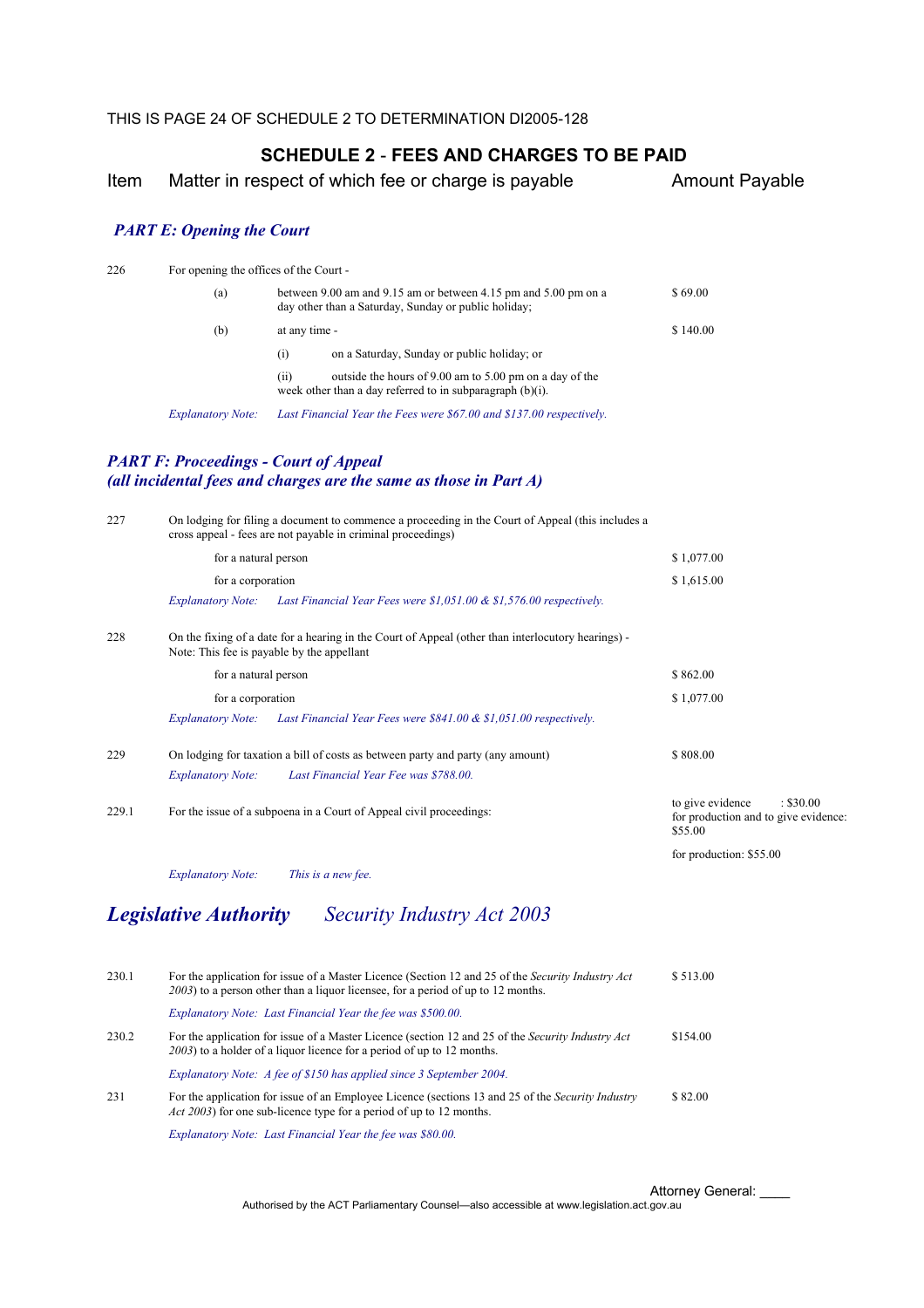*Explanatory Note: Last Financial Year the fee was \$28.00.* 

*Explanatory Note: Last Financial Year the fee was the same.* 

*Explanatory Note: Last Financial Year the fee was \$54.00.* 

*Explanatory Note: Last Financial Year the fee was \$54.00.* 

2002.

245 For documents filed sixty days after they become due under section 437 of the Cooperatives Act

243 BLANK BLANK 244 For the inspection of Cooperatives register under section 435 of the Cooperatives Act 2002. \$ 18.00

246 For an application to become an exempt body under section 451 of the Cooperatives Act 2002. \$ 55.00

## **SCHEDULE 2** - **FEES AND CHARGES TO BE PAID**

| Item | Matter in respect of which fee or charge is payable                                                                                                                                 | <b>Amount Payable</b> |
|------|-------------------------------------------------------------------------------------------------------------------------------------------------------------------------------------|-----------------------|
| 232  | For the application for each additional sub-licence type for an Employee Licence.                                                                                                   | \$10.00               |
|      | Explanatory Note: Last Financial Year the fee was \$10.00.                                                                                                                          |                       |
| 233  | For the application for issue of a Trainer Licence (sections 14 and 25 of the Security Industry Act<br>2003) for a period of up to 12 months.                                       | \$154.00              |
|      | Explanatory Note: Last Financial Year the fee was \$150.00.                                                                                                                         |                       |
| 234  | For the application for issue of a Temporary Licence (sections 15 and 26 of the Security Industry Act<br>2003) for a period of up to 12 months.                                     | \$82.00               |
|      | Explanatory Note: Last Financial Year the fee was \$80.00.                                                                                                                          |                       |
| 235  | For the application for each additional sub-licence type for a Temporary Licence (sections 15 and 26<br>of the <i>Security Industry Act 2003</i> ) for a period of up to 12 months. | \$10.00               |
|      | Explanatory Note: Last Financial Year the fee was \$10.00.                                                                                                                          |                       |
| 236  | For the issue of a duplicate Employee Licence, Trainer Licence or Temporary Licence.                                                                                                | \$15.00               |
|      | Explanatory Note: Last Financial Year the fee was \$15.00.                                                                                                                          |                       |
| 237  | For the issue of an Employee Licence, Trainer Licence or Temporary Licence to replace a licence of<br>that type which was issued subject to conditions.                             | \$15.00               |
|      | Explanatory Note: Last Financial Year the fee was \$15.00.                                                                                                                          |                       |
| 238  | For the issue of an Employee Licence, Trainer Licence or Temporary Licence to replace a licence of<br>that type where sub-licence types have been altered or varied.                | \$15.00               |
|      | Explanatory Note: Last Financial Year the fee was \$15.00.                                                                                                                          |                       |
| 239  | <b>BLANK</b>                                                                                                                                                                        | <b>BLANK</b>          |
|      | <b>Legislative Authority</b><br>Cooperatives Act 2002                                                                                                                               |                       |
| 240  | For the application for registration of a Cooperative under sections 22, 27, 369 and 370 of the                                                                                     | \$115.00              |
|      | Cooperatives Act 2002.                                                                                                                                                              |                       |
|      | Last Financial Year the fee was \$112.00. The fee under section 370 was<br><b>Explanatory Note:</b><br>previously \$558.                                                            |                       |
| 241  | For the issue of a duplicate certificate of registration under section 35 of the Cooperatives Act 2002.                                                                             | \$29.00               |
|      | <b>Explanatory Note:</b><br>Last Financial Year the fee was \$28.00.                                                                                                                |                       |
| 242  | For filing a special resolution under section 195 of the Cooperatives Act 2002.                                                                                                     | \$29.00               |

\$ 55.00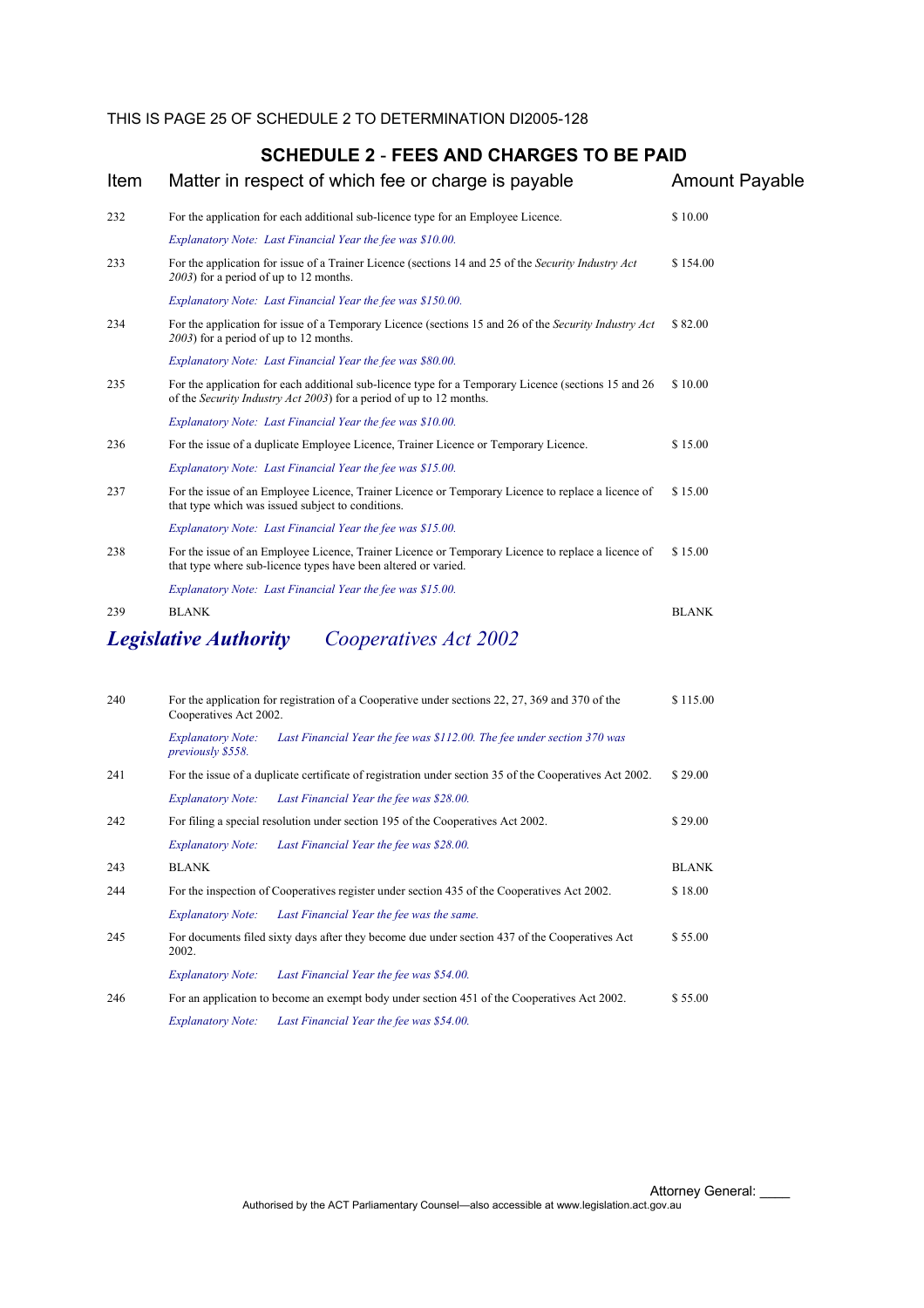Item Matter in respect of which fee or charge is payable **Amount Payable** 

#### *Legislative Authority Agents Act 2003*

247 For the application for issue of a licence certificate, or of annual renewal of a licence certificate, under section 38 of the *Agents Act 2003*, for a real estate agent, business agent and/or stock and station agent for a period of up to 12 months.

> *Explanatory Note: The fee is an all inclusive licence fee, whether the applicant seeks only one or all three licence categories. There is no limit to the number of offices or branches that can be operated under one licence. There is no distinction between a licence held by a person and a licence held by a corporation. Last Financial Year the fee was \$500.00.*

248 For the application for issue of a licence certificate, or of annual renewal of a licence certificate, under section 38 of the *Agents Act 2003*, for a travel agent, for a period of up to 12 months. A licensed director of a travel agency applying for or holding a corporate licence only, is exempt from paying this fee.

> *Explanatory Note: There is no distinction between a licence held by a person and a licence held by a corporation. There is no limit to the number of offices or branches that can operate under the one licence. Last financial year the fee was \$500.00.*

249 For the application for issue of a licence certificate, or of annual renewal of a licence certificate, under section 38 of the *Agents Act 2003*, for an employment agent, for a period of up to 12 months. A licensed director of an employment agency applying for or holding a corporate licence only, is exempt from paying this fee.

> *Explanatory Note: There is no distinction between a licence held by a person and a licence held by a corporation. There is no limit to the number of offices or branches that can operate under the one licence. Last financial year the fee was \$500.00.*

250 For the application for issue of a conditional licence certificate, or of annual renewal of a conditional licence certificate, under section 38 of the *Agents Act 2003*, for a real estate agent whose only business is selling land by auction, for a period of up to 12 months.

*Explanatory Note: Last Financial Year the fee was \$150.00.* 

251 For the application for issue of a certificate of registration, or of annual renewal of registration, under section 62 of the *Agents Act 2003*, for a real estate salesperson (including a property manager), business salesperson and/or stock and station salesperson, for a period of up to 12 months.

> *Explanatory Note: This fee is an all inclusive registration fee, whether the applicant seeks only one or all three registration categories. Last Financial Year the fee was \$150.00.*

252 For the issue of a duplicate certificate of registration or a duplicate licence certificate, if the licence certificate is issued in photo ID card format.

> *Explanatory Note: Certificates are to be double-sided plastic Photo ID cards. Fee intended only to recover replacement costs. There is no fee for the issue of a paper certificate (A4 size document). Last Financial Year the fee was \$15.00.*

# *Legislative Authority Partnership Act 1963*

253 For application for registration as an incorporated limited partnership under subsection 58(1) of the *Partnership Act 1963* where the partnership is not registered under a like scheme in another Australian jurisdiction.

> *A fee of \$500 has applied since 19 November 2004. No fee is payable where a venture partnership has already been registered in another Australian jurisdiction.*

\$ 513.00 apportioned on a monthly or part thereof basis if less than twelve months, with a minimum charge of \$ 50.00

\$ 513.00 apportioned on a monthly or part thereof basis if less than twelve months, with a minimum charge of \$ 50.00

\$ 513.00 apportioned on a monthly or part thereof basis if less than twelve months, with a minimum charge of \$ 50.00

\$154.00 apportioned on a monthly or part thereof basis if less than twelve months, with a minimum charge of \$ 50.00

\$ 154.00 apportioned on a monthly or part thereof basis if less than twelve months, with a minimum charge of \$ 50.00

\$15.00

\$513.00